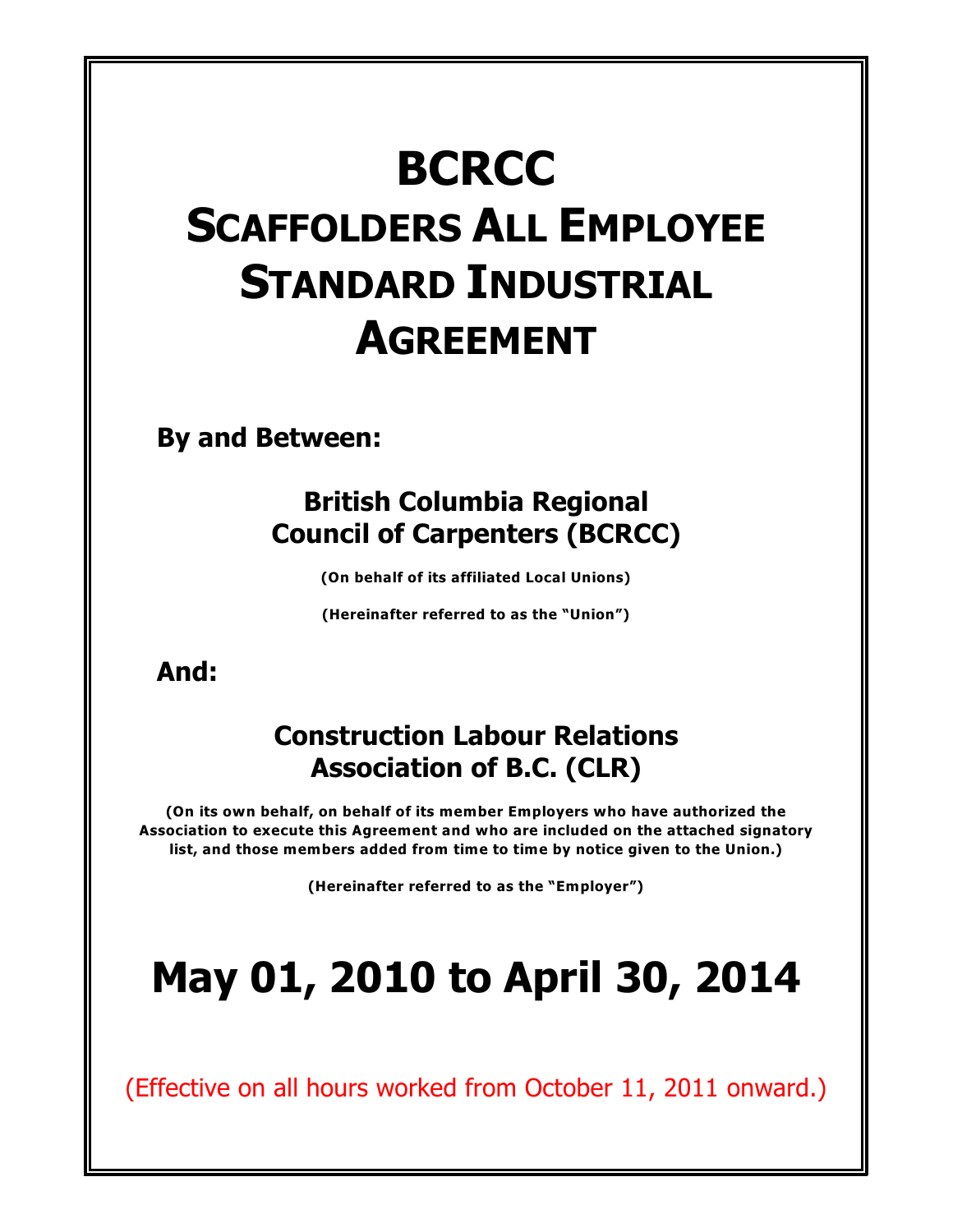# **Table of Contents**

| <b>Article</b> | 1.000                 |  |
|----------------|-----------------------|--|
| <b>Article</b> | 2.000                 |  |
| <b>Article</b> | 3.000                 |  |
| <b>Article</b> | 4.000                 |  |
| <b>Article</b> | 5.000                 |  |
| <b>Article</b> | 6.000                 |  |
| <b>Article</b> | 7.000                 |  |
| <b>Article</b> | 8.000                 |  |
| <b>Article</b> | 9.000                 |  |
|                | <b>Article 10.000</b> |  |
|                | <b>Article 11.000</b> |  |
|                | <b>Article 12,000</b> |  |
|                | <b>Article 13.000</b> |  |
|                | <b>Article 14.000</b> |  |
|                | <b>Article 15,000</b> |  |
|                |                       |  |

#### **Minimum Straight Time Hourly Wage Rates and Breakdown of Monetary Package:**

| <b>Schedule "A1"</b> |  |
|----------------------|--|
| <b>Schedule "A2"</b> |  |

### **Employer Contributions and Employee Deductions:**

| <b>Schedule "B1"</b> |  |
|----------------------|--|
|                      |  |

#### **Appendices:**

| Appendix "A" |  |
|--------------|--|
| Appendix "B" |  |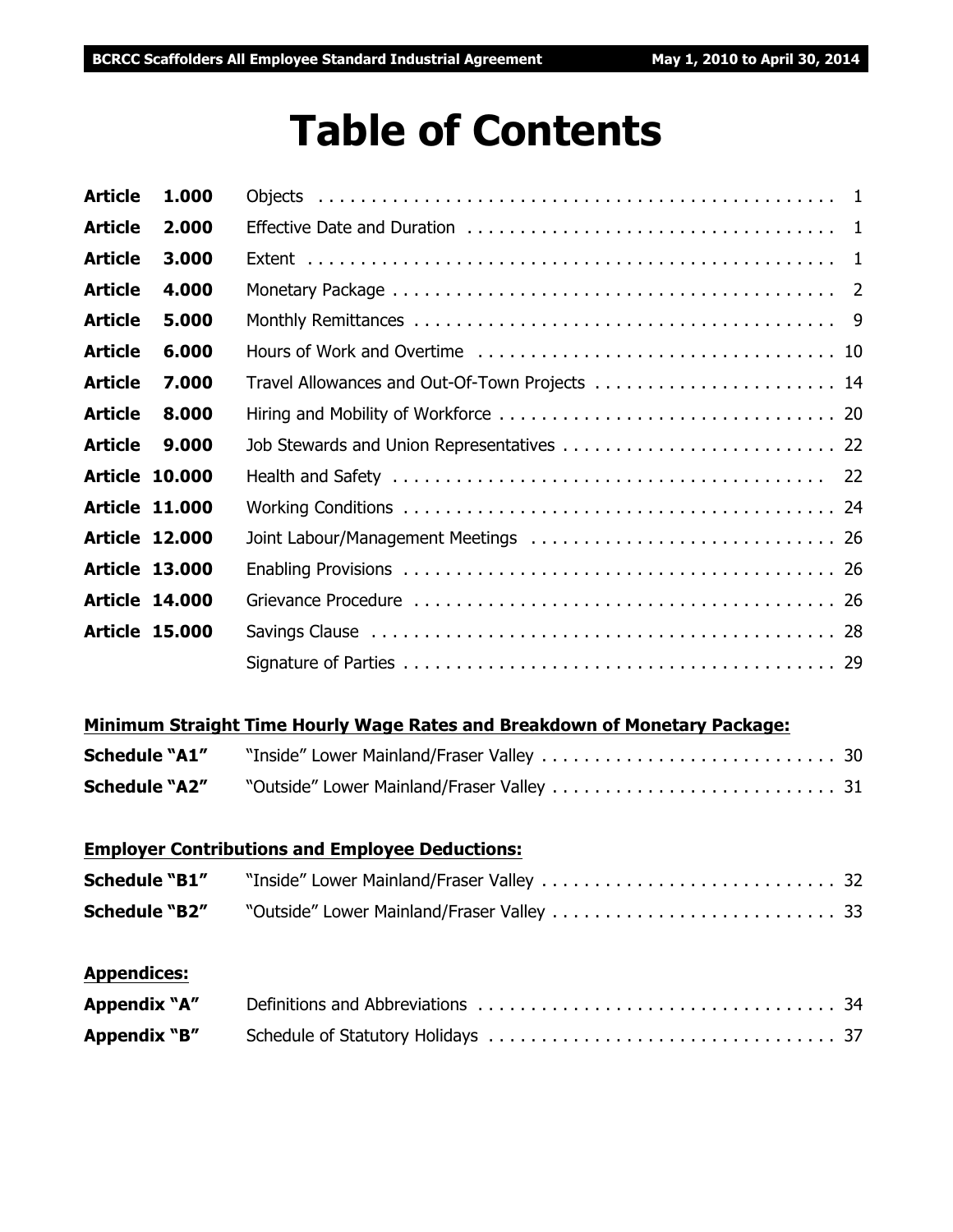### **ARTICLE 1.000 - OBJECTS**

The objects of this Agreement are to establish fair, reasonable and safe working conditions which will provide a mutually beneficial employment relationship between employees and Employers; an effective training strategy which will contribute to the development of a qualified and multi-skilled workforce that will elevate the trade; a mutually agreed upon method to facilitate the peaceful resolution of all disputes and grievances; prevent strikes and lockouts; and to avoid unnecessary waste of time and expense in the settlement of disputes connected with the industry.

### **ARTICLE 2.000 - EFFECTIVE DATE AND DURATION**

- **2.100** This Agreement shall be for the period from and including May 1, 2010, to and including April 30, 2014, and from year to year thereafter subject to the right of either party to this Agreement, within four (4) months immediately preceding the date of expiry of such Agreement, which is April 30, 2014, or immediately preceding the last day of April in any year thereafter, by written notice to require the other party to such Agreement to commence collective bargaining.
- **2.200** Should either party give written notice to the other party pursuant hereto, this Agreement shall thereafter continue in full force and effect until the Union shall give notice of strike, or the Employer shall give notice of a lockout, or the parties shall conclude a renewal or revision of this Agreement, or a new collective agreement.
- **2.300** The operation of Section 50 (2) and Section 50 (3) of the *Labour Relations Code* is hereby excluded.
- **2.400** A copy of this Agreement shall be filed with the LRB.

### **ARTICLE 3.000 - EXTENT**

#### **3.100 Recognition**

The Employer recognizes the Union as the exclusive bargaining agent for all employees in the bargaining unit, and the Union recognizes CLR as the exclusive bargaining agent for all CLR members who have authorized the Association to sign this Agreement on their behalf.

#### **3.200 Management Rights and Subcontracting**

The Employer has the right to operate and manage its business in all respects, including subcontracting, subject only to the limitations expressly stated within this Agreement.

#### **3.300 Application and Affiliation**

Without restricting Article 3.000 in any way, the parties expressly agree to the following.

#### **3.301 Application**

This Agreement shall govern only industrial work which is being performed by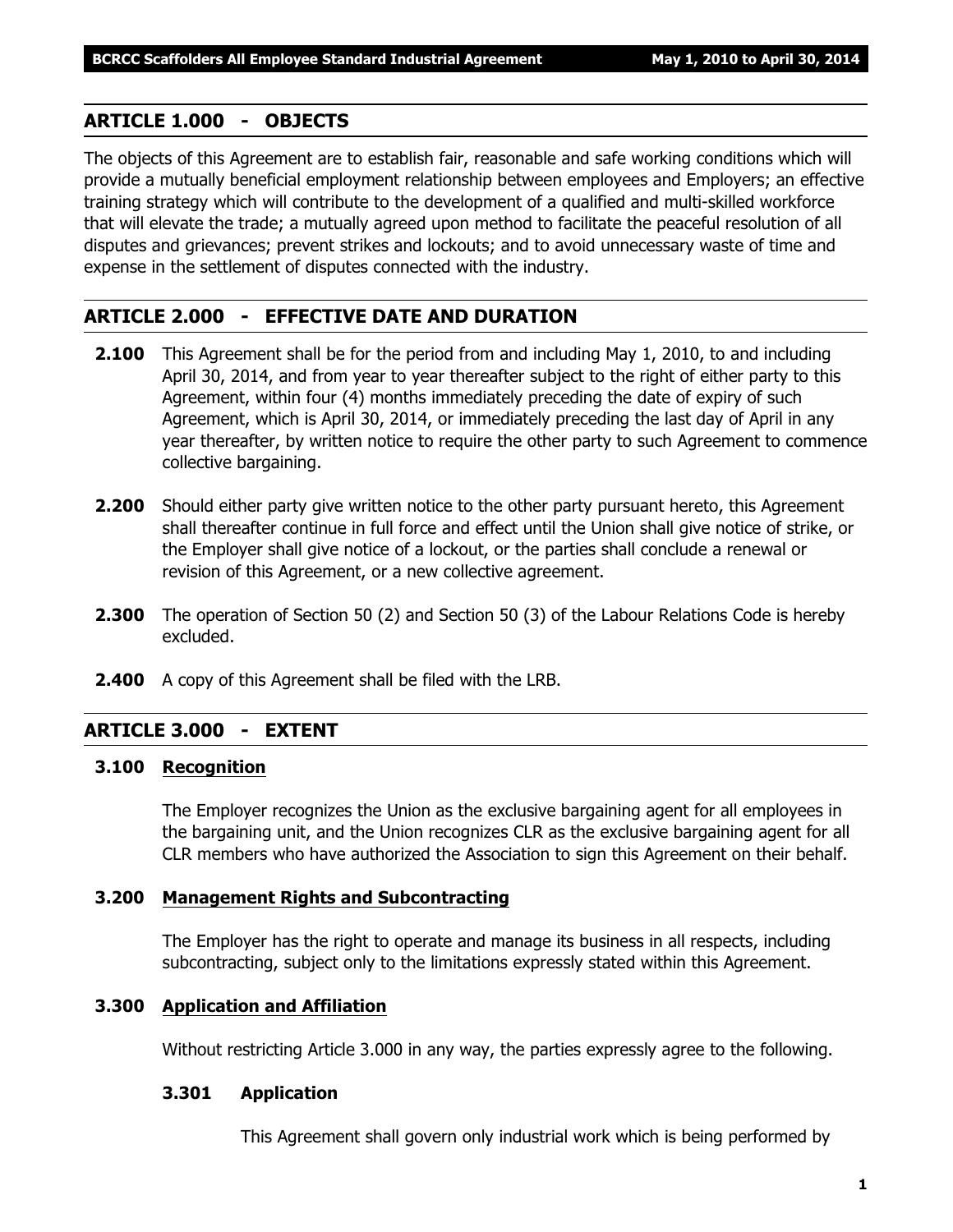bargaining unit members who are employees of the Employer. Notwithstanding the foregoing, one (1) employer representative who is not a member of the Union shall be permitted to work and/or provide direction on a project.

#### **3.302 Affiliation**

- **(a)** Subject to reasonable notice given to the Employer, it shall not be a violation of this Agreement for the Union to withdraw its members from a project(s) for rendering assistance to labour organizations, and/or refusal on the part of Union members to handle any materials, equipment or product declared unfair by Building Trade Councils, or manufactured, assembled, or produced by an Employer whose employees are on strike against or are locked out by an Employer.
- **(b)** Notwithstanding Article 3.302 (a), the Union shall not restrict/limit, in any way or for any reason, an Employer's right to contract for work on a project and to complete such work in a cost efficient manner. The foregoing shall apply regardless of the union affiliation, or lack thereof, of any individual who may also be working on such project, and/or the work such individual(s) may be performing.
- **(c)** Without restricting/limiting the application of Article 3.302 (b), the Union shall not attempt to exert pressure upon an Employer for performing work on any project, nor shall the Union withdraw its members from any project or threaten to do so, unless otherwise permitted by the *Labour Relations Code*.

#### **ARTICLE 4.000 - MONETARY PACKAGE**

#### **4.100 Monetary Package**

Refer to Schedules "A1" and "A2".

#### **4.200 Allocation of Monetary Package**

No monies may be transferred from the wage package (inclusive of wages plus annual vacation and statutory holiday pay) to Employer contributions (inclusive of the Union Benefit Plan, the Union Group RSP, and all other Employer contributions) without the prior mutual agreement, in writing, of the parties. Such mutual agreement shall not be unreasonably withheld.

#### **4.300 Wages and Premiums**

#### **4.301 Minimum Straight Time Hourly Wage Rates**

The schedules of minimum straight time hourly wage rates as provided for within Schedules "A1" and "A2" shall apply to all work performed in accordance with this Agreement. Notwithstanding the foregoing, refer to Articles 4.302 through Article 4.305 for important clarifications and exceptions.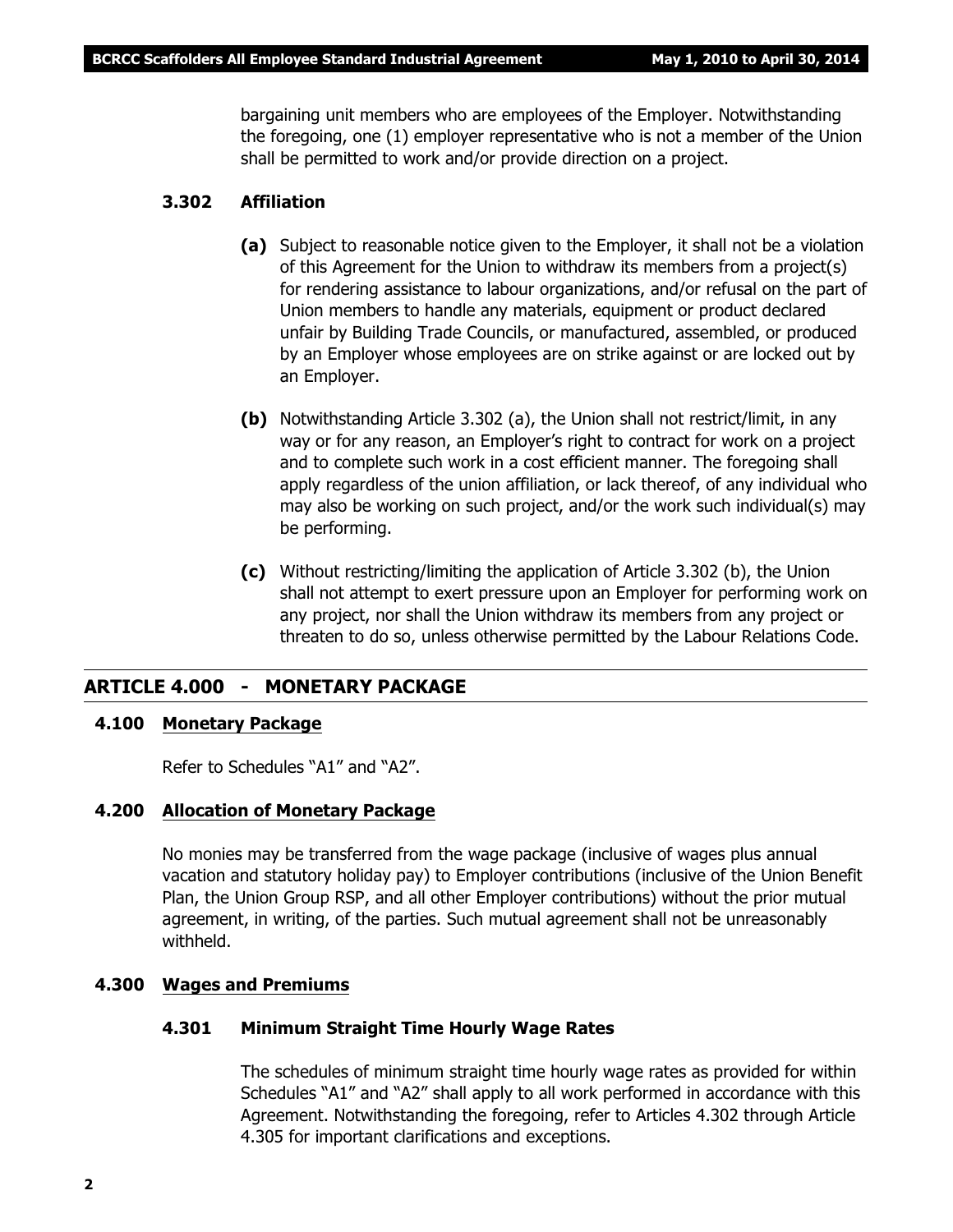#### **4.302 Metro Travel Premium**

The payment of a metro travel premium has been discontinued effective October 11, 2011. In its place, from such date onward, a premium of one dollar (\$1.00) per hour earned shall apply to the Tradesperson's minimum straight time hourly wage rate for work performed inside the Lower Mainland/Fraser Valley. All other employee classifications shall be re-calculated accordingly.

#### **4.303 First Aid Attendant**

An employee who acts as a first aid attendant shall have his/her otherwise applicable straight time hourly wage rate increased by seventy-five cents (\$0.75) per hour earned.

#### **4.304 Swing Stage and Bosun Chair**

An employee who works on a swing stage and/or in a bosun chair shall have his/her otherwise applicable straight time hourly wage rate increased by fifty cents (\$0.50) per hour earned. Such increase shall be paid for actual hours worked each day, or four (4) hours, whichever is greater.

#### **4.305 Helicopters**

- **(a)** An employee who, during the course of a shift, is required to work directly with a helicopter, shall have his/her otherwise applicable hourly wage rate increased by twenty-five percent (25%). Such increase shall be paid for all hours of work performed on such shift.
- **(b)** The words, "to work directly with a helicopter" contained in Article 4.305 (a) shall be deemed to apply only to an employee expressly and specifically directed to perform work simultaneously, and in conjunction with, the use of a helicopter at his/her station of work. Nothing in Article 4.305 (a) shall be construed or interpreted in such manner as would entitle an employee to claim helicopter premiums for any other work performed on materials subsequently carried by helicopter, or for work in advance of, or preparatory to, operations subsequently performed with the use of a helicopter.
- **(c)** Article 4.305 (a) shall not apply to an employee who, during the course of a day, is not required to work with a helicopter, but who is transported to the project by helicopter. Notwithstanding the foregoing, such an employee shall receive a premium of one (1) additional hour per shift at his/her otherwise applicable minimum straight time hourly wage rate.

#### **4.306 Scaffold Erection/Dismantling**

An employee who erects or dismantles scaffold while working above the height of seventy feet (70') as measured from the base plate shall have his/her otherwise applicable straight time hourly wage rate increased by fifty cents (\$0.50) per hour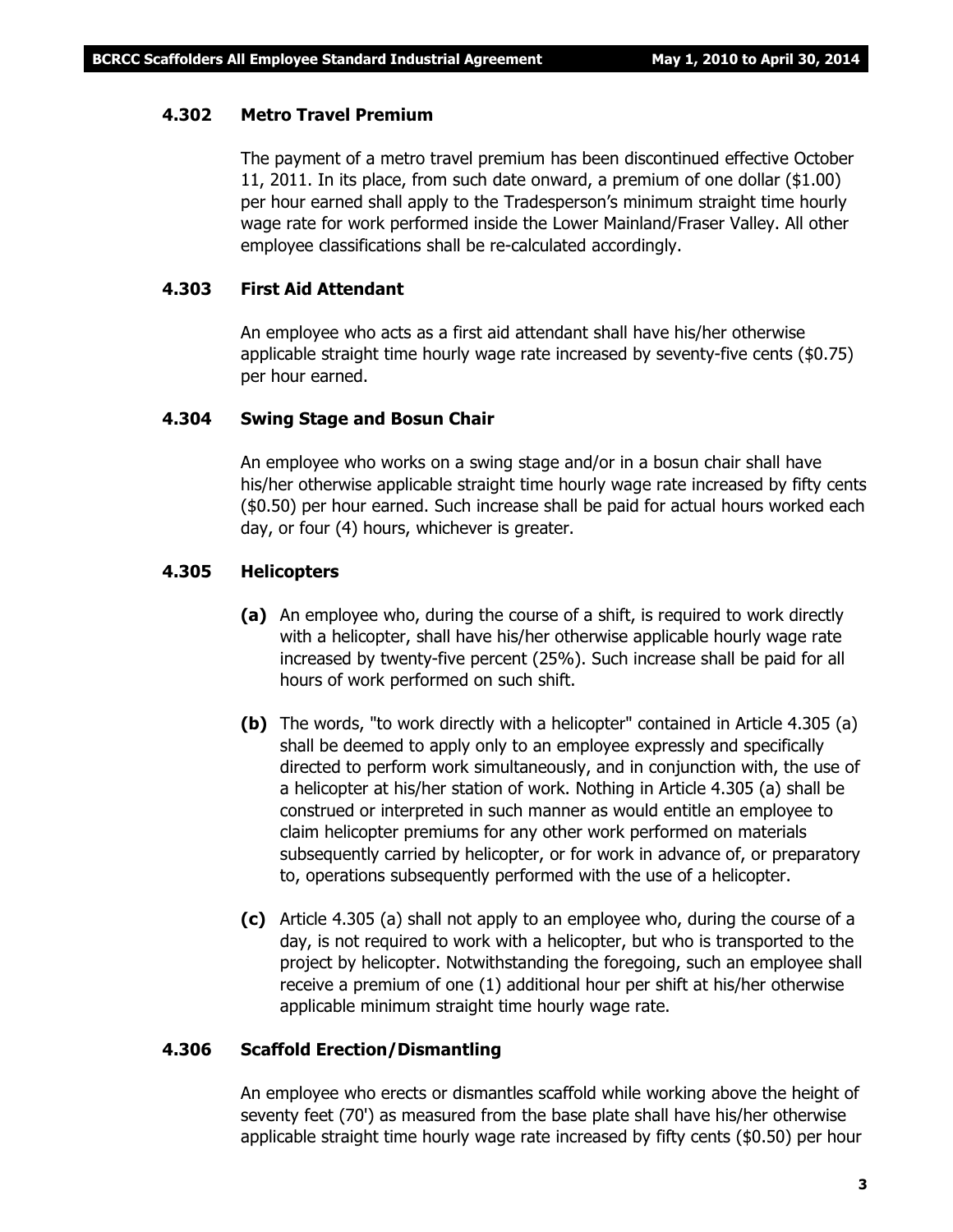earned. Such increase shall be paid for actual hours worked each day, or four (4) hours, whichever is greater.

#### **4.400 Employee Classifications**

Unless otherwise restricted elsewhere within this Agreement, all employee classifications shall be entitled to receive annual vacation pay, statutory holiday pay, overtime premiums, shift premiums, travel allowances and any/all other premiums and/or allowances provided pursuant to this Agreement.

#### **4.401 Foreman**

A Foreman shall be defined as an employee who issues orders or gives direction to other employees. All direction given to an employee(s) shall be provided by the Foreman to whom such employee(s) is/are regularly assigned.

- **(a)** When more than six (6) employees are employed, a "non working" Foreman shall be employed. The Employer shall not divide employees into several crews for the purpose of not having to employ a "non working" Foreman.
- **(b)** The minimum straight time hourly wage rate for a Foreman shall be one hundred fifteen percent (115%) of the applicable Tradesperson minimum straight time hourly wage rate on the project.

#### **4.402 Semi Skilled Worker (SSW)**

- **(a)** There shall be eight (8) Semi Skilled Worker (SSW) classifications. The Employer shall retain the sole discretion to determine the appropriate classification for each SSW after having judged such individual's competency, merit and ability.
- **(b)** The minimum straight time hourly wage rate for an SSW shall be the applicable percentage of the applicable Tradesperson minimum straight time hourly wage rate on the project.

| Level 1 $SSW = 50\%$ | Level 5 $SSW = 70\%$   |
|----------------------|------------------------|
| Level 2 $SSW = 55\%$ | Level 6 $SSW = 75%$    |
| Level 3 $SSW = 60\%$ | Level 7 $SSW = 85%$    |
| Level 4 $SSW = 65\%$ | Level $8$ SSW = $90\%$ |
|                      |                        |

**(c)** Refer to Schedules "A1", "A2", "B1" and "B2" for a breakdown of the eight (8) SSW monetary packages.

#### **4.403 Apprentice**

**(a)** There shall be eight (8) Apprentice classifications. The Employer shall employ a minimum of one (1) Apprentice, and the maximum ratio shall be one (1) Apprentice for every one (1) Foreman or Tradesperson. Such ratio shall apply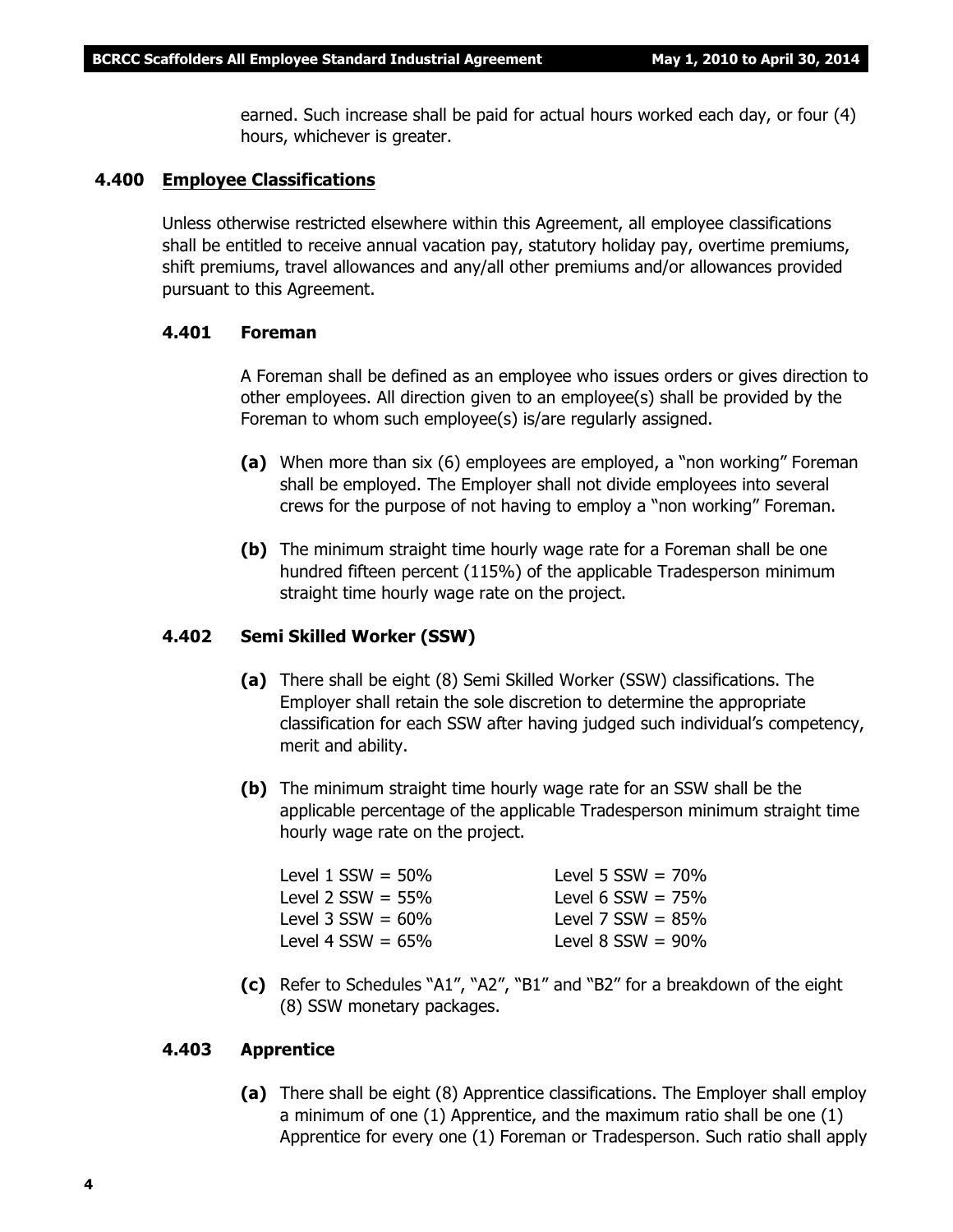on a company wide basis.

**(b)** The minimum straight time hourly wage rate for an Apprentice shall be the applicable percentage of the applicable Tradesperson minimum straight time hourly wage rate on the project.

| $1st$ Term Apprentice = 50% | $5th$ Term Apprentice = 70% |
|-----------------------------|-----------------------------|
| $2nd$ Term Apprentice = 55% | $6th$ Term Apprentice = 75% |
| $3rd$ Term Apprentice = 60% | $7th$ Term Apprentice = 85% |
| $4th$ Term Apprentice = 65% | $8th$ Term Apprentice = 90% |

**(c)** Refer to Schedules "A1", "A2", "B1" and "B2" for a breakdown of the eight (8) Apprentice monetary packages.

#### **4.404 Material Handler/Pre-Apprentice**

The work of a Material Handler/Pre-Apprentice shall include the handling on the job site of all material.

- **(a)** The parties recognize the importance of recruiting future Apprentices. The Material Handler/Pre-Apprentice classification provides the opportunity to expose new workers to the industry and to determine their suitability. A Material Handler/Pre-Apprentice shall, in the case of competent workers, be a possible source of future Apprentices.
- **(b)** The minimum straight time hourly wage rate for a Material Handler/Pre-Apprentice shall be forty-five percent (45%) of the applicable Tradesperson minimum straight time hourly wage rate on the project.

#### **4.500 Annual Vacation and Statutory Holidays**

#### **4.501 Vacation Pay and Statutory Holiday Pay**

Annual vacation pay and statutory holiday pay shall be combined at the total rate of twelve percent (12%) of gross earnings, and shall be paid to each employee on each pay cheque and upon termination of employment.

#### **4.502 Annual Vacation**

An employee may take up to three (3) weeks annual vacation in any calendar year. The vacation period shall be arranged by mutual agreement between the employee and the Employer.

#### **4.503 Statutory Holidays**

**(a)** The following statutory holidays shall apply to all work governed by this Agreement. Refer also to Article 6.303 and Appendix "B".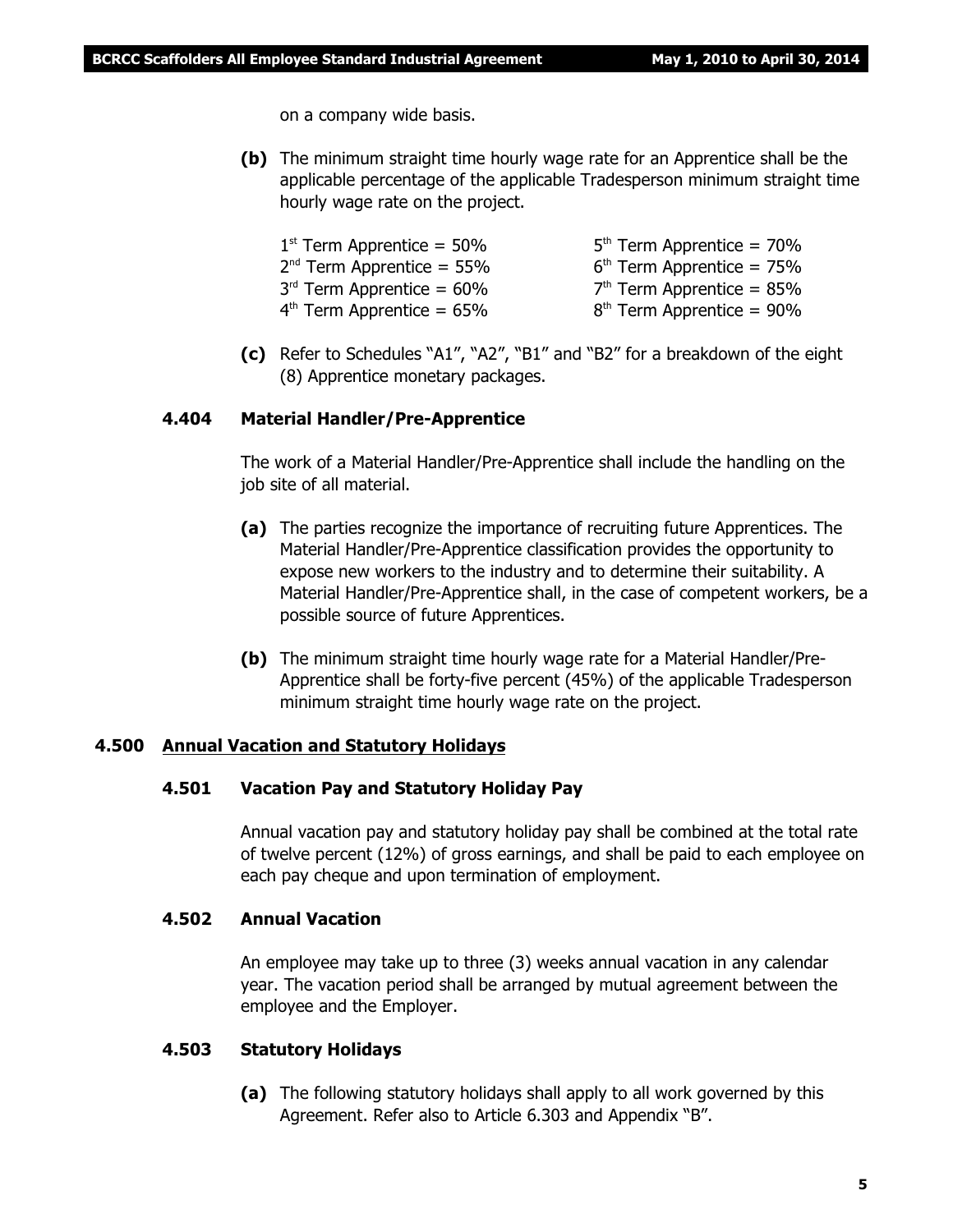New Year's Day, Heritage Day (3<sup>rd</sup> Monday in February through 2012), Family Day (2013 onward), Good Friday, Easter Monday, Victoria Day, Canada Day, the Friday preceding BC Day, BC Day, the Friday preceding Labour Day, Labour Day, Thanksgiving Day, Remembrance Day, Christmas Day, Boxing Day, and/or any other day so proclaimed by the federal and/or provincial government. When a statutory holiday falls on a Saturday or Sunday, the following working day(s) shall be observed.

**(b)** All work performed on statutory holidays, or days observed in place thereof, shall be paid for at two (2) times the otherwise applicable straight time hourly wage rate. No work shall be performed on Labour Day.

#### **4.600 Employer Contributions**

The schedules of Employer contributions as provided for within Schedules "B1" and "B2"shall apply to all work performed in accordance with this Agreement. All Employer contributions shall be calculated on the basis of hours earned.

#### **4.601 Union Benefit Plan**

- **(a)** The Employer shall contribute the required amount(s) to the Union Benefit Plan in the manner set forth in Article 5.000. Such amount(s), and the effective date(s) applicable thereto, shall be as stipulated within Schedules "B1" and "B2".
- **(b)** Notwithstanding Article 4.601 (a), an employee may opt to receive ninety percent (90%) of the otherwise applicable Union Benefit Plan contribution in the form of an additional Union Group RSP contribution in accordance with the Plan rules. Employers are advised that such option shall not be effective unless/until the Union has confirmed, in writing, that such employee has signed the appropriate waiver and redirect form.

#### **4.602 Union Group RSP**

- **(a)** The Employer shall contribute the required amount(s) to the Union Group RSP in the manner set forth in Article 5.000. Such amount(s), and the effective date(s) applicable thereto, shall be as stipulated within Schedules "B1" and "B2".
- **(b)** The required Employer contribution to the Union Group RSP shall be eight percent (8%) of the applicable minimum hourly wage rate for each of the Foreman and Tradesperson classifications, and five percent (5%) of the applicable minimum hourly wage rate for all of the Semi Skilled Worker and Apprentice classifications. No Employer contribution to the Union Group RSP shall be required on behalf of a Material Handler/Pre-Apprentice.
- **(c)** Refer also to Article 4.601 (b).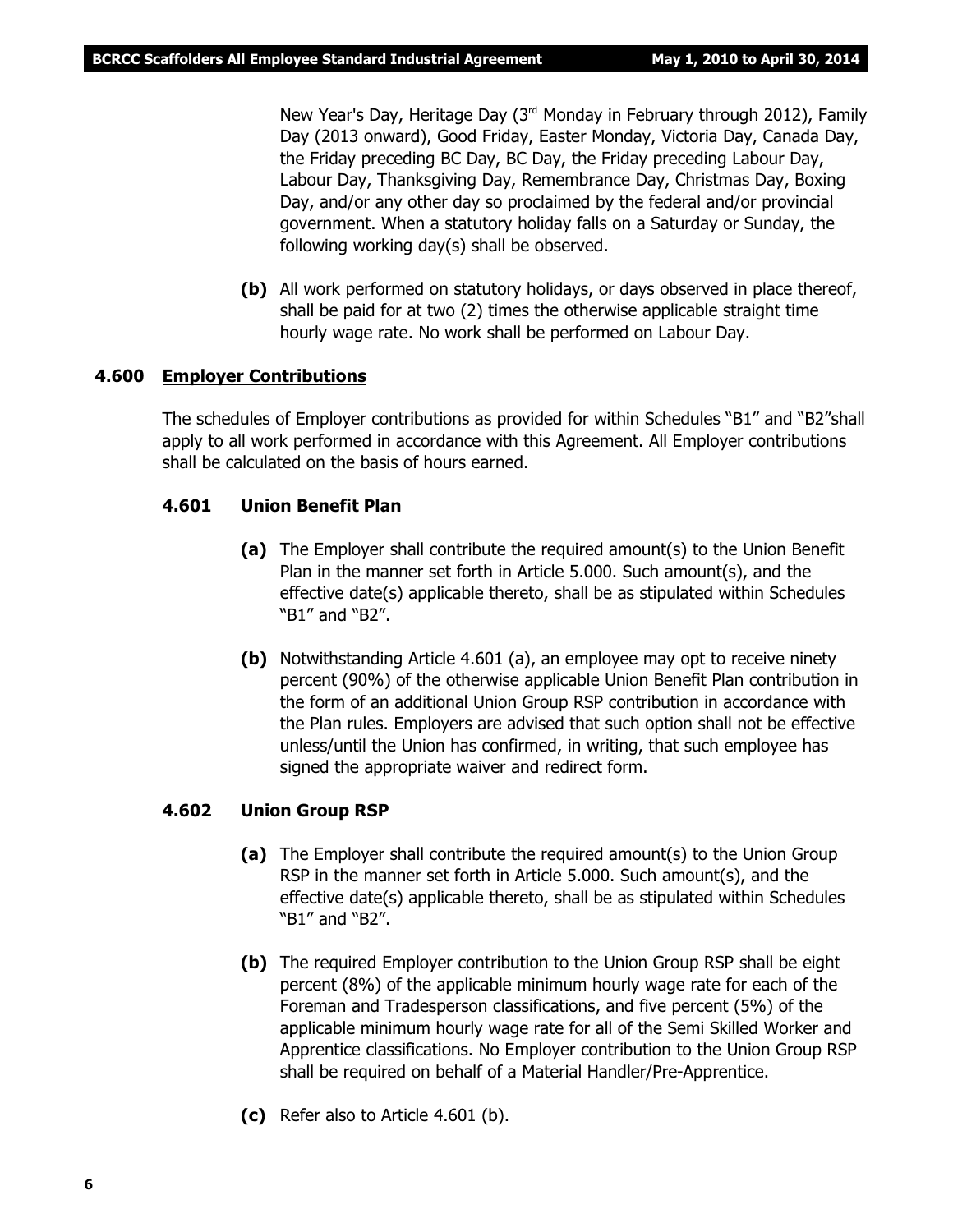#### **4.603 CLR Contract Administration Fund (CAF)**

- **(a)** The Employer shall contribute twelve cents (\$0.12) per hour earned, inclusive of HST or GST (as the case may be), to the CAF in the manner set forth in Article 5.000. CLR may alter this amount by providing the Union with sixty (60) calendar days written notice. CLR shall bear any/all costs which may be incurred as a result of having to change the monthly report to the administrator because of a change in the Employer contribution to the CAF.
- **(b)** The Union shall collect and forward to CLR, without exception, all monies designated for the CAF and received in accordance with the monthly report to the administrator. Payment to CLR shall be made by the Union not later than the last day of the month in which such amount was received and shall be accompanied with a summary report that provides hours of work and fund remittances by each Employer working under this Agreement. A designated representative of CLR may inspect, upon appointment, the receipts and records of the Union related to the CAF.

#### **4.604 Carpentry Employers Association of BC (CEA)**

- **(a)** The Employer shall contribute fifteen cents (\$0.15) per hour earned to CEA in the manner set forth in Article 5.000. CEA may alter this amount by providing the Union with sixty (60) calendar days written notice.
- **(b)** The Union shall collect and forward to CEA, without exception, all monies designated for CEA and received in accordance with the monthly report to the administrator. Payment to CEA shall be made by the Union not later than the last day of the month in which such amount was received and shall be accompanied with a summary report that provides hours of work and fund remittances by each Employer working under this Agreement.

#### **4.605 BC Construction Industry Rehabilitation Plan (CIRP)**

The Employer shall contribute two cents (\$0.02) per hour earned to the CIRP in the manner set forth in Article 5.000.

#### **4.606 Association of BC Scaffold Contractors (ABCSC)**

- **(a)** The Employer shall contribute twenty-five cents (\$0.25) per hour worked to ABCSC in the manner set forth in Article 5.000. ABCSC may alter this amount by providing the Union with sixty (60) calendar days written notice.
- **(b)** The Union shall collect and forward to ABCSC, without exception, all monies designated for ABCSC and received in accordance with the monthly report to the administrator. Payment to ABCSC shall be made by the Union not later than the last day of the month in which such amount was received and shall be accompanied with a summary report that provides hours of work and fund remittances by each Employer working under this Agreement.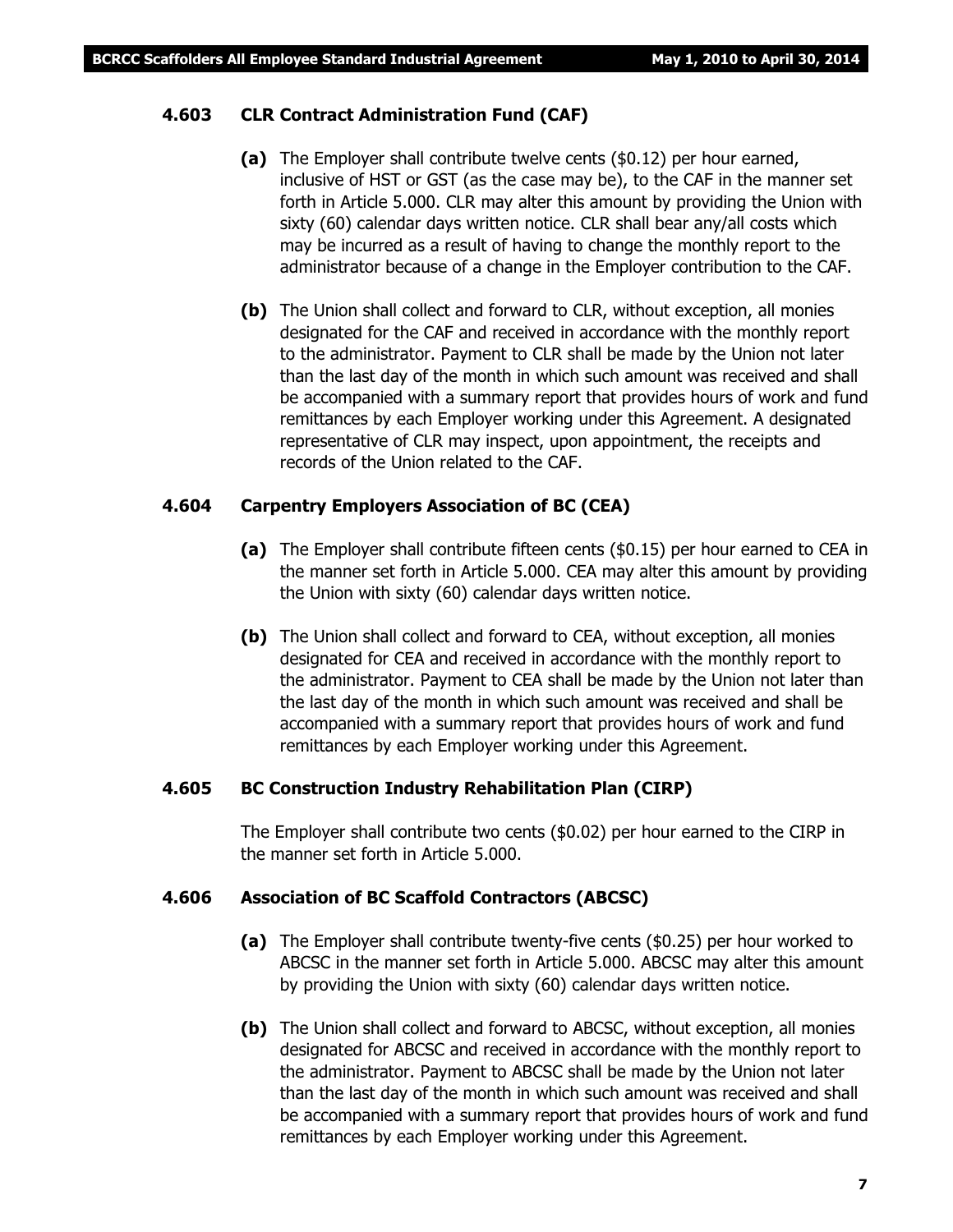#### **4.700 Employee Deductions**

The Employer shall deduct Union dues in such amount(s) as the Union directs and shall forward such deductions in the manner set forth in Article 5.000. The Union may alter the deduction amount by providing the Employer with sixty (60) calendar days written notice. All employee deductions shall be calculated on the basis of hours earned.

#### **4.800 Payment of Wages**

- **4.801** The Employer shall, at least every second Friday, pay to each employee all wages, premiums, allowances and annual vacation pay and statutory holiday pay earned by the employee to a day not more than seven (7) calendar days prior to the date of payment. If a statutory holiday falls on the regular pay day, payment shall be made the preceding day. Payment shall be made during working hours and may be made by cheque or electronic deposit.
- **4.802** The Employer shall pay all monies (i.e. wages, annual vacation pay, statutory holiday pay, etc.) which are owing to an employee at the time of termination of employment. Alternatively, in the event the Employer is unable to pay all monies which are owing to an employee at the time of termination of employment, such monies shall be paid as quickly as reasonably possible thereafter but in no event later than seven (7) calendar days or in conjunction with the Employer's next regularly scheduled payroll, whichever comes first.
- **4.803** The Employer shall provide a separate or detachable itemized statement with each pay, clearly showing the: (i) employee's name, (ii) number of straight time hours worked and wage rate(s) paid for such hours, (iii) number of overtime hours worked and wage rate(s) paid for such hours, (iv) premiums, (v) allowances, (vi) annual vacation and statutory holiday pay, and (vii) total deductions from gross earnings. Such statement may be provided electronically via email.
- **4.804** Where an employee is not paid in accordance with Articles 4.801 and 4.802, such employee shall be deemed to be still on the payroll of the Employer and shall receive his/her usual wages and conditions until there is compliance with the conditions.

#### **4.900 Bonding and Payroll Failures**

- **4.901** Before Union members are dispatched to any Employer who has not been signatory with the Union for a minimum of two (2) years, such Employer may be required to deposit a bond suitable to the Union, up to fifteen thousand dollars (\$15,000.00) for use in default of payment of wages, annual vacation pay, statutory holiday pay, Employer contributions and/or employee deductions required in accordance with this Agreement. When no longer required such bond shall, by mutual consent of the Union and the Employer concerned, be terminated.
- **4.902** Where there have been instances of payroll failures by an Employer, or the principals or directors thereof, or payroll requirements have not been met, the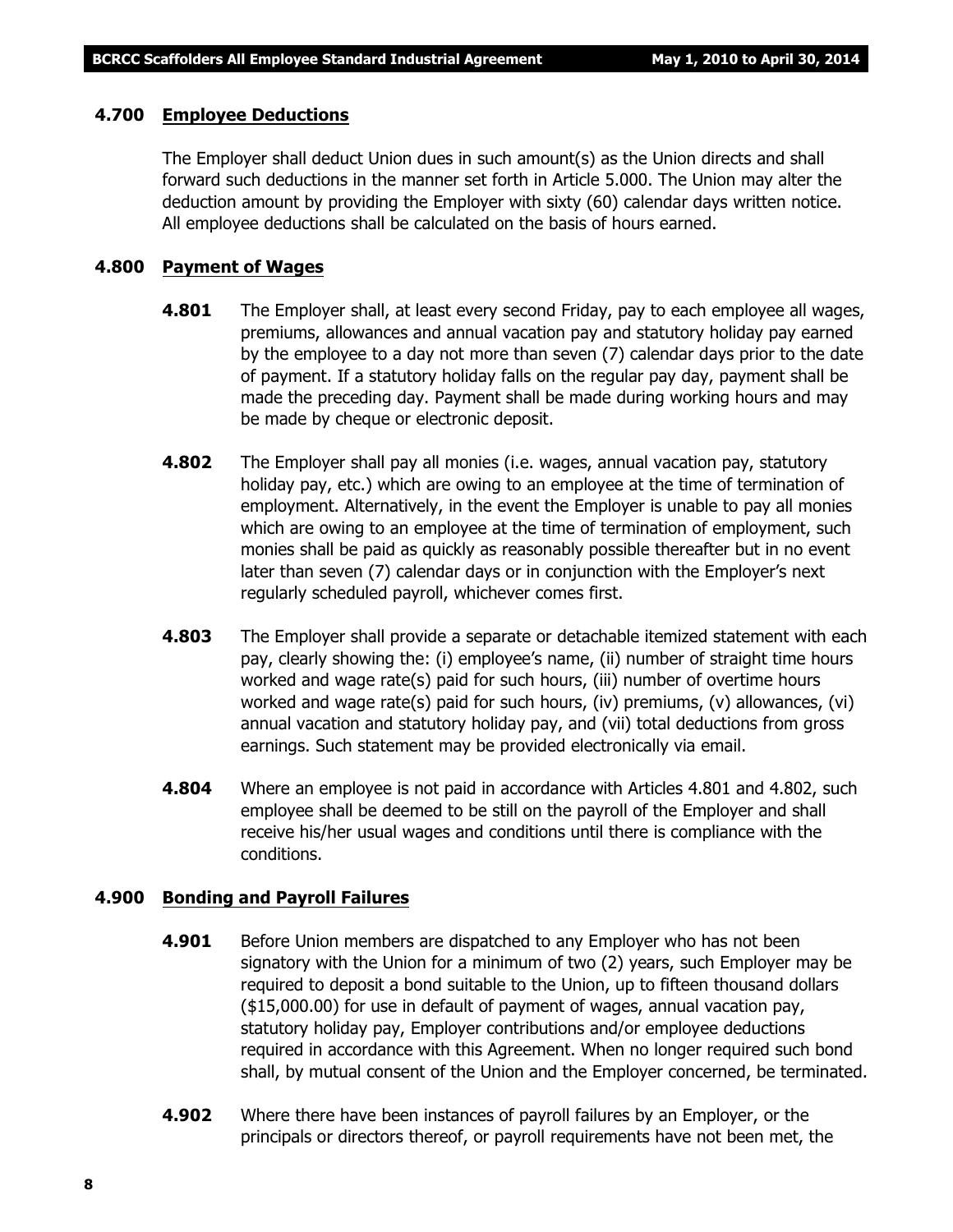Union shall have the right to inspect such Employer's payroll, and/or require the posting of a suitable bond, and/or require that payment of wages and other payroll requirements be made by cash or certified cheque.

#### **ARTICLE 5.000 - MONTHLY REMITTANCES**

The timely remittance of Employer contributions and employee deductions required in accordance with this Agreement is essential for the protection of the employees and other beneficiaries.

#### **5.100 General Provisions**

- **5.101** The Employer shall remit all Employer contributions and employee deductions required under the terms of this Agreement, on behalf of all employees working under the terms of this Agreement. Refer to Schedules "B1" and "B2".
- **5.102** Such Employer remittance shall:
	- **(a)** be made by a single payment, payable to the Union designated Plan Administrator, inclusive of all obligations arising from hours up to the close of the Employer's payroll ending closest to the last day of the preceding calendar month, and
	- **(b)** be accompanied by a correctly completed monthly report to the administrator, and
	- **(c)** be received by the Union designated Plan Administrator not later than the fifteenth (15th) day of the month following that for which such payments are payable.
- **5.103 (a)** The Union designated Plan Administrator shall, once each month after receiving the combined monthly remittance from each Employer, allocate and/or distribute the monies of such combined remittance to the various Plans, Funds, Organizations, etc. in the appropriate manner. The Union acknowledges that such Plans, Funds, Organizations, etc. are entitled to receive such monies, and that such monies are, in fact, held in trust by the Union until properly allocated and/or distributed.
	- **(b)** Notwithstanding Article 5.103 (a), the Union may deduct a monthly administration handling fee from each amount to be allocated and/or distributed, providing such fee does not exceed five percent (5%), to a maximum of one hundred dollars (\$100.00), of the amount to be allocated and/or distributed.

#### **5.200 "Nil" Reports**

The Employer shall submit a "Nil" report if such Employer had employed no employees during the period for which payments would otherwise have been payable. Notwithstanding the foregoing, the Employer shall not be required to submit a "Nil" report for a period in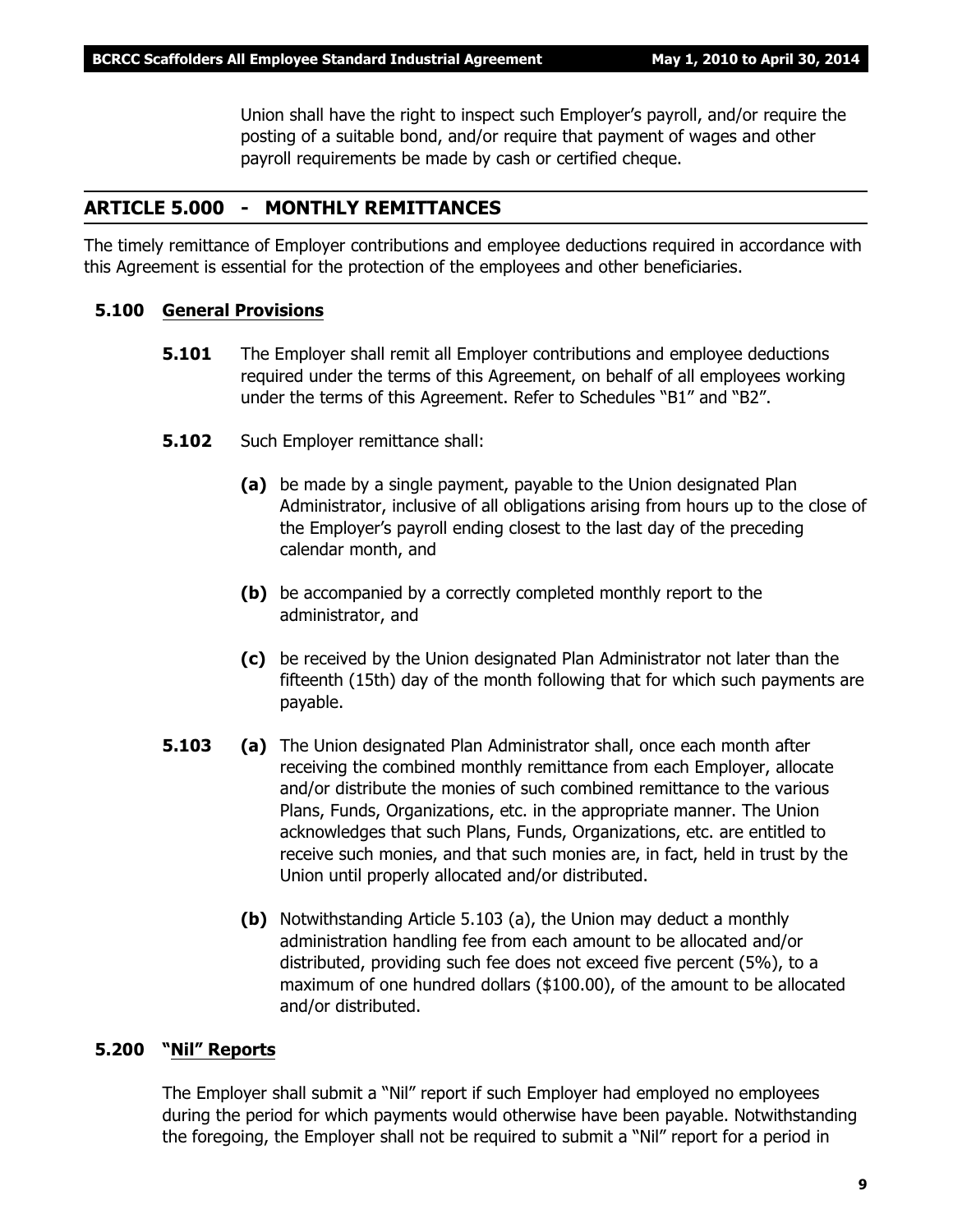which no employees had been employed if the Union has been notified, in writing, that such Employer is no longer in business.

#### **5.300 Delinquent Remittance**

- **5.301** In the event the Employer fails to remit Employer contributions and/or employee deductions in the manner set forth in Article 5.000, the Union may, at its sole discretion, take any economic action it deems necessary against such Employer, and such action shall not be considered a violation of this Agreement.
- **5.302** The Union shall advise the Employer within forty-eight (48) hours in writing of any delinquency. If the Employer fails to respond within forty-eight (48) hours of receipt of notification, exclusive of Saturday, Sunday and statutory holidays, the Union may, at its sole discretion, require a ten percent (10%) penalty of the amount of the late payment.

#### **5.400 Monthly Report to the Administrator**

The Union shall supply Employers with copies of the monthly report to the administrator, and the Union shall bear the cost of producing such report except in accordance with Article 4.603 (a).

#### **ARTICLE 6.000 - HOURS OF WORK AND OVERTIME**

#### **6.100 Regular Hours**

- **6.101** Eight (8) hours shall constitute the regular work day and five (5) days, forty (40) hours shall constitute the regular work week.
- **6.102** The regular work week shall be between 8:00 am Monday and 4:30 pm Friday, and the regular work day shall be as per the following schedule:

| Straight Time: |  | 8:00 am to 12:00 noon  | 4.0 hours |
|----------------|--|------------------------|-----------|
| Meal:          |  | 12:00 noon to 12:30 pm | 0 hours   |
| Straight Time: |  | 12:30 pm to $4:30$ pm  | 4.0 hours |

Total Straight Time Hours: 8.0 hours

#### **6.103 Starting and Stopping Times**

Notwithstanding any/all contrary provisions of this Agreement:

- **(a)** This Article shall apply to all shifts, including but not limited to those shifts worked on a compressed work week schedule.
	- **(i)** The starting and stopping time on a project may be varied by a maximum of one (1) hour earlier or later than the otherwise required start time of the shift at the Employer's discretion.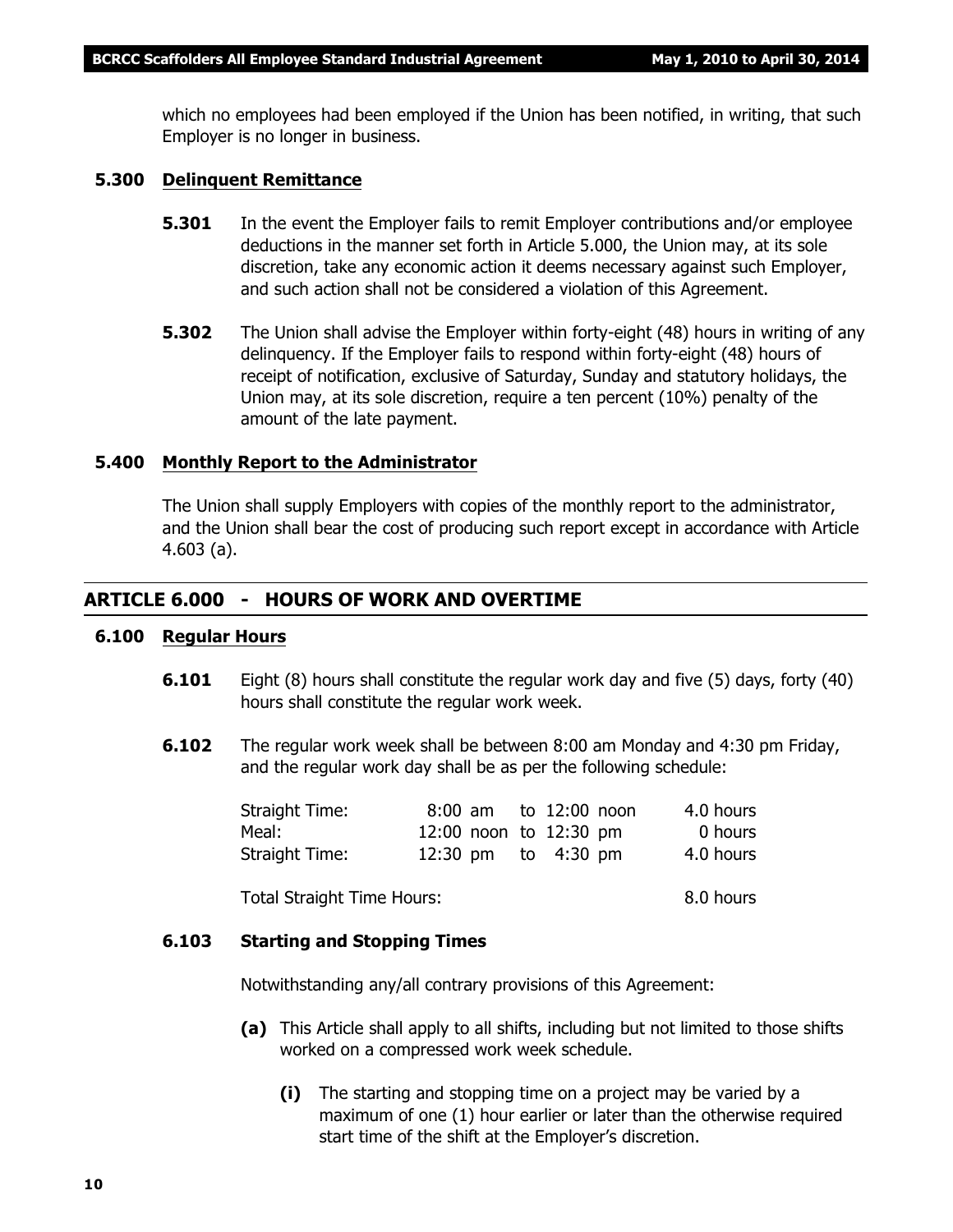- **(ii)** The starting and stopping time on a project may be varied by a maximum of two (2) hours earlier or later than the otherwise required start time of the shift upon mutual agreement of the Employer and the majority of Union members employed on such project. Notwithstanding the foregoing, if the starting and stopping time is varied by more than (1) hour, the Union shall retain the right to revote the Union members employed on such project once over the duration of the project.
- **(iii)** The Employer shall be responsible for a suitable signal for all starting and stopping times.
- **(b)** The starting time of the employees shall be from the designated "lay down" area, lockup or tool room, and a five (5) minute "pick-up" period shall be provided prior to the stopping time.

#### **6.104 Notice of Termination**

The Employer shall provide an employee with one (1) hours notice of termination, or one (1) hours pay in lieu thereof. The employee shall use such notice to gather his/her personal tools and prepare such tools for the next project.

#### **6.200 Overtime Hours**

Overtime work shall be voluntary and no employee shall be discriminated against for refusal to work overtime hours.

- **6.201** The first two (2) hours of overtime, Monday through Friday, shall be paid at one and one-half  $(1\frac{1}{2})$  times the otherwise applicable straight time hourly wage rate.
- **6.202** All other overtime hours, including all hours worked on Saturdays, Sundays and statutory holidays, shall be payable at two (2) times the otherwise applicable straight time hourly wage rate.
- **6.203** Notwithstanding any/all contrary provisions of this Agreement, a minimum break of eight (8) hours shall be provided to an employee between the end of one (1) working shift and the commencement of such employee's next working shift. Where a minimum break of eight (8) hours is not provided in accordance with the foregoing, all hours worked on such employee's next working shift shall be deemed to be overtime hours and shall be paid accordingly.

#### **6.300 Compressed Work Week**

A compressed work week may be established by the Employer with the mutual agreement of the Union. Alternatively, the Employer may establish a compressed work week without the mutual agreement of the Union if requested to do so by the project client. The Employer shall notify the Union, in writing, upon receiving such a request. The terms and conditions of such compressed work week shall supercede any/all contrary provisions of this Agreement.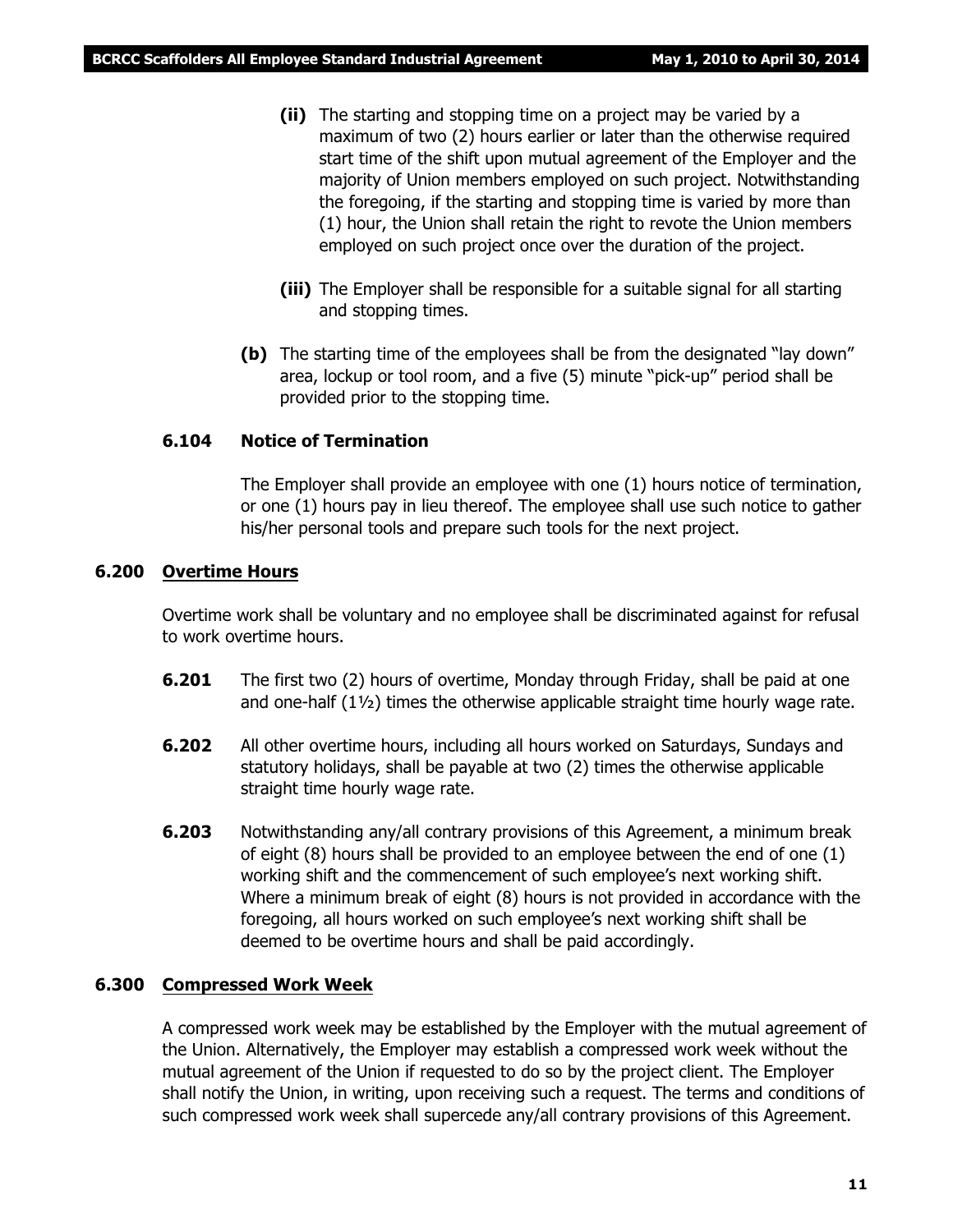#### **6.301 Hours of Work**

- **(a)** Ten (10) straight time hours (8:00 am to 6:30 pm, inclusive of a meal break) shall constitute the compressed work week day shift. Forty (40) straight time hours, Monday through Thursday inclusive, or Tuesday through Friday inclusive, shall constitute the regular work week.
- **(b)** Ten (10) straight time hours (6:30 pm to 5:00 am, inclusive of a meal break) shall constitute the compressed work week afternoon shift. Forty (40) straight time hours, Monday through Thursday inclusive, or Tuesday through Friday inclusive, shall constitute the regular work week. The applicable shift premium shall apply.
- **(c)** Refer also to Article 6.103 (a).

#### **6.302 Overtime**

Overtime work shall be voluntary and no employee shall be discriminated against for refusal to work overtime hours.

- **(a)** The first ten (10) hours of overtime worked on the Friday of a Monday through Thursday compressed work week, or on the Monday of a Tuesday through Friday compressed work week, shall be payable at one and one-half (1½) times the otherwise applicable straight time hourly wage rate.
- **(b)** All other overtime hours, including all hours worked in excess of ten (10) hours per day, and all hours worked on Saturdays, Sundays and statutory holidays, shall be payable at two (2) times the otherwise applicable straight time hourly wage rate.

#### **6.303 Statutory Holidays**

Notwithstanding any/all contrary provisions of this Agreement, Article 6.303 shall supercede Article 4.503 (b).

- **(a)** All statutory holidays which occur during a compressed work week schedule shall be observed on the actual day of the statutory holiday, even if such day would otherwise have been a regularly scheduled day off (e.g. the Friday of a Monday to Thursday compressed work week, or a Saturday, or Sunday, etc.). When a statutory holiday is observed in accordance with the foregoing, overtime rates shall not apply on a regular work day in lieu of the statutory holiday.
- **(b)** All statutory holidays which occur on a regularly scheduled work day of a compressed work week schedule may be rescheduled by prior mutual agreement of the Employer and the Union. However, in such event, an employee shall retain sole discretion to decline to work on the actual statutory holiday date and shall not be discriminated against for doing so.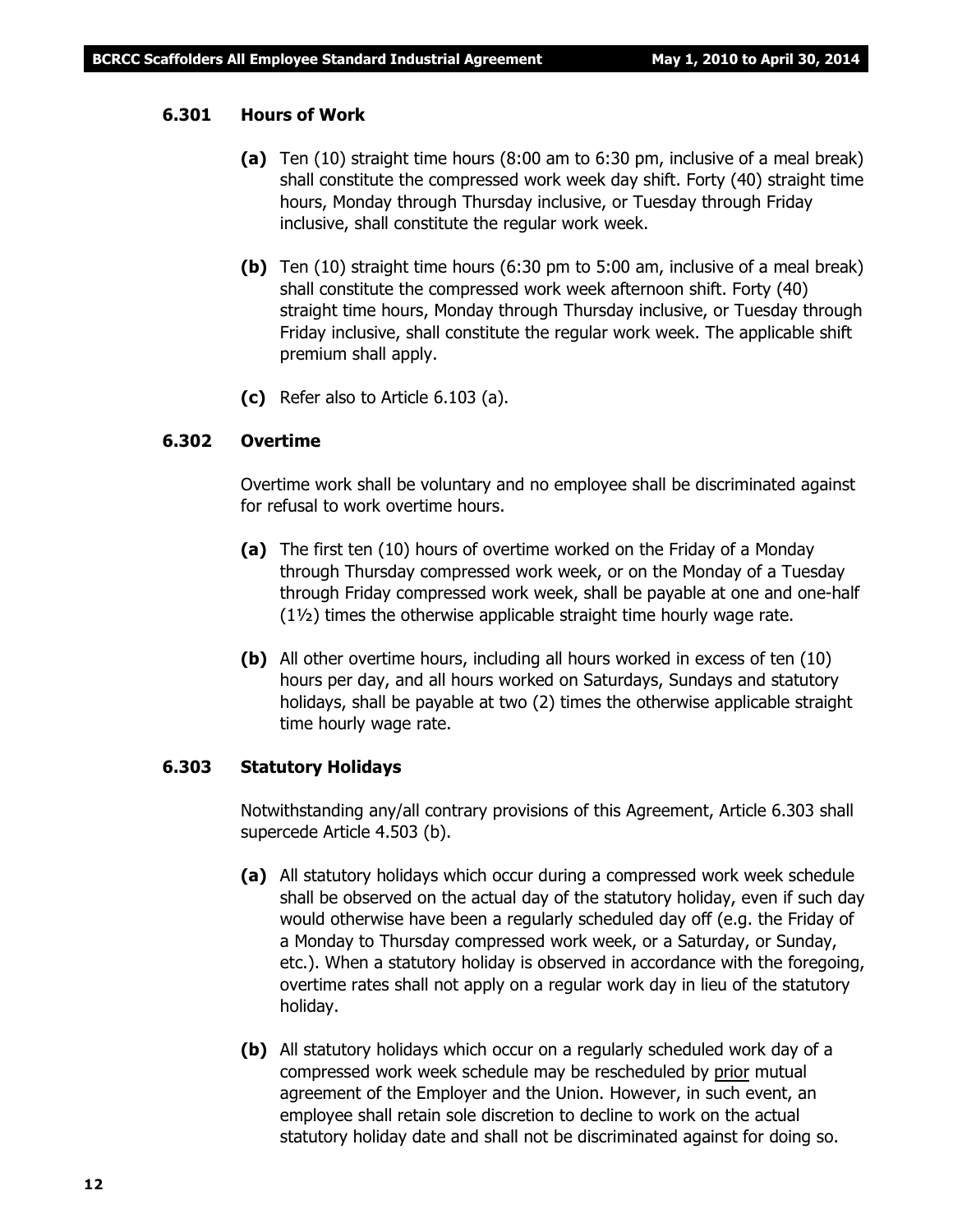#### **6.400 Shifts**

#### **6.401 Scheduling of Shifts**

The Employer may schedule an afternoon and/or night shift if/as required. It shall not be necessary for there to be a day shift in order for there to be an afternoon shift and/or a night shift. Nor shall it be necessary to maintain an afternoon shift and/or night shift for consecutive days in order to constitute such a shift.

#### **6.402 Shift Premiums**

The Employer shall pay a shift premium over and above the otherwise applicable minimum straight time hourly wage rate to any employee who is employed on an afternoon or night shift. Such shift premium shall be paid on straight time hours only in accordance with the following schedule.

**Day Shift** No shift premium.

#### **Afternoon Shift and Night Shift**

A shift premium of six dollars (\$6.00) per hour worked shall be added to the otherwise applicable Tradesperson minimum hourly wage rate on any shift which commences at any time after 10:00 am but on or before 1:00 am. Such shift premium shall be the same amount regardless of whether it is paid on a straight time hour or an overtime hour and shall be recalculated accordingly for all other employee classifications pursuant to each respective corresponding wage rate percentage. Second and subsequent meal breaks shall not be considered as hours worked. Refer also to Article 6.204.

Overtime on afternoon and nights shifts shall be payable for all hours of work performed in excess of eight (8) hours per shift.

#### **6.500 Call-Out Time**

- **6.501** When an employee is called out for work, the Employer shall pay such employee for a minimum of one-half  $(y_2)$  of the scheduled shift hours at the otherwise applicable straight time or overtime hourly rate, regardless of whether or not the employee actually commenced work. Notwithstanding the foregoing, when an employee works more than one-half (½) of the scheduled shift hours, the Employer shall pay such employee for the full shift.
- **6.502** Notwithstanding Article 6.501, when work cannot commence or continue due to inclement weather or for reasons of safety, the Employer shall decide which employees shall be required to work inside and the Job Steward shall discuss with the remainder of the crew whether they wish to continue to work or not. In the event a majority agree that work cannot proceed, then only time actually worked shall be paid.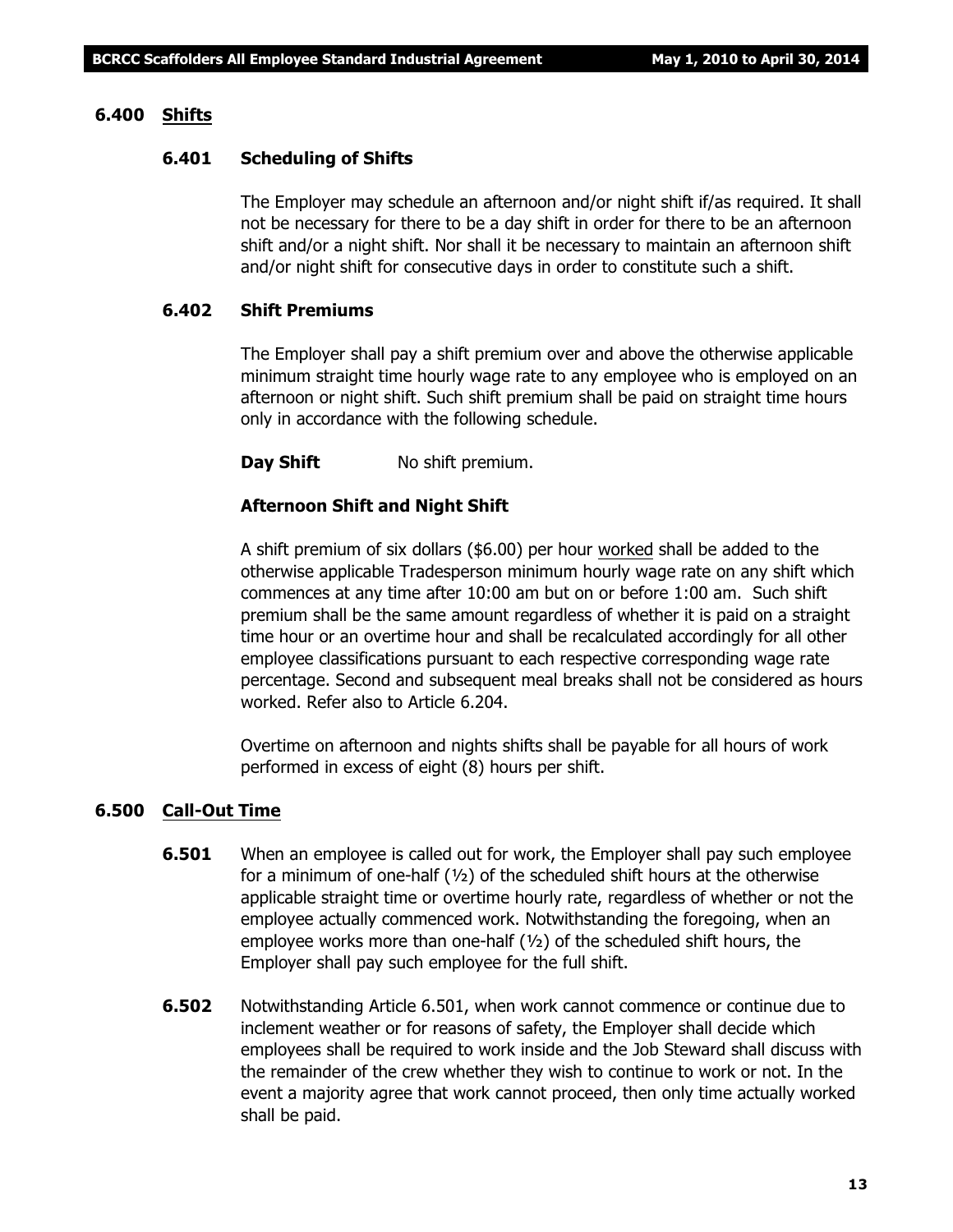#### **6.600 Rest Breaks**

- **6.601** Two (2) rest breaks of ten (10) minutes duration each shall be provided during a scheduled eight (8) hour or nine (9) hour shift. Notwithstanding the foregoing, a third rest break of ten (10) minutes duration shall be provided after eight (8) hours if the shift is subsequently extended beyond eight (8) hours or nine (9) hours up to a maximum of ten (10) hours. Refer also to Article 6.702.
- **6.602** Notwithstanding Article 6.601, only two (2) rest breaks shall be provided on a scheduled shift of ten (10) hours, however each such rest break shall be of fifteen (15) minutes duration. The parties agree that a shift of ten (10) hours shall not be deemed to be a scheduled shift of ten (10) hours unless the employees have been so advised prior to the completion of the previous days' shift.
- **6.603** Rest breaks shall be taken at a location determined by mutual agreement between the Employer and the Union.

#### **6.700 Meal Breaks**

#### **6.701 Regularly Scheduled Shifts of Ten (10) Hours or Less**

One  $(1)$  meal break of one-half  $(\frac{1}{2})$  hour shall be provided on all scheduled shifts of ten (10) hours or less. Such meal break shall be scheduled as near as is practical to the mid-point of the shift and shall not be considered as time worked.

#### **6.702 Shifts in Excess of Ten (10) Hours**

Additional meal breaks are required on all shifts in excess of ten (10) hours. The foregoing applies regardless of whether such shifts are scheduled shifts or the result of unscheduled overtime. Refer to the parties' Letter of Understanding Re: Meal Breaks for details. Copies of such Letter of Understanding can be obtained from either the Union or CLR.

#### **ARTICLE 7.000 - TRAVEL ALLOWANCES AND OUT-OF-TOWN PROJECTS**

#### **7.100 Local Resident Employee**

Refer to Appendix "A" for definition of both Local Resident Employee and Lower Mainland/ Fraser Valley.

- **7.101** No daily travel allowance shall be payable to any local resident employee on any project located inside the Lower Mainland/Fraser Valley.
- **7.102 (a)** A daily travel allowance shall be paid to any local resident employee who uses his/her own vehicle to travel daily from his/her residence to a project located outside of the Lower Mainland/Fraser Valley.
	- **(b)** Such allowance shall be payable in accordance with the following schedule.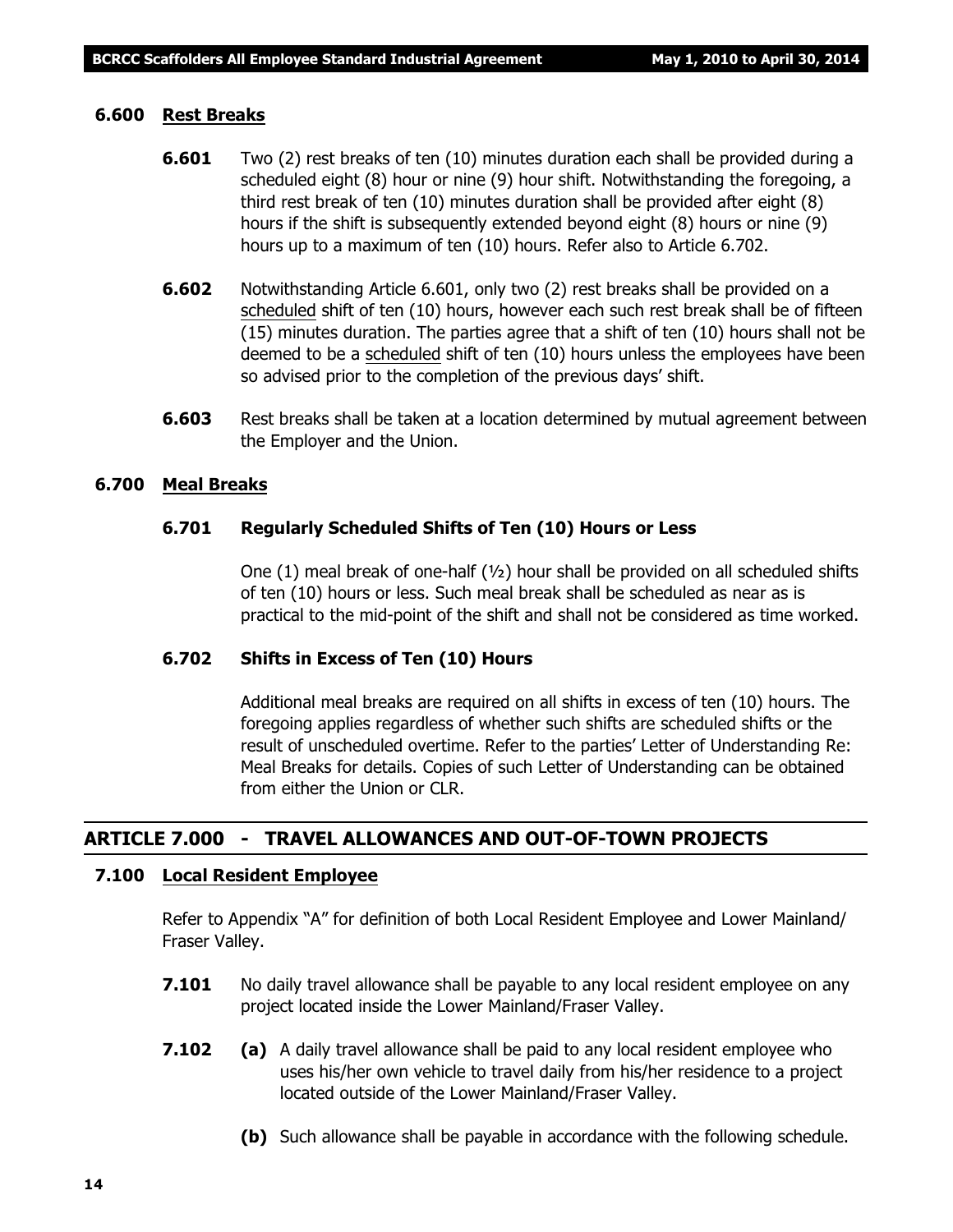Refer also to Article 7.103.

First forty (40) road kilometres, each way, each day not applicable All additional road kilometres, each way, each day  $$0.52$  per km

**7.103** Notwithstanding any/all contrary provisions of this Agreement, the daily travel allowance amount of fifty-two cents (\$0.52) per road kilometre shall be subject to annual adjustments throughout the duration of this Agreement. As a result, the effective "per road kilometre" amount which shall be payable pursuant to Article 7.102 shall be the maximum allowable tax-free rate for mileage expense reimbursement as published annually by the Canada Revenue Agency.

#### **7.200 Non Local Resident Employee - Initial and Terminal Travel Allowance**

This Article does not apply to Local Resident Employees. Refer to Appendix "A" for definition.

- **7.201** The Employer shall pay an initial and terminal travel allowance of fifty-two cents (\$0.52) per road kilometre to any non local resident employee who is directed or dispatched to an out-of-town project. Such allowance shall be:
	- **(a)** Payable each way, and the distance travelled shall be calculated using MapQuest from the city (or municipality, township, village, district, unincorporated settlement, etc.) in which the non local resident employee resides to/from the project, via the most direct route. Notwithstanding the foregoing, a non local resident employee shall not alter his/her residence of record with an intention to increase the travel allowance which would otherwise apply. In the event of a dispute, the parties agree that a non local resident employee's home address on file with the Union office shall prevail and a PO Box shall not constitute a residence or home address.
	- **(b)** Subject to annual adjustments throughout the duration of the Agreement. More specifically, the maximum allowable tax-free rate for mileage expense reimbursement as published annually by the Canada Revenue Agency shall be paid.

Refer to Article 7.202 for further clarification and exceptions.

**7.202** Notwithstanding any/all contrary provision(s) of this Agreement:

#### **(a) Ferry Fares**

The Employer shall reimburse a non local resident employee, upon the submission of the appropriate receipts, for any/all ferry fares which are incurred in the course of initial and terminal travel. Such ferry fares shall be limited to one (1) standard length/height vehicle plus driver, each way. Tolls shall not be a reimbursable expense.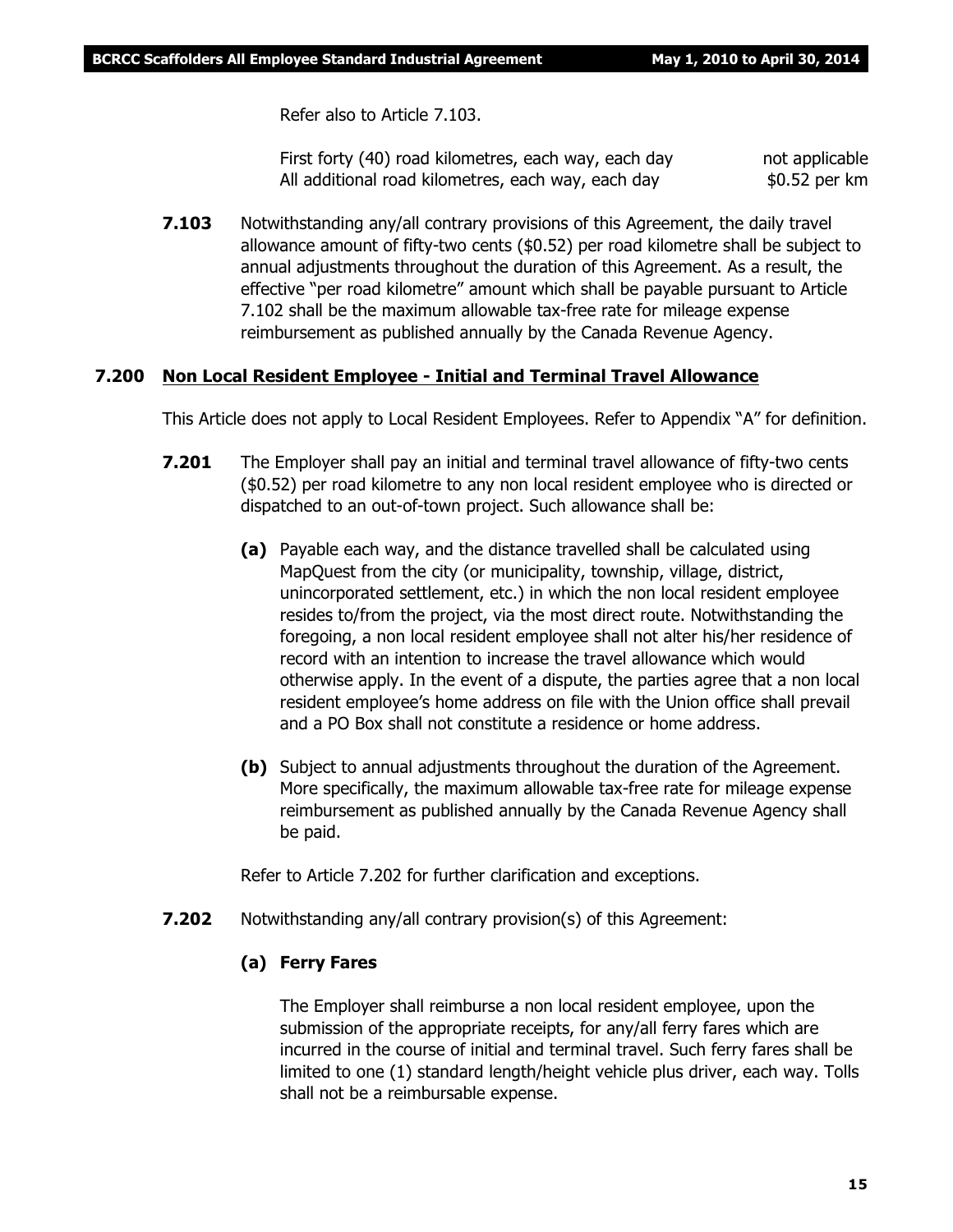#### **(b) Air Travel**

Where a non local resident employee requests to use air travel to travel to the project, the following terms and conditions shall prevail.

- **(i)** The Employer shall pay for airfare, inclusive of any/all related fees and taxes, plus taxi fare to/from the project from the airport located nearest thereto. Notwithstanding the foregoing, taxi fare shall not be payable where Employer (or Owner) supplied transportation is provided.
- **(ii)** The Employer shall pre-arrange the air travel to/from the airport nearest the non local resident employee's residence. The air carrier and class of ticket shall be at the discretion of the Employer, but shall be via a regularly scheduled carrier. Notwithstanding the foregoing, the Employer shall not direct a non local resident employee to fly "standby".
- **(iii)** The non local resident employee shall provide the Employer with the Boarding Pass and proper ground transportation receipts if requested to do so by the Employer.

#### **(c) Standard "Lump Sum" Amount Option**

Where a variety of travel distances exist for non local resident employees to a particular project, the Employer and the Union may agree upon a standard initial and terminal travel allowance "lump sum" amount which shall be paid to all applicable non local resident employees on the project. Such agreement shall be reached prior to the commencement of work on the project, and prior to date of tender if possible.

#### **(d) Timing of Payment**

The Employer shall ensure that a non local resident employee receives payment for the applicable initial travel allowance and any/all applicable reimbursements for incurred expenses (i.e. ferry fares, etc.) within seven (7) calendar days of his/her first shift on the project. Notwithstanding the foregoing, the Union and the Employer may mutually agree to vary this requirement. Such agreement shall be reached prior to the commencement of work on the project, and prior to date of tender if possible.

#### **(e) Termination of Employment**

In the event a non local resident employee voluntarily terminates his/her own employment after having been on the project for less than fifteen (15) calendar days, the Employer shall not be required to pay the non local resident employee's terminal travel allowance, and shall additionally be entitled to deduct the initial travel allowance already paid from the non local resident employee's final pay cheque.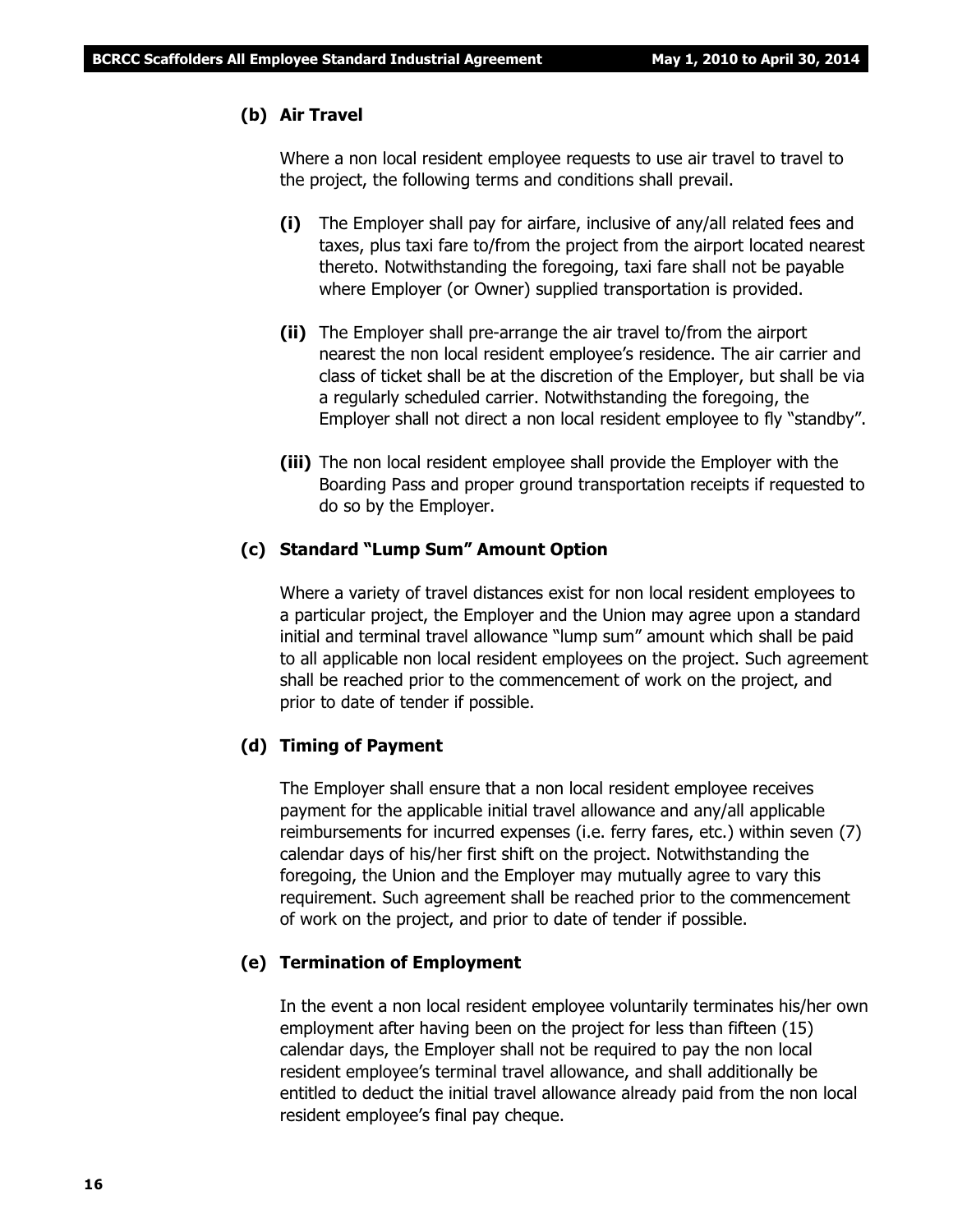#### **7.300 Non Local Resident Employee - Room and Board**

This Article does not apply to Local Resident Employees. Refer to Appendix "A" for definition.

**7.301** Option #2 shall apply for the duration of a non local resident employee's employment on an out-of-town project unless otherwise mutually agreed, in writing, by the Employer and the non local resident employee prior to the commencement of work. Both options shall be payable on the basis of seven (7) days per week.

#### **Option #1:**

Effective the date of implementation of this Agreement, the Employer shall provide the non local resident employee with a daily lump sum Living Out Allowance (LOA) of \$115.00. Effective May 1, 2012 this amount shall be increased to \$120.00. Effective May 1, 2013 this amount shall be increased to \$125.00.

#### **Option #2:**

- **(a)** Effective the date of implementation of this Agreement, the Employer shall provide the non local resident employee with a single room plus \$57.50 daily meal allowance. Effective January 1, 2012 this amount shall be increased to \$60.00. Effective May 1, 2013 this amount shall be increased to \$62.50.
- **(b)** No daily travel time shall be paid to a non local resident employee who selects Option #2, however the following terms and conditions shall be applicable.
	- **(i)** If the Employer provided room is forty (40) road kilometres or less from the project, no daily travel allowance shall be paid.
	- **(ii)** If the Employer provided room is more than forty (40) road kilometres from the project, a daily travel allowance of fifty-two cents (\$0.52) per road kilometre shall be paid, each way, to/from the forty (40) kilometre boundary. Such allowance shall be subject to annual adjustments throughout the duration of the Agreement. More specifically, the maximum allowable tax-free rate for mileage expense reimbursement as published annually by the Canada Revenue Agency shall be paid.
	- **(iii)** If the non local resident employee(s) requested to use air travel to the project in accordance with Article 7.202 (b), Employer supplied transportation shall be provided to the non local resident employee(s) to/from the project on a daily basis.
	- **(iv)** If the non local resident employee(s) did not request to use air travel to the project in accordance with Article 7.202 (b), no Employer supplied transportation shall be provided to the non local resident employee(s) to/from the project on a daily basis, and the non local resident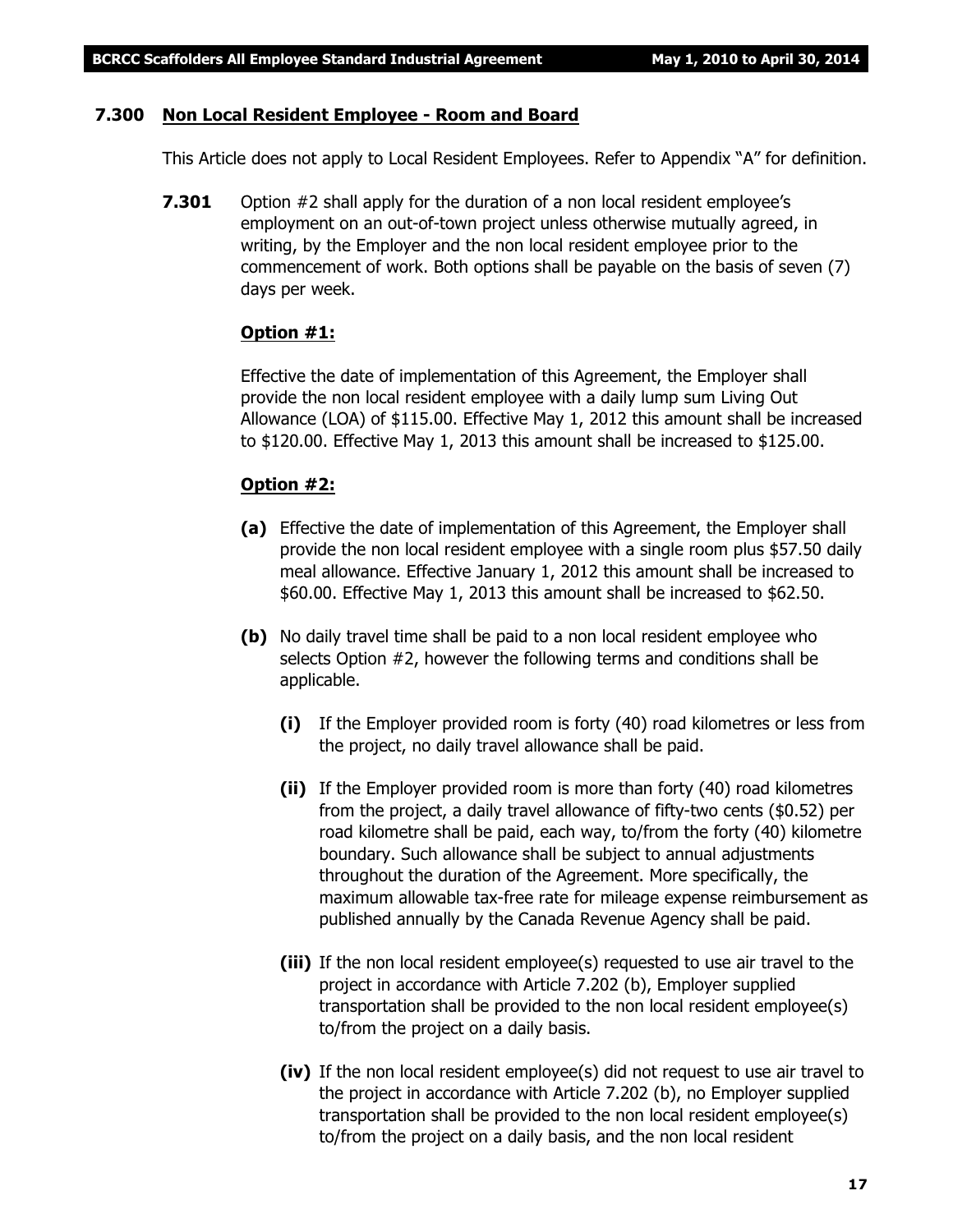employee shall therefore assume all responsibility for travelling to/from the project on a daily basis.

- **(v)** Notwithstanding any/all contrary provisions of this Agreement, any non local resident employee(s) who makes use of Employer supplied transportation to travel to/from a project shall not be paid a daily travel allowance for that day(s).
- **7.302** If a non local resident employee resides more than seventy (70) kilometres from the project and such non local resident employee would otherwise be required to travel daily between the project and his/her residence between November 1st through April  $30<sup>th</sup>$  annually, such non local resident employee may request the Employer to mutually agree to designate the project as a temporary out-of-town project. Notwithstanding the foregoing, a temporary out-of-town project designation may apply only during the period November  $1<sup>st</sup>$  through April 30<sup>th</sup>.
	- **(a)** The Employer shall consider each such request on its individual merits, and shall advise the non local resident employee whether or not their request has been mutually agreed to. Notwithstanding the foregoing, the Employer shall not unreasonably withhold mutual agreement if there is legitimate reason for concern regarding the safety of the non local resident employee due to inclement winter road conditions.
	- **(b)** If the project is designated as a temporary out-of-town project, the non local resident employee shall be deemed to have selected Room and Board Option #1 in accordance with Article 7.301, and shall no longer travel daily between the project and his/her residence.

#### **7.400 Pre-Tender and Pre-Job Conferences**

It is strongly recommended that the Employer reviews with the Union the intended application of all travel and accommodation provisions with respect to an out-of-town project in order to confirm that a common understanding exists. Such review and confirmation should take place prior to the commencement of work, or if possible, prior to the date of tender.

#### **7.500 Periodic Leave and Compassionate Leave**

- **7.501 (a)** On out-of-town projects of over fifty (50) calendar days duration, a periodic leave shall be made available to non local resident employees every forty (40) calendar days.
	- **(b)** When leave is desired in accordance with Article 7.501 (a), an allowance for periodic leave shall be provided by the Employer on a "use it or lose it" basis, in accordance with the following formula. Such allowance shall be paid only once for each periodic leave.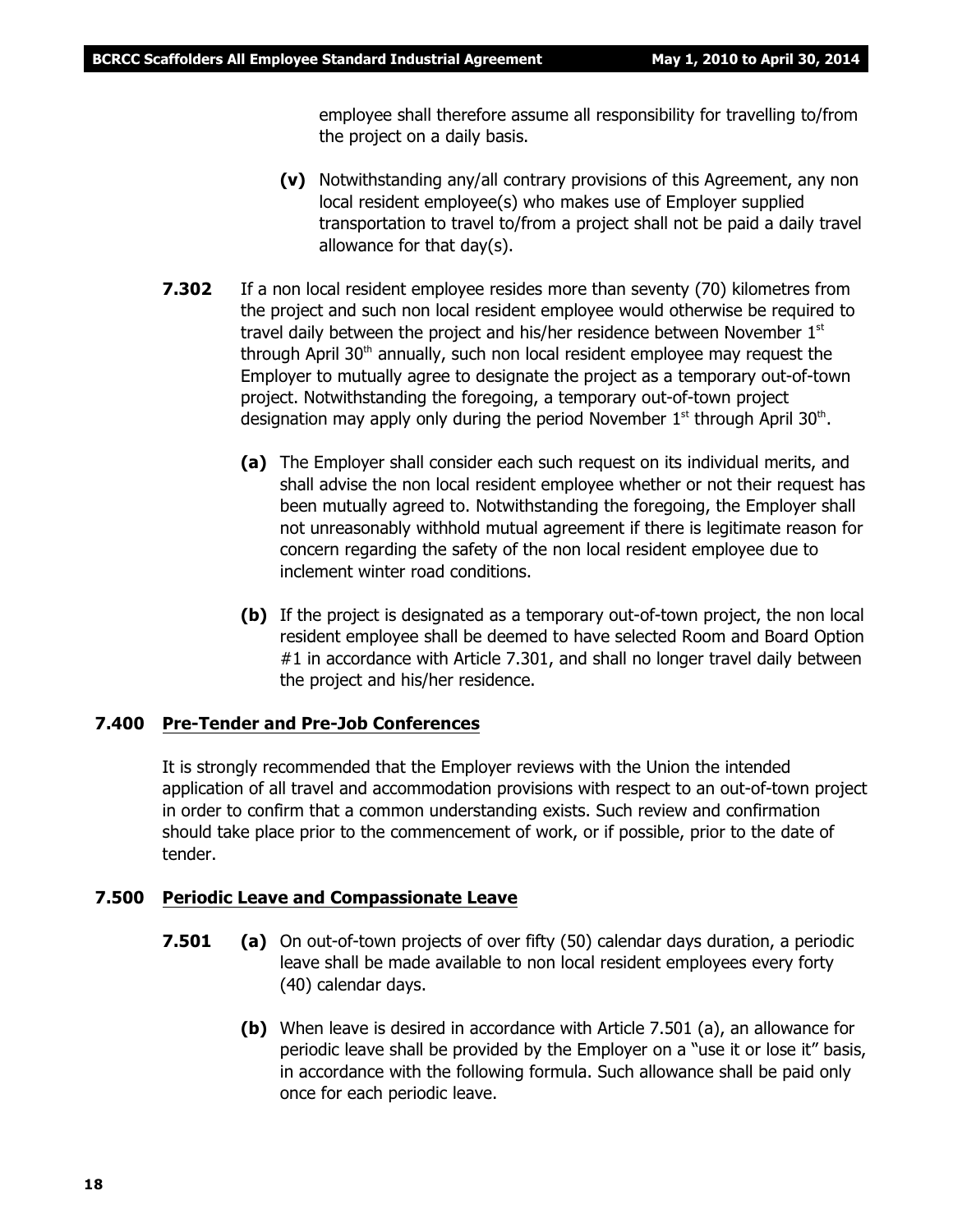| 0 km to 249 km     | n/a      |
|--------------------|----------|
| 250 km to 500 km   | \$175.00 |
| 501 km to 750 km   | \$275.00 |
| 751 km to 1,000 km | \$375.00 |
| over 1,000 km      | \$475.00 |
|                    |          |

The mileage shall be computed from the project to the non local resident employee's place of residence.

- **7.502 (a)** The duration of such periodic leave shall be for a minimum of five (5) days to a maximum of one (1) week, or such other number of days as may be mutually agreed between the Employer and the non local resident employee.
	- **(b)** The timing of such periodic leave shall be decided by mutual agreement. Living Out Allowances shall not be paid during leave periods.
- **7.503 (a)** For the purposes of Article 7.500, the term "out-of-town project" shall be defined as meaning any project that is accessible by air or boat only, excluding ferries, or is greater than three hundred and twenty (320) kilometres and/or four (4) hours travel, including ferry travel, to the transportation terminal nearest the non local resident employee's residence.
	- **(b)** Employees residing within these limits shall be entitled to a mutually agreed leave of absence, at no cost to the Employer, of five (5) or seven (7) calendar days, to be arranged between the non local resident employee and Employer subject to the same qualifiers provided in the periodic leave.
- **7.504 (a)** A non local resident employee who resides within the province of BC shall only receive leave if they return to the transportation terminal nearest their residence.
	- **(b)** A non local resident employee who does not reside within the province of BC shall only receive leave if they return to their point of dispatch within the province of BC.
- **7.505** There shall be no cash payment in lieu of periodic leave, unless otherwise mutually agreed between the Union and the Employer.
- **7.506** Interpretations contained within Article 7.500 shall not be applied to any other provision contained within this Agreement.

#### **7.600 Camp Projects**

#### **7.601 Accommodations**

**(a)** Camp accommodations, when supplied, shall meet the standards and requirements of the applicable Construction Camp Rules and Regulations Agreement by and between BCYT and CLR. A non local resident employee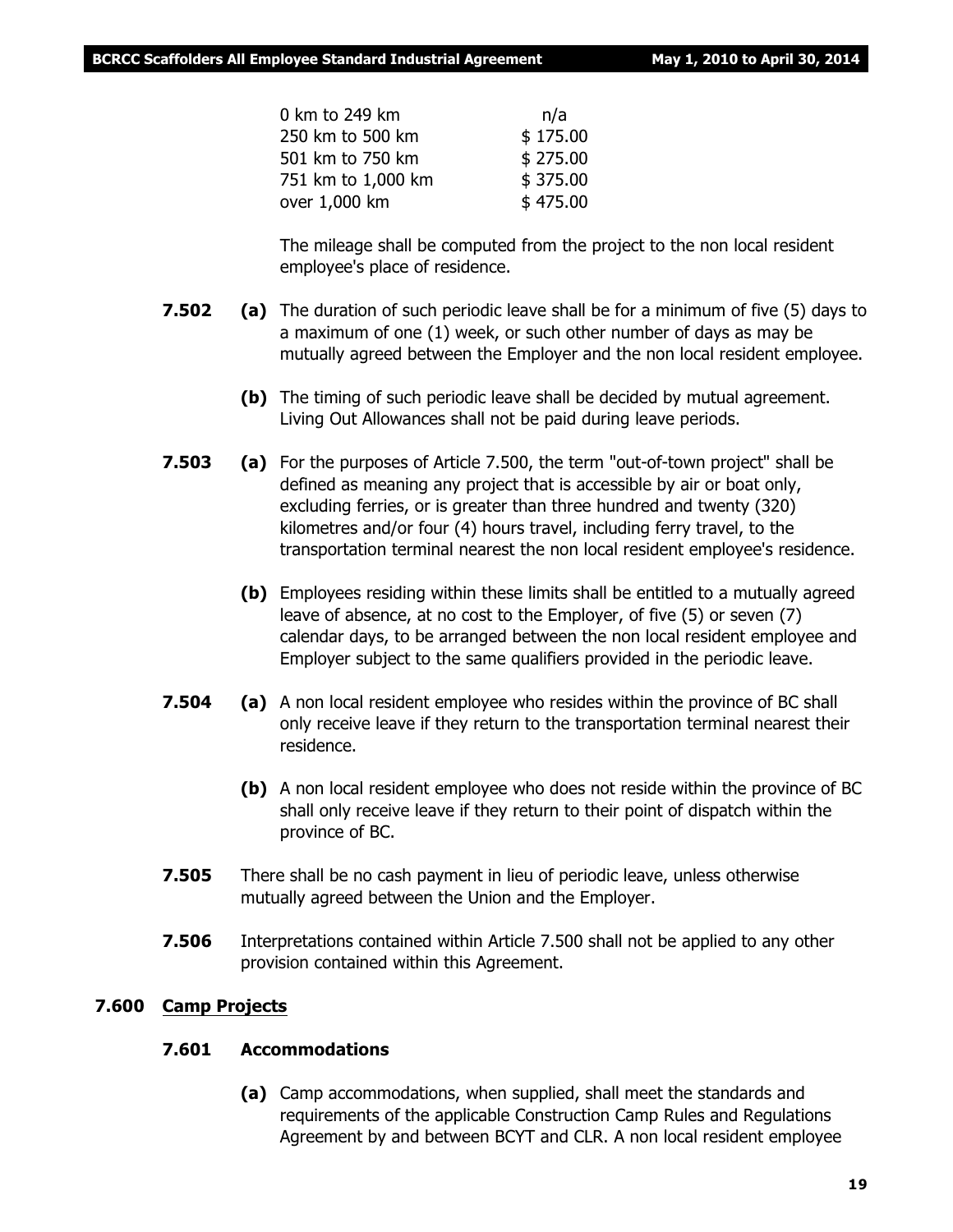may refuse to live in accommodations which do not meet such standards.

**(b)** Unless otherwise arranged at a pre-tender and/or pre-job conference, on projects where a camp is provided non local resident employees shall occupy the camp, and room and board shall be supplied in such camp seven (7) days a week, at no cost to the non local resident employee.

#### **7.602 Weekend Checkout**

Any non local resident employee who is living in camp accommodations paid by the Employer may, on any weekend, vacate or check out of such accommodation and the Employer shall pay such non local resident employee twenty dollars (\$20.00) per day.

- **(a)** The non local resident employee must turn in his/her meal ticket or sign a checkout in advance.
- **(b)** To qualify, a non local resident employee must work his/her scheduled shift prior to the weekend and/or statutory holiday and his/her scheduled shift after the weekend and/or statutory holiday.

#### **7.700 Marshalling Points**

- **7.701** On camp projects, no walking time shall be paid up to 2,500 feet from the work site. Beyond 2,500 feet, up to thirty (30) minutes travel each way, the Employer shall supply transportation. Travel time shall be paid at prevailing rates for time in excess of thirty (30) minutes.
- **7.702** Where camps are maintained, it is understood and agreed that the period from the time of departure from the marshalling point in the camp area until the time of return to that point on conclusion of work, excluding the meal period where applicable, shall be paid at the applicable straight time or overtime hourly wage rate.

#### **ARTICLE 8.000 - HIRING AND MOBILITY OF WORKFORCE**

The interpretation and application of these provisions shall be consistently applied by the various Union representatives in each and every Local throughout the province. Past practice shall be superceded by the terms of this Agreement unless otherwise mutually agreed, in writing, by the Union and the Employer.

#### **8.100 Hiring**

- **8.101** The Union shall assist the Employer in supplying qualified prospective employees. Without restricting/limiting the foregoing, the Union shall, in particular, assist in supplying local resident employees when requested to do so by the Employer.
- **8.102** The Employer shall retain the right to refuse employment to an individual if the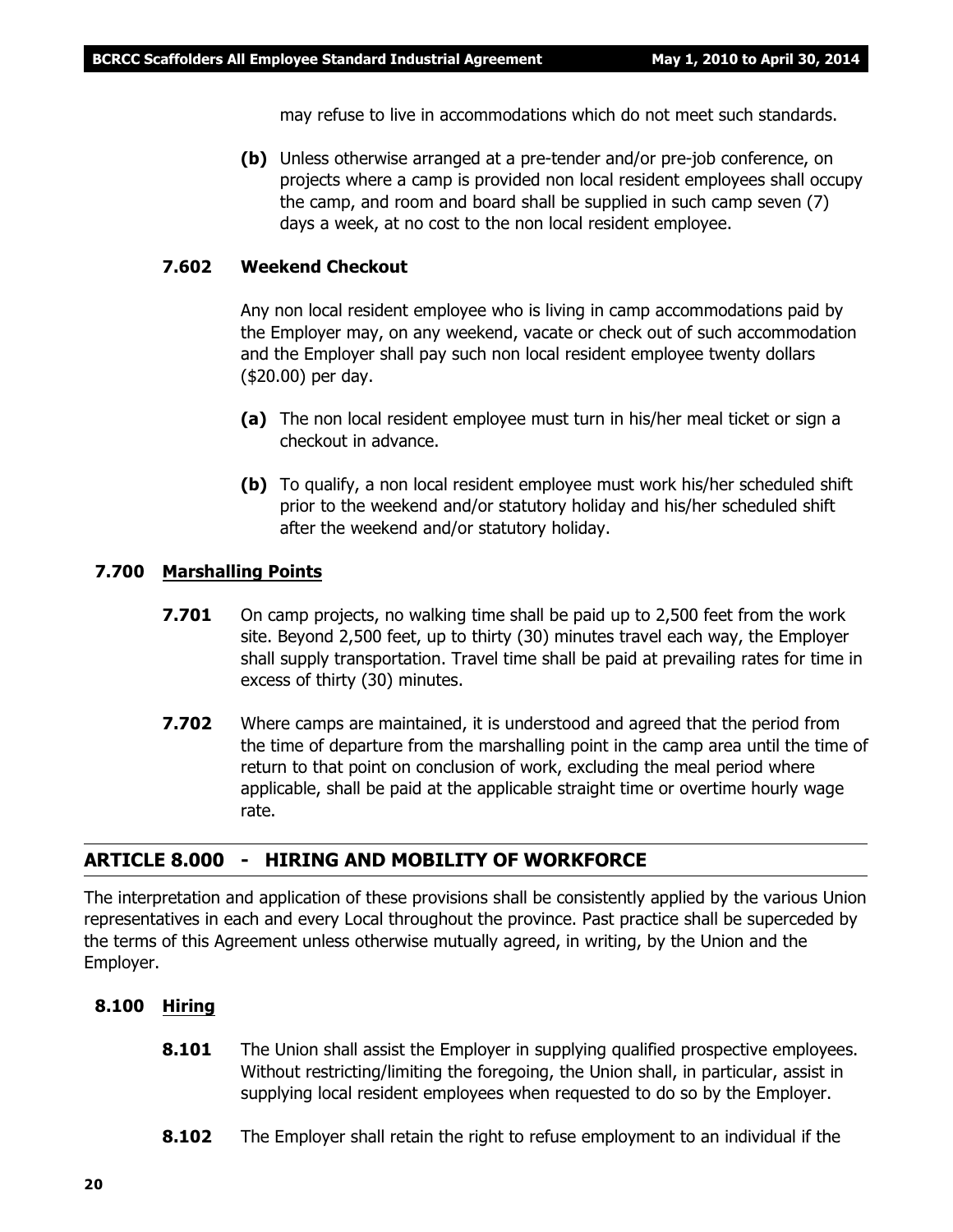Employer does not believe that such individual is suitable for the available work.

- **8.103 (a)** There shall be no restrictions/limitations on the Employer's right to hire, including but not limited to the Employer's right to hire via name request.
	- **(b)** Notwithstanding Article 8.103 (a), whenever the Employer hires an individual who is not a Union member, the Employer shall provide the Union, in writing, with the name and contact information for such individual within fourteen (14) calendar days of hire. Such individual shall make application to become a Union member within forty (40) calendar days of hire and the Union shall accept such individual into its membership. All terms and conditions of this Agreement shall otherwise apply from date of hire.
- **8.104** In the event an employee ceases to be a member in good standing of the Union, the Employer shall terminate the employment of such employee upon receiving written confirmation and direction to do so from the Union.
- **8.105** Any employee hired and/or transferred in accordance with Article 8.000 shall be deemed to have been properly dispatched by the Union and the Union shall ensure that the appropriate dispatch paperwork is supplied to the Employer in a timely manner.

#### **8.200 Mobility**

There shall be no restrictions/limitations on the Employer's right to transfer an employee(s) from one (1) project to another throughout the province. Notwithstanding the foregoing, when a non local resident employee(s) is transferred between two (2) out-of-town projects the following standard shall apply.

- > Initial travel allowance shall be paid to the non local resident employee from his/her point of dispatch to the first project in accordance with Article 7.200, and
- > The "per road kilometre" travel allowance rate provided for within Article 7.102 (b) shall be paid to the non local resident employee for all road kilometres travelled, one (1) way, from the first project to the second project, and
- > Terminal travel allowance shall be paid to the non local resident employee from the second project back to his/her point of dispatch in accordance with Article 7.200.

#### **8.300 Differentiation of Employee Classifications**

Notwithstanding any/all contrary provisions of this Agreement, the Union shall not make any attempt to dispatch an employee of a different employee classification (i.e. Foreman, Tradesperson, Semi Skilled Worker, Apprentice, and/or Material Handler/Pre-Apprentice) than was requested by the Employer. In particular, the Union shall not make any attempt to restrict/limit or deny the Employer from hiring the maximum ratio of Apprentices permitted in accordance with Article 4.403 (a).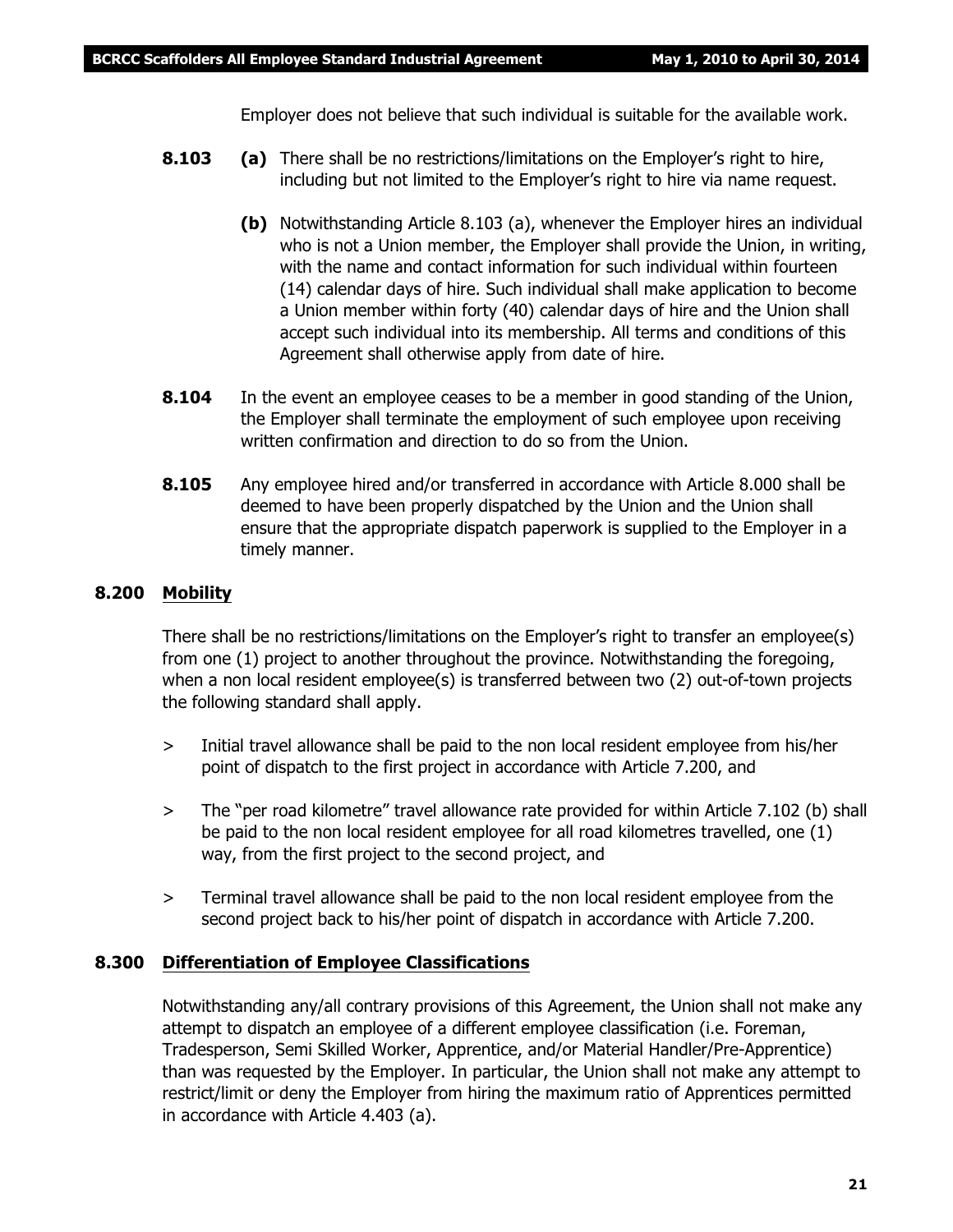#### **8.400 Reduction in Project Crew**

- **8.401** The Employer shall notify the Job Steward prior to a reduction in the size of the project crew.
- **8.402** When it is necessary for the Employer to reduce the size of the project crew, preference of continued employment shall be given to Job Stewards.

#### **8.500 Rehiring of Injured Employees**

The Employer shall give preference of re-employment to an injured employee when such employee is able to return to work, provided sufficient work is available.

#### **ARTICLE 9.000 - JOB STEWARDS AND UNION REPRESENTATIVES**

#### **9.100 Job Stewards**

- **9.101** The Union shall notify the Employer of the appointment of all Job Stewards.
- **9.102** Job Stewards shall be recognized on all projects and shall not be discriminated against.
- **9.103** The Employer shall provide a Job Steward with sufficient time to carry out his/her duties.
- **9.104** Refer also to Article 8.402 regarding preference for continued employment of Job Stewards.

#### **9.200 Union Representatives**

Union Representatives shall have access to all projects governed by this Agreement, after first notifying the Employer, however in no way shall such Representative(s) interfere with employees during working hours unless permission is granted.

#### **9.300 Leaves of Absence**

The Employer shall grant a non-paid leave of absence to an employee when requested, in writing, to do so by the Union. Such leave shall be for the purpose of attending to Union business, and shall not jeopardize the employee's continued employment. Notwithstanding the foregoing, the Employer may deny such request for valid reasons.

#### **ARTICLE 10.000 - HEALTH AND SAFETY**

#### **10.100 Safety Equipment**

**10.101 (a)** The Employer shall supply to employees, at no cost, all safety equipment, including hearing protective devices, except personal apparel (i.e. CSA approved hard hat, CSA approved footwear, rubber clothing, etc.). Only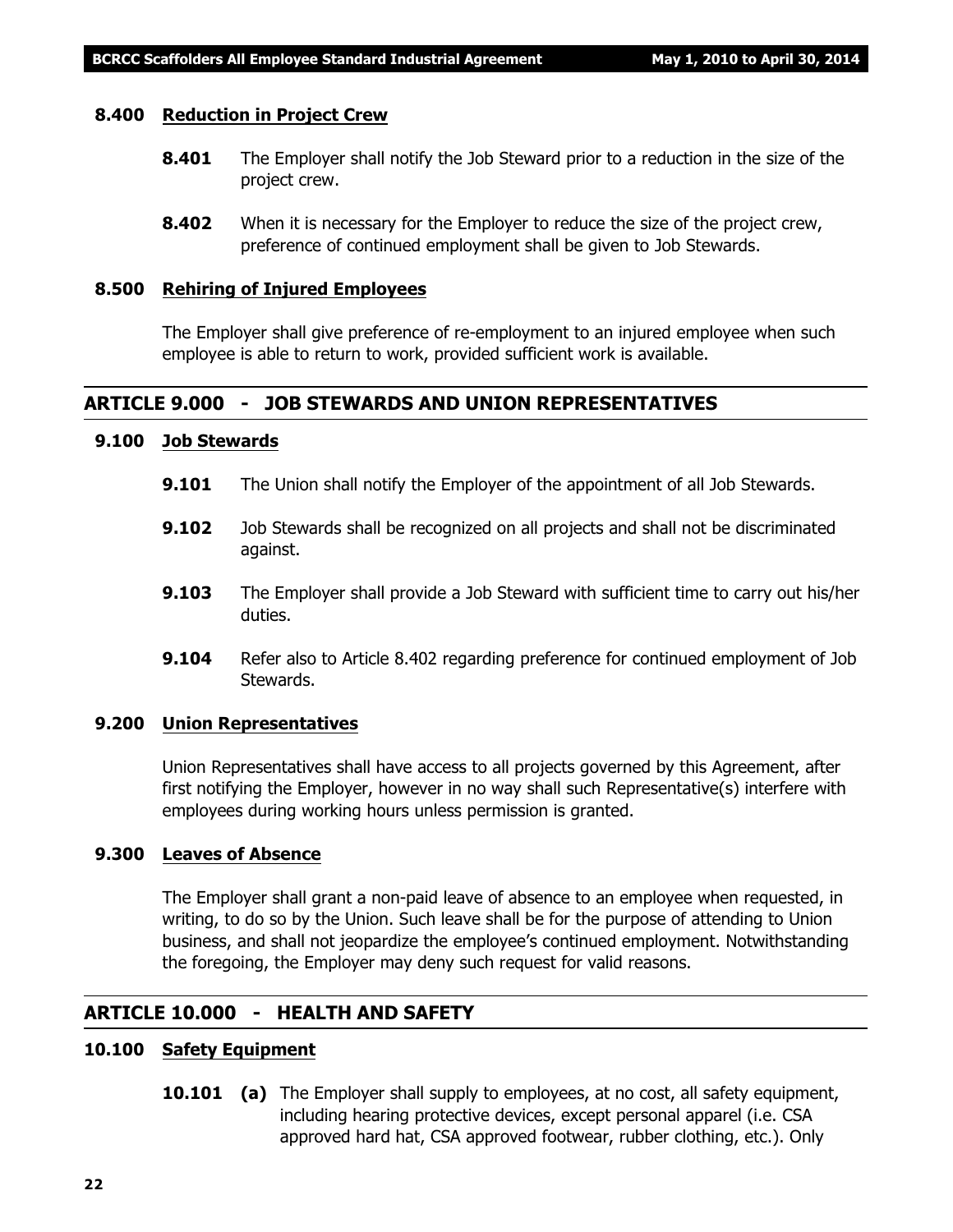safety belts with leg and shoulder straps are to be used.

- **(b)** An employee may use his/her own CSA approved safety harness and lanyard, providing such equipment is in satisfactory condition and has been approved for use by the Employer. Notwithstanding the foregoing, where an employee chooses to use an Employer supplied safety harness and lanyard, such employee shall return such harness and lanyard in good condition when asked to do so or upon termination of employment.
- **(c)** The Employer may deduct the cost of Employer supplied safety equipment from an employee's pay cheque if such equipment is not returned.
- **10.102** All equipment, tools, and materials shall conform and be utilized in conformity with applicable provincial and/or federal regulations, acts and laws. Employer safety regulations shall be complied with provided they are not inconsistent with the foregoing. It shall not be considered a violation of this Agreement should an employee(s) refuse to work in conditions and/or use equipment that do not meet prescribed safety standards and/or regulations.
- **10.103** The Employer shall supply welders' leather vests or jackets and leather gauntlet gloves to all employees assigned to welding work, on a "charge-out" basis.

#### **10.200 Accident Prevention Regulations**

- **10.201** The parties to this Agreement shall, at all times, comply with the accident prevention regulations of the *Workers Compensation Act* and any refusal on the part of an employee to work in contravention of such regulations shall not be deemed to be a breach of this Agreement. No employee shall be discharged because such employee fails to work under unsafe conditions as set out in the regulations.
- **10.202 (a)** Any refusal by an employee to abide by known WSBC regulations or posted Employer safety regulations, after being duly warned, may be sufficient cause for dismissal.
	- **(b)** Employees shall abide by any/all project site rules at all times. Failure to do so shall constitute just cause for termination.
- **10.203** Any employee may refuse to work where, in the opinion of such employee, adequate safety precautions have not been provided.

#### **10.300 Project Inspections**

The Job Steward, or where there is a safety committee a Union representative of such committee, shall accompany the WSBC inspector on all project inspections.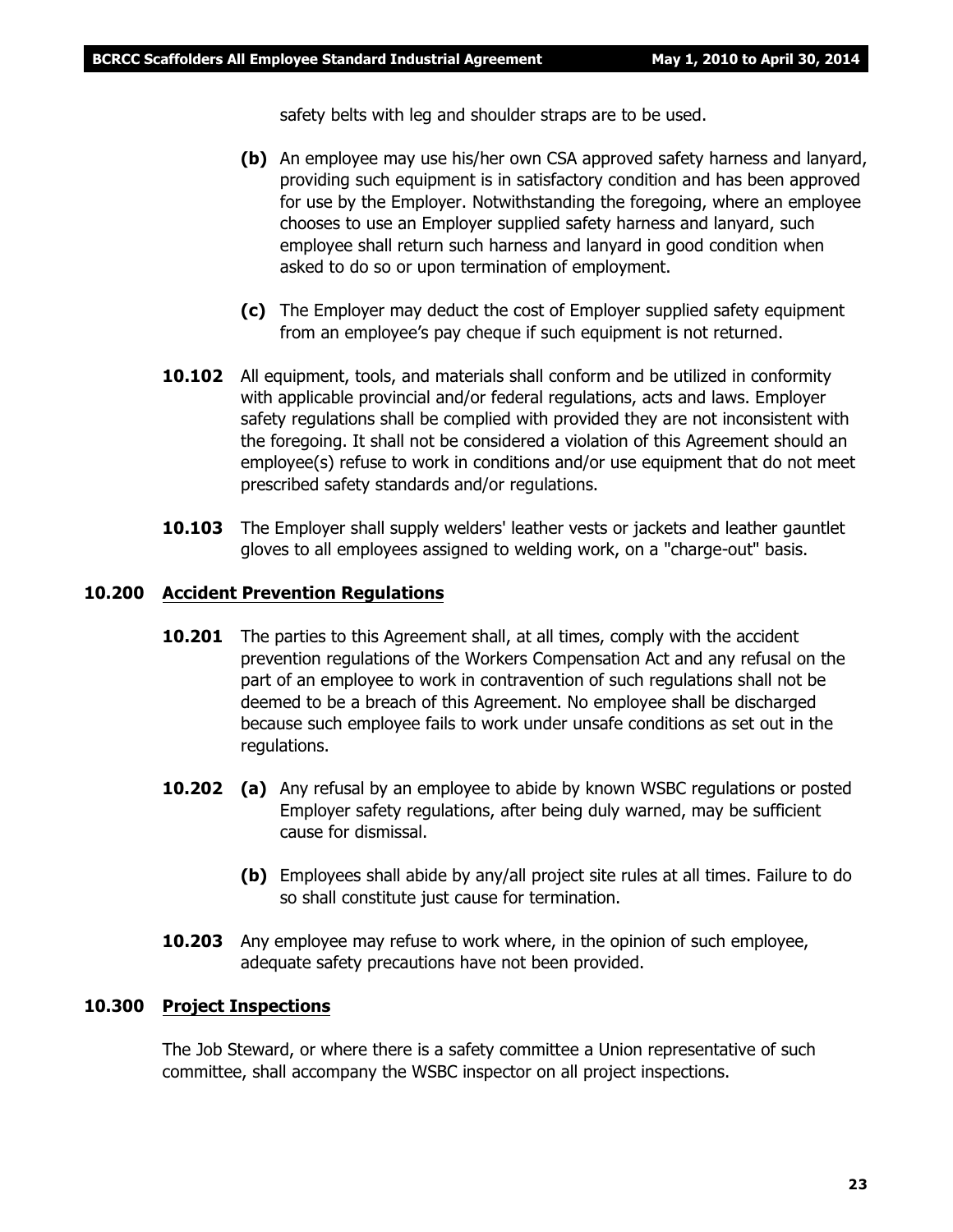#### **10.400 Injured or Sick Employees**

- **10.401** The Employer shall cover all transportation costs not otherwise covered by the WSBC for any employee residing in Employer supplied accommodation who is injured on the project and subsequently requires transportation to either his/her point of dispatch or back to the project. The foregoing shall also apply for any employee residing in Employer supplied accommodation who becomes ill or is injured in an accident not covered by WCB, if the first aid attendant or a doctor recommends off-site treatment or a return to the employee's point of hire.
- **10.402** If an employee requires off-site medical attention which necessitates no return to work on that day, or where a qualified Industrial First Aid Attendant recommends rest until the next day, then the injured employee shall be paid for the full shift.
- **10.403** Refer also to Article 8.500 and Article 11.502.

#### **ARTICLE 11.000 - WORKING CONDITIONS**

#### **11.100 Harassment**

The Union and the Employer recognize the right of employees to work in an environment free from harassment.

#### **11.200 Project Facilities**

#### **11.201 Toilets**

Chemical or flush toilets shall be provided from the commencement of work on all projects. When sewer or chemical toilets are not available, sanitary facilities shall be provided in accordance with local sanitary regulations. Toilet houses shall be of fibreglass or rubber compound construction, and shall be cleaned out daily. Toilet paper shall be provided. There shall be a minimum of one (1) toilet for every fifteen (15) building trades persons on a project.

#### **11.202 Drinking Water**

Where there is no running tap water available, cool drinking water in approved sanitary containers shall be provided. Paper cups and salt tablets shall also be supplied.

#### **11.203 Telephone Access**

A telephone(s) shall be made available to all employees at all times for incoming or outgoing emergency purposes, and incoming messages of an emergency nature shall be relayed immediately. No employee shall be permitted to use a personal cell phone or smart phone during working hours, excluding rest and meal breaks, except in case of an emergency. Repeated violations of the foregoing shall constitute just cause for termination.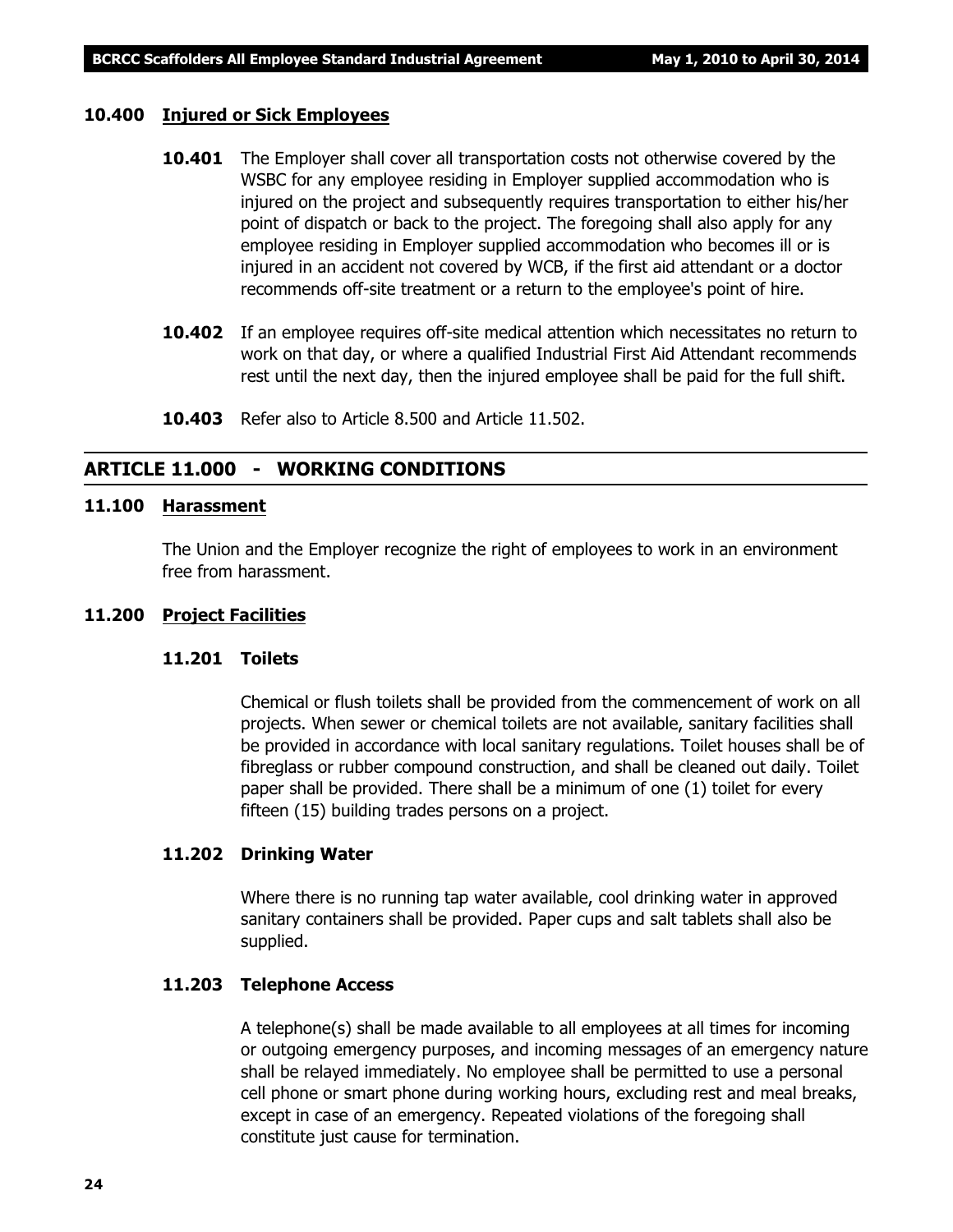#### **11.204 Clean Up Facilities**

The Employer shall provide clean up facilities, hand cleaner and paper towels.

#### **11.300 Lockup**

The Employer shall not be required to provide a lockup on any project of short term duration unless it is economically practical to do so. On all other projects, the following standards shall apply.

- **11.301** A lockup shall be provided for employees and such lockup shall be located on the ground floor or first floor of the project. If multiple shifts are being worked, a separate lockup shall be provided for each shift. Lockups shall be used for tools, drying clothes, as a dressing room, and as a lunch room.
- **11.302** Each lockup shall have tool racks, tables and benches with provision for drying clothes and shall be of an adequate size to allow a minimum of fifteen (15) square feet per employee.
- **11.303** Each lockup shall have windows and venting with adequate lighting and provision for continuous heat twenty-four (24) hours a day.
- **11.304** The Employer shall be responsible for having the lockup(s) cleaned out daily and kept clear of building material and other construction paraphernalia.

#### **11.400 Vehicles**

No employee shall be permitted to use his/her own motor vehicle in a manner which is unfair to other employees and/or contrary to the best interests of the Union.

#### **11.500 Tools, Equipment and Protective Clothing**

- **11.501** The tools of an employee starting a new job shall be in good condition and shall be kept so on the Employer's time.
- **11.502** The cost of transporting an employee's tools shall be paid for by the Employer. Notwithstanding the foregoing, although employees will normally take their tools with them, when the Employer makes other arrangements for transporting an employee's tools such employee shall not suffer loss of wages because his/her tools are not available to him/her. The Employer agrees to transport the tools of an injured or sick employee to the employee's point of dispatch.
- **11.503** An employee shall provide the ordinary tools of his/her trade. The ordinary tools of a scaffolder shall include, as a minimum, a hammer, tool belt, torpedo level, and twenty-five foot (25') measuring tape.
- **11.504** If the following tools or equipment ladder, straight edge, saw horse, stapling gun, hand clamp, power tools, or any other than ordinary tradespersons' tools, are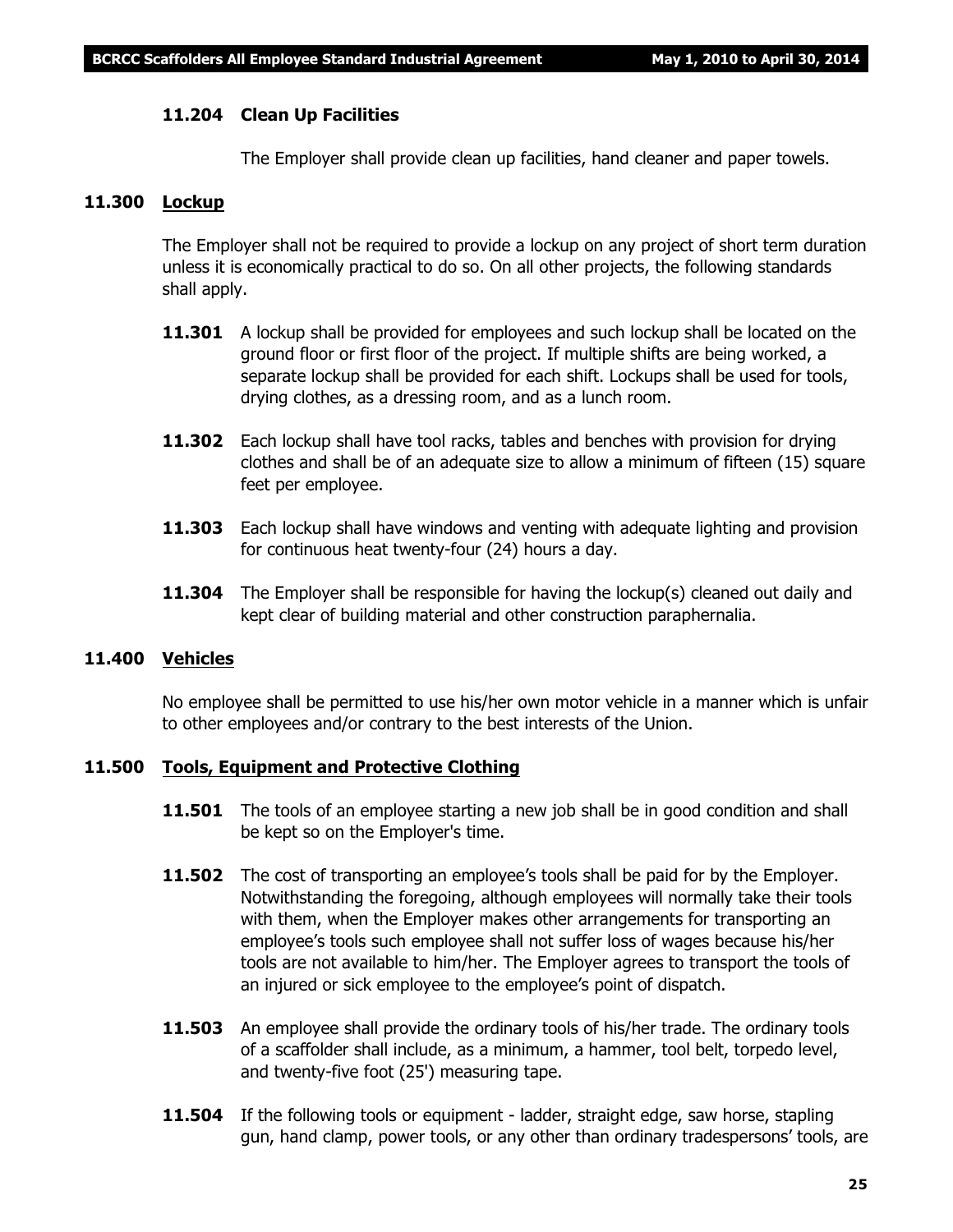desirable for the better carrying out of work, they shall be supplied by the Employer.

**11.505** In the event an employee's outer clothing and/or footwear is substantially damaged due to the handling of creosoted or tarred materials or chemical substances in the line of the employee's duties, and protective clothing has not otherwise been provided, cost of cleaning or replacement shall be borne by the Employer.

#### **11.600 Insurance**

An employee shall submit an inventory of his/her tools and working apparel on the project to the Employer upon request, and the Employer shall replace an employee's tools and working apparel if such tools and/or working apparel are lost due to fire, burglary, or as a result of working over water or such other areas where tools cannot be retrieved.

#### **ARTICLE 12.000 - JOINT LABOUR/MANAGEMENT MEETINGS**

The parties may meet to address issues of mutual interest and importance. Such meeting(s) shall be scheduled on an "as needed basis". Any proposed changes to this Agreement which are mutually agreed to by the parties at such meeting(s) shall be in writing, but shall not be implemented unless/until such changes are duly ratified by the parties.

#### **ARTICLE 13.000 - ENABLING PROVISIONS**

#### **13.100 Process**

The Union and an Employer(s) may determine on a project by project, area, or sector basis, if special dispensation is required to become competitive, and should the necessity arise, may by mutual agreement, in writing, amend or delete terms or conditions of this Agreement for the duration of the project. Notwithstanding the foregoing, it shall be a violation of this Agreement for the parties to agree to the reduction and/or elimination of any employer industry fund contribution without the specific prior written consent of CLR.

**13.200** Refer to the parties' Letter of Understanding Re: Enabling Provisions for details. Copies of such Letter of Understanding can be obtained from either the Union or CLR.

#### **ARTICLE 14.000 - GRIEVANCE PROCEDURE**

#### **14.100 Definition**

- **14.101 (a)** A grievance shall be defined as any "difference" between the parties to this Agreement with respect to its interpretation, application, operation or any alleged violation thereof, including discharge for cause alleged to be unjust by the Union. Discharge shall not include layoff of employees for reason of project efficiency or reduction of forces on suspension or completion of work.
	- **(b)** The party initiating a grievance shall be referred to herein as the aggrieved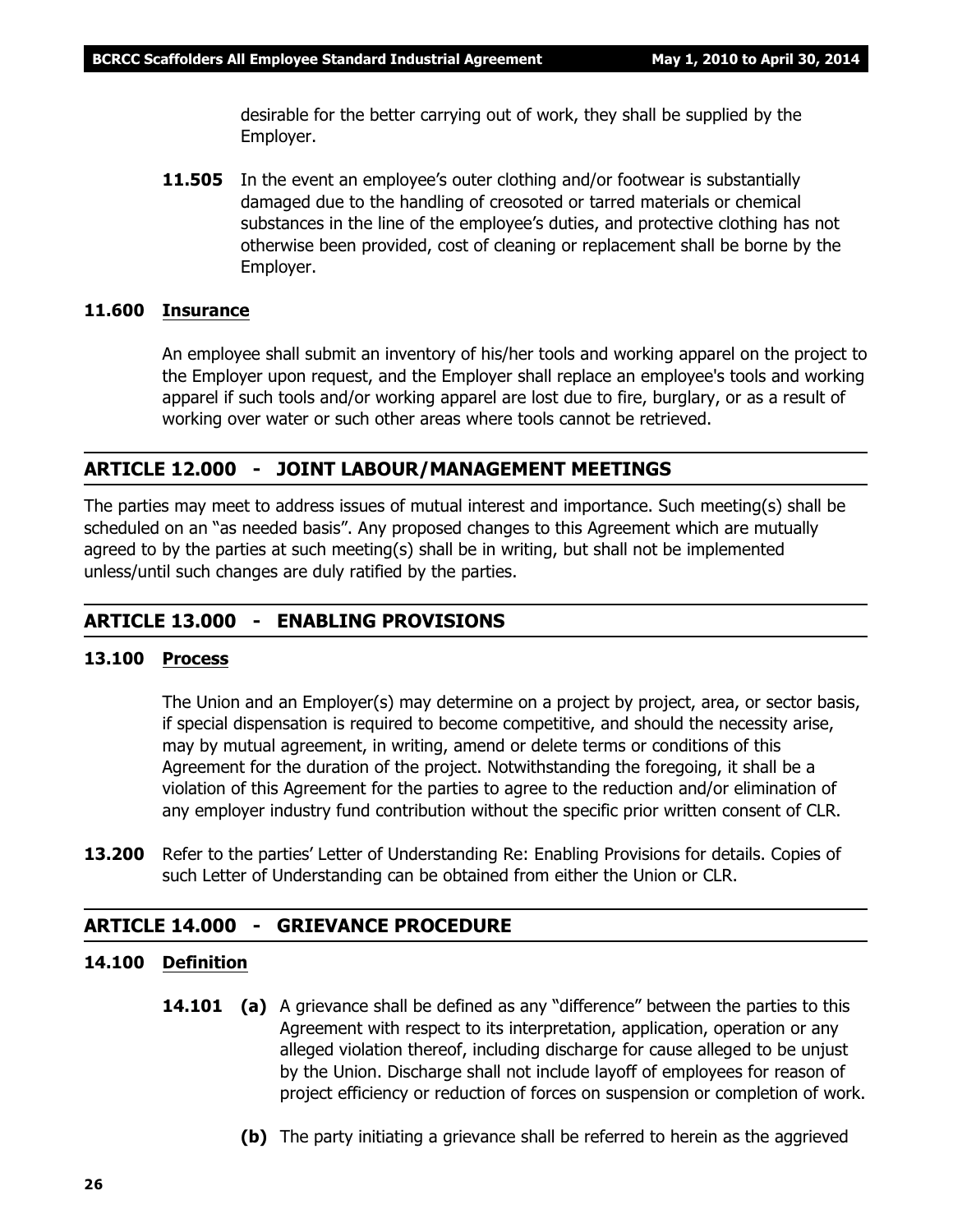party. The other party to a grievance shall be referred to as the responding party.

**14.102** The two (2) parties to any formal grievance shall be the two (2) parties signatory to this Agreement, namely the Union and CLR (acting on its own behalf and/or on behalf of its respective signatory member Employer(s)). The parties expressly agree that an individual local(s) of the Union does not have the right to initiate a formal grievance unless/until such grievance has been duly authorized in accordance with the Union's prevailing policy(s), where such prevailing policy(s) exist. Likewise, the parties expressly agree that an individual Employer does not have the right to unilaterally initiate or defend a formal grievance on its own behalf without the prior written authorization of CLR.

#### **14.200 Time Limits**

- **14.201** In order to initiate a formal grievance, the aggrieved party must provide written notification to the responding party within thirty (30) calendar days of the date on which the underlying "difference" is alleged to have occurred. Such notification shall include all relevant particulars of the formal grievance and all relevant and reliance documentation. The parties expressly agree that a formal grievance shall not be deemed to have been initiated unless/until the responding party has actually received a copy of the required written notification from the aggrieved party. All time limits shall be strictly enforced.
- **14.202** Notwithstanding Article 14.201, in the event of an alleged error on a pay cheque, such "difference" shall be deemed to have occurred on the date the pay cheque stub was received by the aggrieved employee(s). Likewise, in the event of an alleged error on the Employer's monthly remittance report, such "difference" shall be deemed to have occurred on the date the remittance report was received by the Union.

#### **14.300 Step 1 (Informal Resolution)**

Once a formal grievance has been initiated, the parties shall make a concerted good faith effort to work out a mutually agreeable resolution. Notwithstanding the foregoing, unless otherwise mutually agreed by the parties in writing, the aggrieved party shall be deemed to have abandoned the formal grievance in the event notice of referral to Mr. Michael Fleming (in accordance with Article 14.400) has not been received by the responding party within sixty (60) calendar days of the date on which the underlying "difference" is alleged to have occurred. Refer to Article 14.202 for clarification on the interpretation of "occurred".

#### **14.400 Step 2 (Formal Resolution)**

The parties expressly agree that the Step 2 is an integral component of the Grievance Procedure in accordance with this Agreement.

If the parties are unable to work out a mutually agreeable resolution in accordance with Article 14.300, either party may refer the formal grievance to Mr. Michael Fleming for final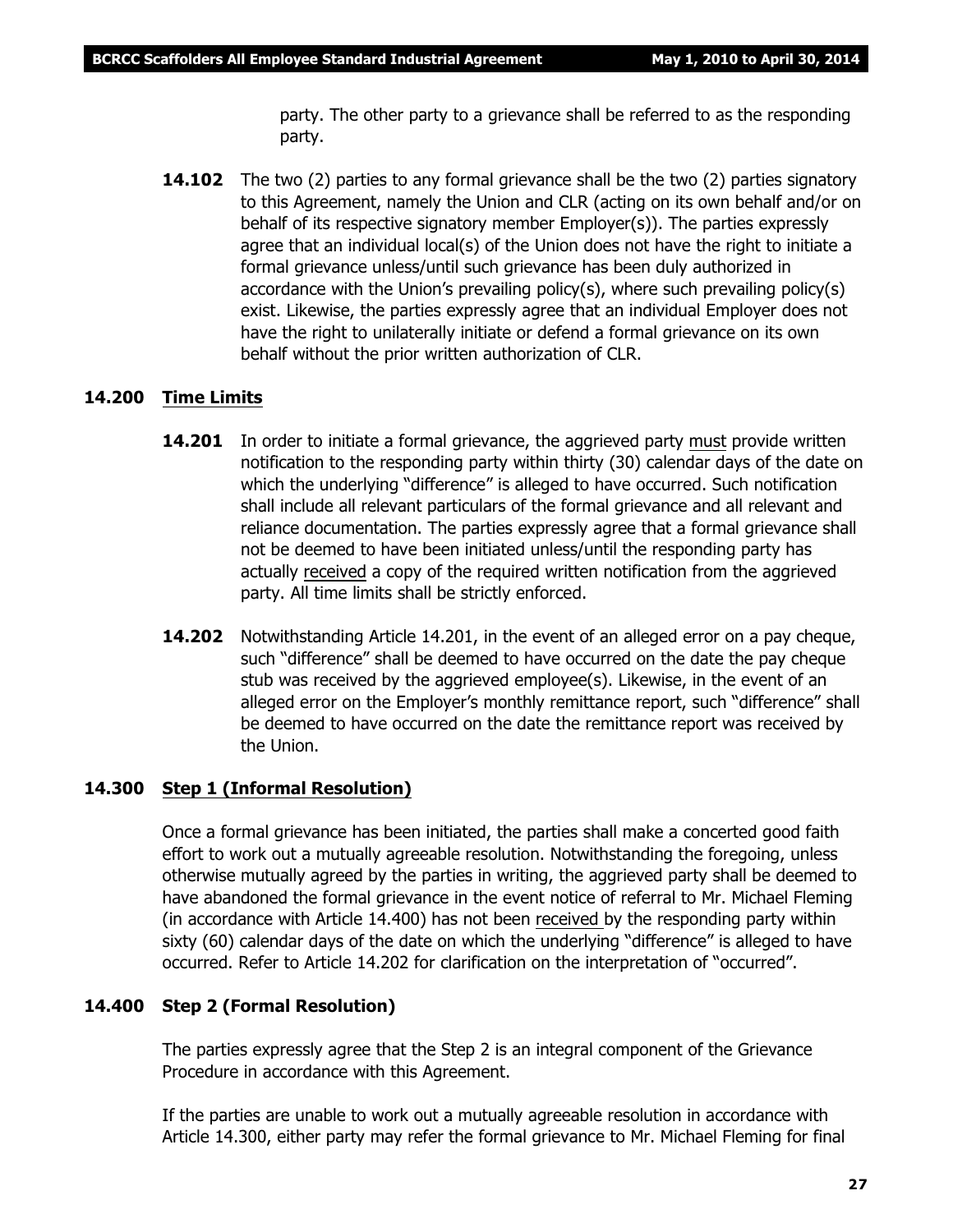and conclusive determination as follows. Notice of such referral shall be provided, in writing, to both the responding party and Mr. Fleming. Notwithstanding the foregoing, in the event Mr. Fleming is not available to the parties, the parties shall mutually agree upon a replacement. (Note: The parties expressly agree that all references to Mr. Michael Fleming within Article 14.000 shall be interpreted as *"Mr. Fleming or his replacement "* in the event a replacement for Mr. Fleming is mutually agreed upon in accordance with such Article.)

- **14.401** Mr. Fleming shall meet with the parties and shall attempt to facilitate a mutually agreeable resolution.
- **14.402 (a)** In the event Mr. Fleming is unable to facilitate a mutually agreeable resolution in accordance with Article 14.401, each party shall be required to submit a proposed determination/award, in writing, to Mr. Fleming. Mr. Fleming shall determine his own procedure, including timing, for such submissions. Upon receipt of both proposed determinations/awards, Mr. Fleming shall provide a copy to each party.
	- **(b)** Mr. Fleming shall consider the relative merits of each of the proposed determinations/awards, and shall select one (1) of the proposed determinations/awards in its entirety, and may not impose any alternative and/or modified determination/award without the prior mutual agreement of the parties.
	- **(c)** Mr. Fleming shall provide a summary of the reasons for his decision within his award.
- **14.403** Notwithstanding any/all contrary provisions of Article 14.000, Mr. Fleming shall have and may exercise all powers of a mediator/arbitrator pursuant to the *Labour Relations Code.*
- **14.404** Notwithstanding any/all contrary provisions of Article 14.000, the parties may mutually agree, in writing, to any other grievance resolution procedure which they agree is appropriate under the circumstances.

#### **14.500 Expenses**

Each party shall be responsible for one hundred percent (100%) of any/all "party specific" costs, and fifty percent (50%) of any/all "joint" costs, which may be incurred during the informal and formal grievance resolution process.

#### **ARTICLE 15.000 - SAVINGS CLAUSE**

**15.100** In the event that any clause, section or article of this Agreement should be held invalid by operation of law, or by a tribunal of competent jurisdiction, or if compliance with or enforcement of any clause, section or article should be restrained by such tribunal, pending a final determination as to its validity, the remainder of this Agreement or the application of such clause, section or article to persons or circumstances, other than those as to which it has been held invalid, or as to which compliance with or enforcement of has been restrained,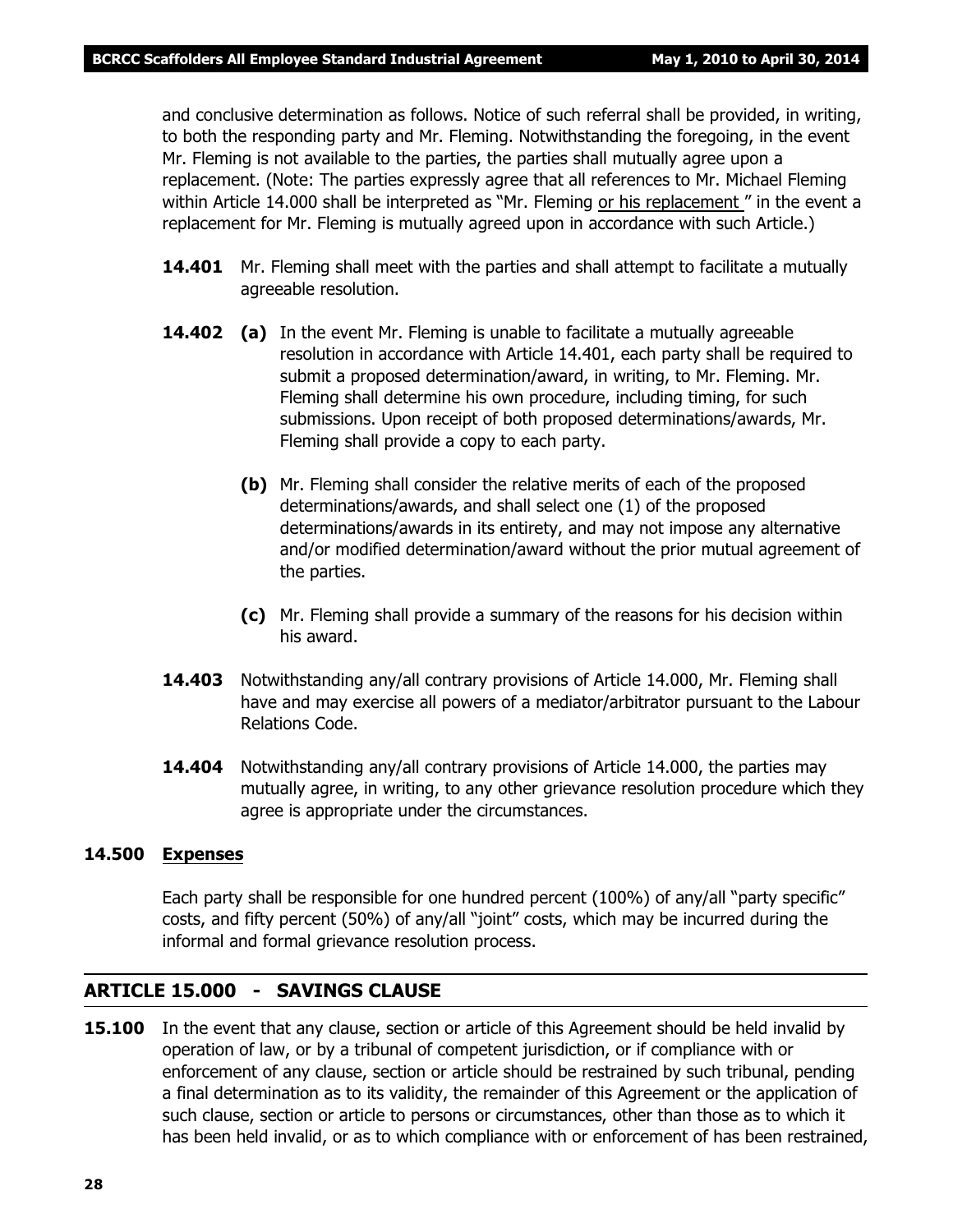shall not be affected thereby.

- **15.200** In the event that any clause, section or article of this Agreement should be held invalid, or enforcement of, or compliance with which has been restrained, as above set forth, the parties affected thereby shall enter into immediate collective bargaining negotiations, upon the request of either party, for the purpose of arriving at a mutually satisfactory replacement for such clause, section or article during the period of invalidity or restraint.
- **15.300** In the event the parties do not agree on such a mutually satisfactory replacement, they shall submit the dispute to the grievance procedure in accordance with Article 14.000.

#### **SIGNATURE OF PARTIES**

Signed on behalf of: Signed on behalf of:

Association of BC Carpenters

Clyde H. Scollan Wayne Cox

Dated this  $7<sup>th</sup>$  day of October, 2011. Dated this  $7<sup>th</sup>$  day of October, 2011.

Construction Labour Relations **British Columbia Regional Council of** British Columbia Regional Council of

J. Bromley Shan O'Hara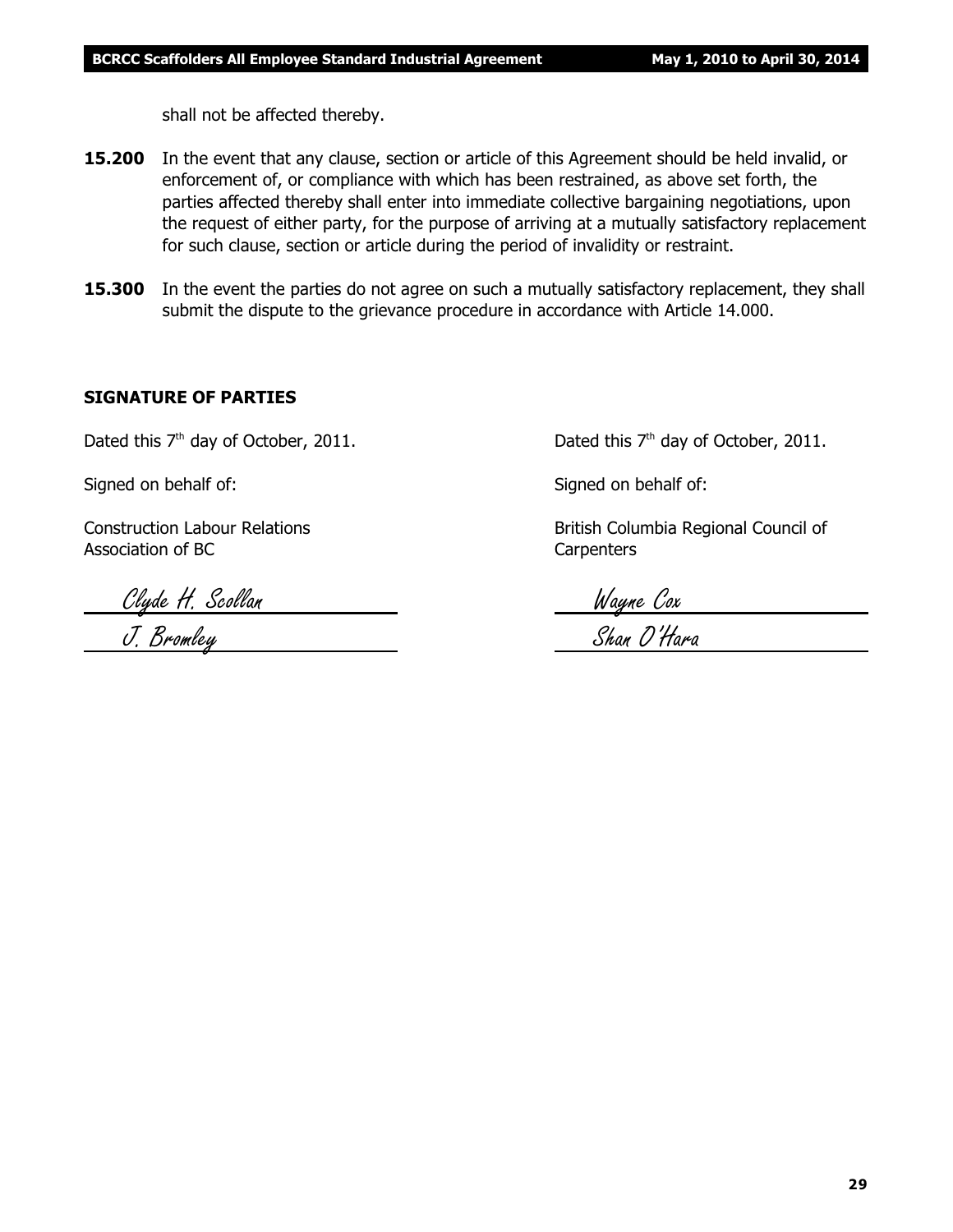### **SCHEDULE "A1" MINIMUM STRAIGHT TIME HOURLY WAGE RATES AND BREAKDOWN OF MONETARY PACKAGE**

Schedule "A1" shall apply to all industrial projects which are located inside the Lower Mainland/Fraser Valley.

|                                           |               |                     |                      | "Inside" Lower Mainland/Fraser Valley |                  |                               |            | <b>Effective October 11, 2011</b> |              |                         |
|-------------------------------------------|---------------|---------------------|----------------------|---------------------------------------|------------------|-------------------------------|------------|-----------------------------------|--------------|-------------------------|
|                                           |               |                     |                      |                                       |                  | <b>Employer Contributions</b> |            |                                   |              |                         |
| <b>Employee Classifications:</b>          | $\frac{0}{0}$ | <b>Base</b><br>Rate | <b>VP/SHP</b><br>12% | <b>Benefit</b><br>Plan                | <b>RSP</b><br>8% | <b>CEA</b>                    | <b>CAF</b> | <b>CIRP</b>                       | <b>ABCSC</b> | <b>Total</b><br>Package |
| Foreman (FM)                              | 115%          | 43.23               | 5.19                 | 2.04                                  | 3.46             | 0.15                          | 0.12       | 0.02                              | 0.25         | 54.46                   |
| <b>Tradesperson (TP)</b>                  | 100%          | 37.59               | 4.51                 | 2.04                                  | 3.01             | 0.15                          | 0.12       | 0.02                              | 0.25         | 47.69                   |
| * Apprentice or Semi Skilled Worker       |               |                     | <b>VP/SHP</b><br>12% |                                       | <b>RSP</b><br>5% |                               |            |                                   |              |                         |
| $> 8th$ Term or Level 8                   | 90%           | 33.83               | 4.06                 | 2.04                                  | 1.69             | 0.15                          | 0.12       | 0.02                              | 0.25         | 42.16                   |
| $>7th$ Term or Level 7                    | 85%           | 31.95               | 3.83                 | 2.04                                  | 1.60             | 0.15                          | 0.12       | 0.02                              | 0.25         | 39.96                   |
| 6 <sup>th</sup> Term or Level 6<br>⋗      | 75%           | 28.19               | 3.38                 | 2.04                                  | 1.41             | 0.15                          | 0.12       | 0.02                              | 0.25         | 35.56                   |
| 5 <sup>th</sup> Term or Level 5<br>>      | 70%           | 26.31               | 3.16                 | 2.04                                  | 1.32             | 0.15                          | 0.12       | 0.02                              | 0.25         | 33.37                   |
| 4 <sup>th</sup> Term or Level 4<br>$\geq$ | 65%           | 24.43               | 2.93                 | 2.04                                  | 1.22             | 0.15                          | 0.12       | 0.02                              | 0.25         | 31.16                   |
| 3 <sup>rd</sup> Term or Level 3<br>$\geq$ | 60%           | 22.55               | 2.71                 | 2.04                                  | 1.13             | 0.15                          | 0.12       | 0.02                              | 0.25         | 28.97                   |
| 2 <sup>nd</sup> Term or Level 2<br>>      | 55%           | 20.67               | 2.48                 | 2.04                                  | 1.03             | 0.15                          | 0.12       | 0.02                              | 0.25         | 26.76                   |
| $>1st$ Term or Level 1                    | 50%           | 18.80               | 2.26                 | 2.04                                  | 0.94             | 0.15                          | 0.12       | 0.02                              | 0.25         | 24.58                   |
| * Material Handler/Pre-Apprentice         | 45%           | 16.92               | 2.03                 | 2.04                                  | n/a              | 0.15                          | 0.12       | 0.02                              | 0.25         | 21.53                   |

Total Package shall be increased as follows:

\$1.00 per hour effective May 1, 2012

\$1.00 per hour effective May 1, 2013

\$1.00 per hour effective April 1, 2014

\* No Apprentice, Semi Skilled Worker, or Material Handler/Pre-Apprentice shall have his/her wage package (i.e. base rate + vacation pay and statutory holiday pay) reduced as a result of his/her Employer becoming signatory to this Agreement.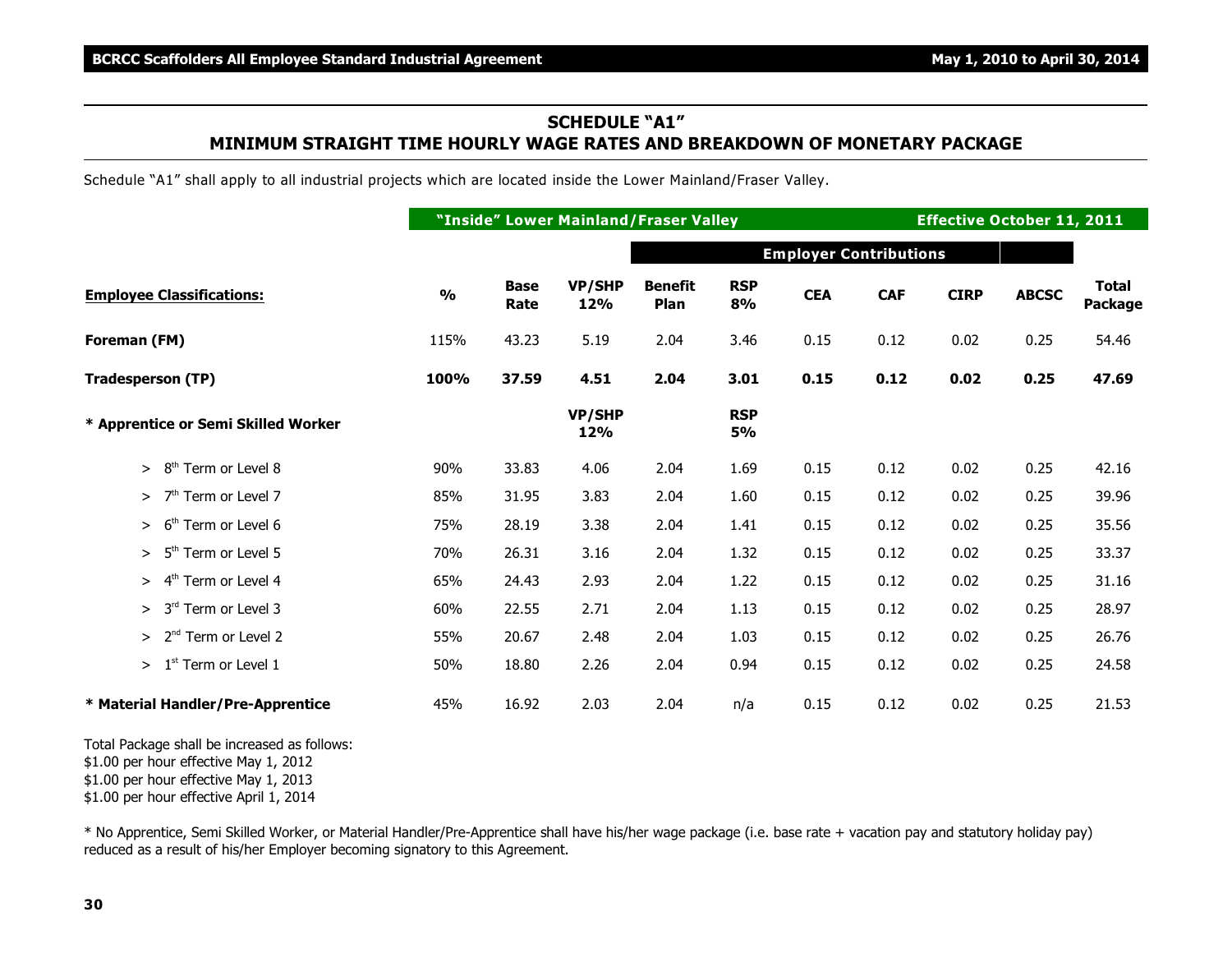### **SCHEDULE "A2" MINIMUM STRAIGHT TIME HOURLY WAGE RATES AND BREAKDOWN OF MONETARY PACKAGE**

Schedule "A2" shall apply to all industrial projects which are located outside the Lower Mainland/Fraser Valley.

|                                           |               |                     |                      | "Outside" Lower Mainland/Fraser Valley |                         |                               |            | <b>Effective October 11, 2011</b> |              |                         |
|-------------------------------------------|---------------|---------------------|----------------------|----------------------------------------|-------------------------|-------------------------------|------------|-----------------------------------|--------------|-------------------------|
|                                           |               |                     |                      |                                        |                         | <b>Employer Contributions</b> |            |                                   |              |                         |
| <b>Employee Classifications:</b>          | $\frac{0}{0}$ | <b>Base</b><br>Rate | <b>VP/SHP</b><br>12% | <b>Benefit</b><br>Plan                 | <b>RSP</b><br>8%        | <b>CEA</b>                    | <b>CAF</b> | <b>CIRP</b>                       | <b>ABCSC</b> | <b>Total</b><br>Package |
| Foreman (FM)                              | 115%          | 42.08               | 5.05                 | 2.04                                   | 3.37                    | 0.15                          | 0.12       | 0.02                              | 0.25         | 53.08                   |
| <b>Tradesperson (TP)</b>                  | 100%          | 36.59               | 4.39                 | 2.04                                   | 2.93                    | 0.15                          | 0.12       | 0.02                              | 0.25         | 46.49                   |
| * Apprentice or Semi Skilled Worker       |               |                     | <b>VP/SHP</b><br>12% |                                        | <b>RSP</b><br><b>5%</b> |                               |            |                                   |              |                         |
| $> 8th$ Term or Level 8                   | 90%           | 32.93               | 3.95                 | 2.04                                   | 1.65                    | 0.15                          | 0.12       | 0.02                              | 0.25         | 41.11                   |
| $>$ 7 <sup>th</sup> Term or Level 7       | 85%           | 31.10               | 3.73                 | 2.04                                   | 1.56                    | 0.15                          | 0.12       | 0.02                              | 0.25         | 38.97                   |
| 6 <sup>th</sup> Term or Level 6<br>$\geq$ | 75%           | 27.44               | 3.29                 | 2.04                                   | 1.37                    | 0.15                          | 0.12       | 0.02                              | 0.25         | 34.68                   |
| 5 <sup>th</sup> Term or Level 5<br>$\geq$ | 70%           | 25.61               | 3.07                 | 2.04                                   | 1.28                    | 0.15                          | 0.12       | 0.02                              | 0.25         | 32.54                   |
| 4 <sup>th</sup> Term or Level 4<br>>      | 65%           | 23.78               | 2.85                 | 2.04                                   | 1.19                    | 0.15                          | 0.12       | 0.02                              | 0.25         | 30.40                   |
| 3rd Term or Level 3<br>>                  | 60%           | 21.95               | 2.63                 | 2.04                                   | 1.10                    | 0.15                          | 0.12       | 0.02                              | 0.25         | 28.26                   |
| 2 <sup>nd</sup> Term or Level 2<br>>      | 55%           | 20.12               | 2.41                 | 2.04                                   | 1.01                    | 0.15                          | 0.12       | 0.02                              | 0.25         | 26.12                   |
| $> 1st$ Term or Level 1                   | 50%           | 18.30               | 2.20                 | 2.04                                   | 0.92                    | 0.15                          | 0.12       | 0.02                              | 0.25         | 24.00                   |
| * Material Handler/Pre-Apprentice         | 45%           | 16.47               | 1.98                 | 2.04                                   | n/a                     | 0.15                          | 0.12       | 0.02                              | 0.25         | 21.03                   |

Total Package shall be increased as follows:

\$1.00 per hour effective May 1, 2012

\$1.00 per hour effective May 1, 2013

\$1.00 per hour effective April 1, 2014

\* No Apprentice, Semi Skilled Worker, or Material Handler/Pre-Apprentice shall have his/her wage package (i.e. base rate + vacation pay and statutory holiday pay) reduced as a result of his/her Employer becoming signatory to this Agreement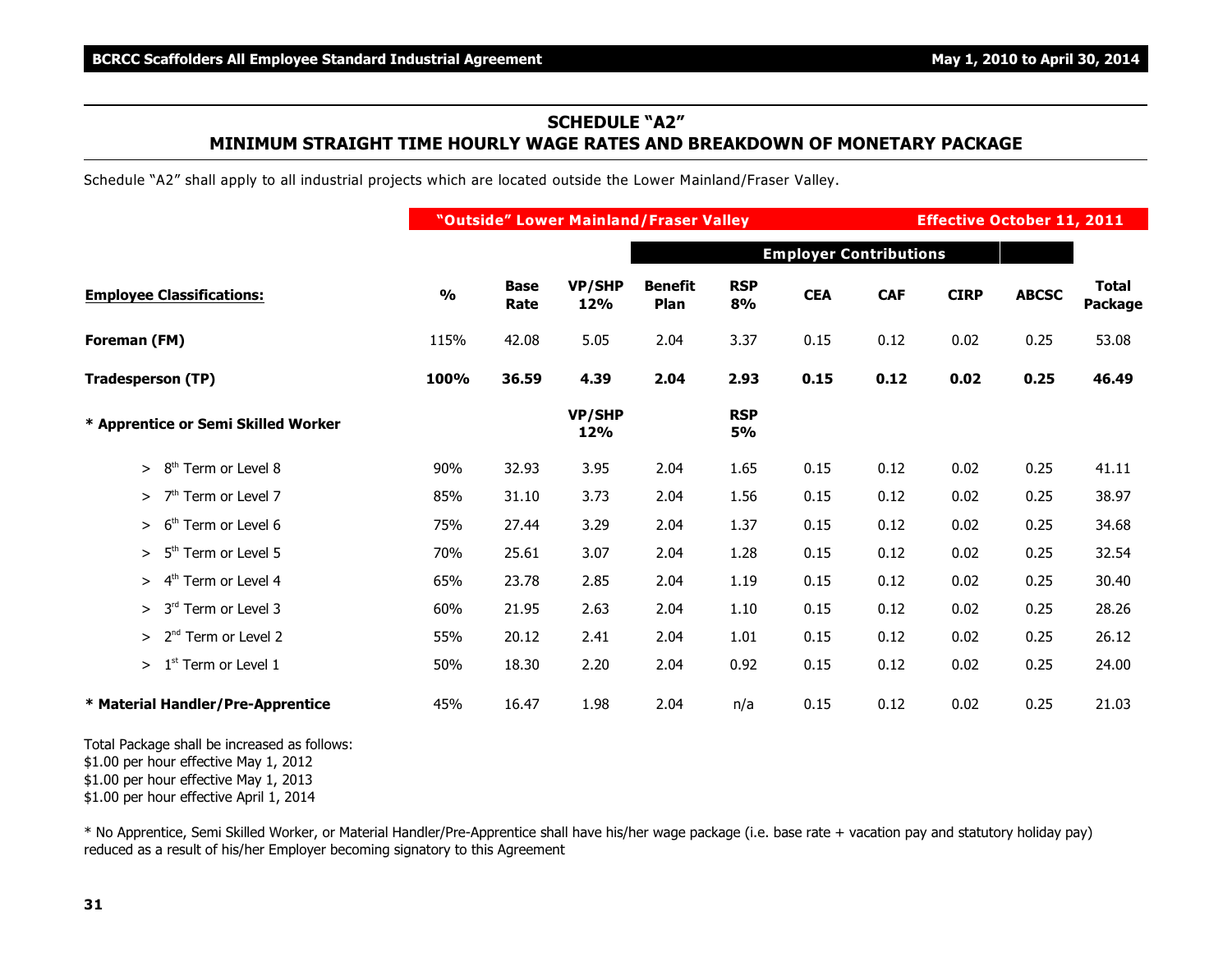#### **SCHEDULE "B1" EMPLOYER CONTRIBUTIONS AND EMPLOYEE DEDUCTIONS**

Schedule "B1" shall apply to all industrial projects which are located inside the Lower Mainland/Fraser Valley.

|                                             |                                 | "Inside" Lower Mainland/Fraser Valley |       |       |      |      |      |      |                         | <b>Effective October 11, 2011</b> |       |  |  |
|---------------------------------------------|---------------------------------|---------------------------------------|-------|-------|------|------|------|------|-------------------------|-----------------------------------|-------|--|--|
|                                             | <b>Employee Classifications</b> |                                       |       |       |      |      |      |      |                         |                                   |       |  |  |
| <b>Employer Contributions:</b>              | <b>FM</b>                       | <b>TP</b>                             | 8     | 7     | 6    | 5    | 4    | 3    | $\overline{\mathbf{2}}$ | 1                                 | MH/PA |  |  |
| Union Benefit Plan                          | 2.04                            | 2.04                                  | 2.04  | 2.04  | 2.04 | 2.04 | 2.04 | 2.04 | 2.04                    | 2.04                              | 2.04  |  |  |
| Union Group RSP                             | 3.46                            | 3.01                                  | 1.69  | 1.60  | 1.41 | 1.32 | 1.22 | 1.13 | 1.03                    | 0.94                              | n/a   |  |  |
| CEA (Carpentry Employers Association)       | 0.15                            | 0.15                                  | 0.15  | 0.15  | 0.15 | 0.15 | 0.15 | 0.15 | 0.15                    | 0.15                              | 0.15  |  |  |
| CAF (Contract Administration Fund)          | 0.12                            | 0.12                                  | 0.12  | 0.12  | 0.12 | 0.12 | 0.12 | 0.12 | 0.12                    | 0.12                              | 0.12  |  |  |
| CIRP (Rehabilitation Plan)                  | 0.02                            | 0.02                                  | 0.02  | 0.02  | 0.02 | 0.02 | 0.02 | 0.02 | 0.02                    | 0.02                              | 0.02  |  |  |
| ABCSC (BC Scaffold Contractors)             | 0.25                            | 0.25                                  | 0.25  | 0.25  | 0.25 | 0.25 | 0.25 | 0.25 | 0.25                    | 0.25                              | 0.25  |  |  |
| * Total Employer Contributions              | 6.04                            | 5.59                                  | 4.27  | 4.18  | 3.99 | 3.90 | 3.80 | 3.71 | 3.61                    | 3.52                              | 2.58  |  |  |
| <b>Employee Deductions:</b>                 |                                 |                                       |       |       |      |      |      |      |                         |                                   |       |  |  |
| Union Dues and Administration               | 0.77                            | 0.77                                  | 0.77  | 0.77  | 0.77 | 0.77 | 0.77 | 0.77 | 0.77                    | 0.77                              | 0.77  |  |  |
| <b>Union Training Fund</b>                  | 0.15                            | 0.15                                  | 0.15  | 0.15  | 0.15 | 0.15 | 0.15 | 0.15 | 0.15                    | 0.15                              | 0.15  |  |  |
| * Total Employee Deductions                 | 0.92                            | 0.92                                  | 0.92  | 0.92  | 0.92 | 0.92 | 0.92 | 0.92 | 0.92                    | 0.92                              | 0.92  |  |  |
| <b>ST</b><br><b>Total Hourly Remittance</b> | 6.96                            | 6.51                                  | 5.19  | 5.10  | 4.91 | 4.82 | 4.72 | 4.63 | 4.53                    | 4.44                              | 3.50  |  |  |
| 1.5x OT                                     | 10.44                           | 9.77                                  | 7.79  | 7.65  | 7.37 | 7.23 | 7.08 | 6.95 | 6.80                    | 6.66                              | 5.25  |  |  |
| $2x$ OT                                     | 13.92                           | 13.02                                 | 10.38 | 10.20 | 9.82 | 9.64 | 9.44 | 9.26 | 9.06                    | 8.88                              | 7.00  |  |  |

#### **All Group RSP Option:**

An employee may opt to receive 90% of the otherwise applicable Union Benefit Plan contribution in the form of an additional Union Group RSP contribution. Refer to Article 4.601 (b) and the following schedule for further details.

| <b>Employer Contributions:</b> | <b>FM</b> | ТP   |      |      |      |      | 4    |      |      |      | MH/PA |
|--------------------------------|-----------|------|------|------|------|------|------|------|------|------|-------|
| Union Benefit Plan             | n/a       | n/a  | n/a  | n/a  | n/a  | n/a  | n/a  | n/a  | n/a  | n/a  | n/a   |
| Union Group RSP                |           | 4.85 | 3.53 | 3.44 | 3.25 | 3.16 | 3.06 | 2.97 | 2.87 | 2.78 | 1.84  |

\* All Employer contributions and employee deductions shall be calculated on the basis of hours earned.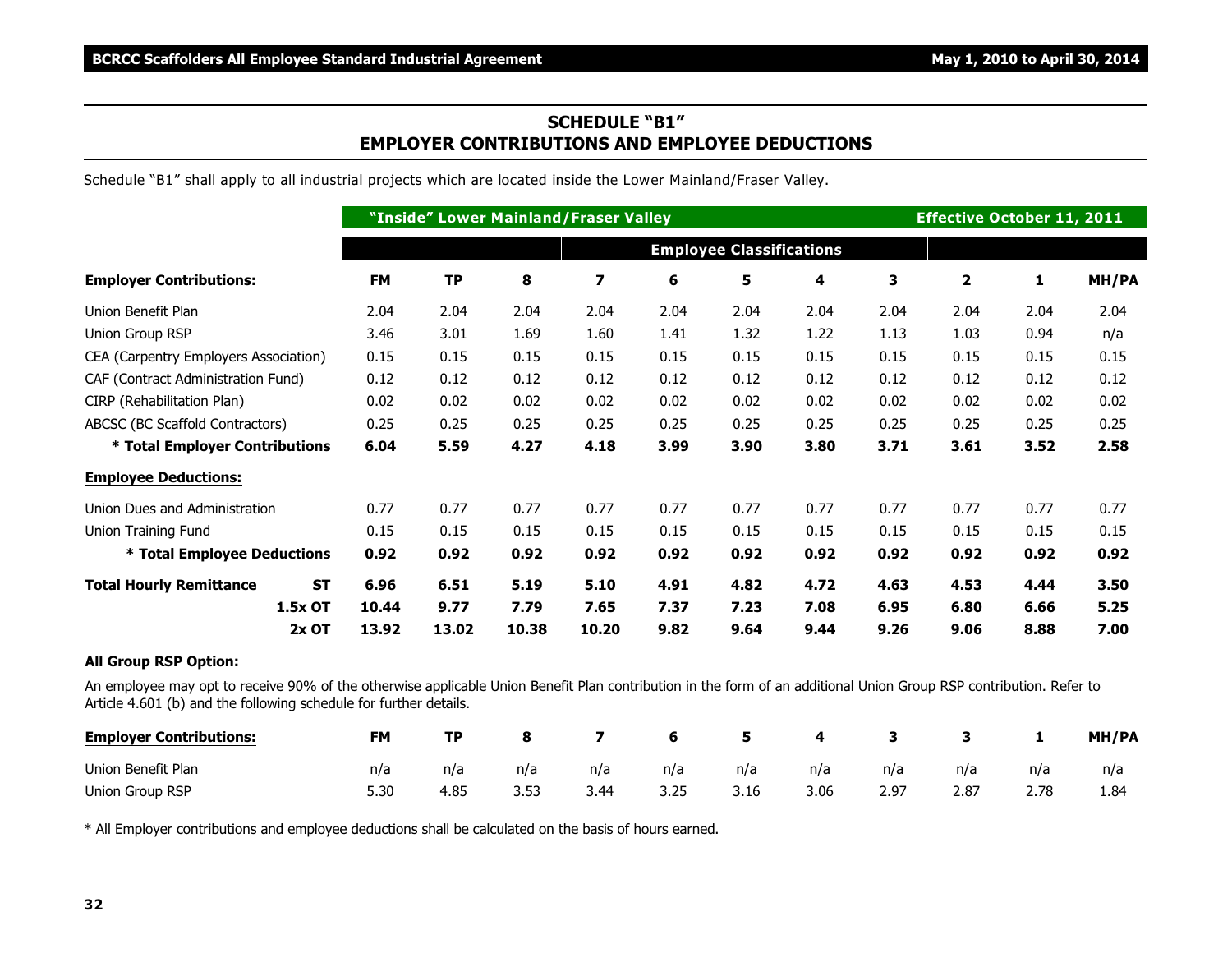#### **SCHEDULE "B2" EMPLOYER CONTRIBUTIONS AND EMPLOYEE DEDUCTIONS**

Schedule "B2" shall apply to all industrial projects which are located outside the Lower Mainland/Fraser Valley.

|                                             | "Outside" Lower Mainland/Fraser Valley |               |               |               |              | <b>Effective October 11, 2011</b> |              |              |                         |              |              |
|---------------------------------------------|----------------------------------------|---------------|---------------|---------------|--------------|-----------------------------------|--------------|--------------|-------------------------|--------------|--------------|
|                                             | <b>Employee Classifications</b>        |               |               |               |              |                                   |              |              |                         |              |              |
| <b>Employer Contributions:</b>              | <b>FM</b>                              | <b>TP</b>     | 8             | 7             | 6            | 5                                 | 4            | 3            | $\overline{\mathbf{2}}$ | $\mathbf{1}$ | MH/PA        |
| Union Benefit Plan                          | 2.04                                   | 2.04          | 2.04          | 2.04          | 2.04         | 2.04                              | 2.04         | 2.04         | 2.04                    | 2.04         | 2.04         |
| Union Group RSP                             | 3.37                                   | 2.93          | 1.65          | 1.56          | 1.37         | 1.28                              | 1.19         | 1.10         | 1.01                    | 0.92         | n/a          |
| CEA (Carpentry Employers Association)       | 0.15                                   | 0.15          | 0.15          | 0.15          | 0.15         | 0.15                              | 0.15         | 0.15         | 0.15                    | 0.15         | 0.15         |
| CAF (Contract Administration Fund)          | 0.12                                   | 0.12          | 0.12          | 0.12          | 0.12         | 0.12                              | 0.12         | 0.12         | 0.12                    | 0.12         | 0.12         |
| CIRP (Rehabilitation Plan)                  | 0.02                                   | 0.02          | 0.02          | 0.02          | 0.02         | 0.02                              | 0.02         | 0.02         | 0.02                    | 0.02         | 0.02         |
| ABCSC (BC Scaffold Contractors)             | 0.25                                   | 0.25          | 0.25          | 0.25          | 0.25         | 0.25                              | 0.25         | 0.25         | 0.25                    | 0.25         | 0.25         |
| * Total Employer Contributions              | 5.95                                   | 5.51          | 4.23          | 4.14          | 3.95         | 3.86                              | 3.77         | 3.68         | 3.59                    | 3.50         | 2.58         |
| <b>Employee Deductions:</b>                 |                                        |               |               |               |              |                                   |              |              |                         |              |              |
| Union Dues and Administration               | 0.77                                   | 0.77          | 0.77          | 0.77          | 0.77         | 0.77                              | 0.77         | 0.77         | 0.77                    | 0.77         | 0.77         |
| Union Training Fund                         | 0.15                                   | 0.15          | 0.15          | 0.15          | 0.15         | 0.15                              | 0.15         | 0.15         | 0.15                    | 0.15         | 0.15         |
| * Total Employee Deductions                 | 0.92                                   | 0.92          | 0.92          | 0.92          | 0.92         | 0.92                              | 0.92         | 0.92         | 0.92                    | 0.92         | 0.92         |
| <b>ST</b><br><b>Total Hourly Remittance</b> | 6.87                                   | 6.43          | 5.15          | 5.06          | 4.87         | 4.78                              | 4.69         | 4.60         | 4.51                    | 4.42         | 3.50         |
| 1.5x OT<br>$2x$ OT                          | 10.31<br>13.74                         | 9.65<br>12.86 | 7.73<br>10.30 | 7.59<br>10.12 | 7.31<br>9.74 | 7.17<br>9.56                      | 7.04<br>9.38 | 6.90<br>9.20 | 6.77<br>9.02            | 6.63<br>8.84 | 5.25<br>7.00 |

#### **All Group RSP Option:**

An employee may opt to receive 90% of the otherwise applicable Union Benefit Plan contribution in the form of an additional Union Group RSP contribution. Refer to Article 4.601 (b) and the following schedule for further details.

| <b>Employer Contributions:</b> | <b>FM</b> | TP.  |      |      | - 6  | -5   | 4    |      |      |      | MH/PA |
|--------------------------------|-----------|------|------|------|------|------|------|------|------|------|-------|
| Union Benefit Plan             | n/a       | n/a  | n/a  | n/a  | n/a  | n/a  | n/a  | n/a  | n/a  | n/a  | n/a   |
| Union Group RSP                |           | 4.77 | 3.49 | 3.40 | 3.21 | 3.12 | 3.03 | 2.94 | 2.85 | 2.76 | 1.84  |

\* All Employer contributions and employee deductions shall be calculated on the basis of hours earned.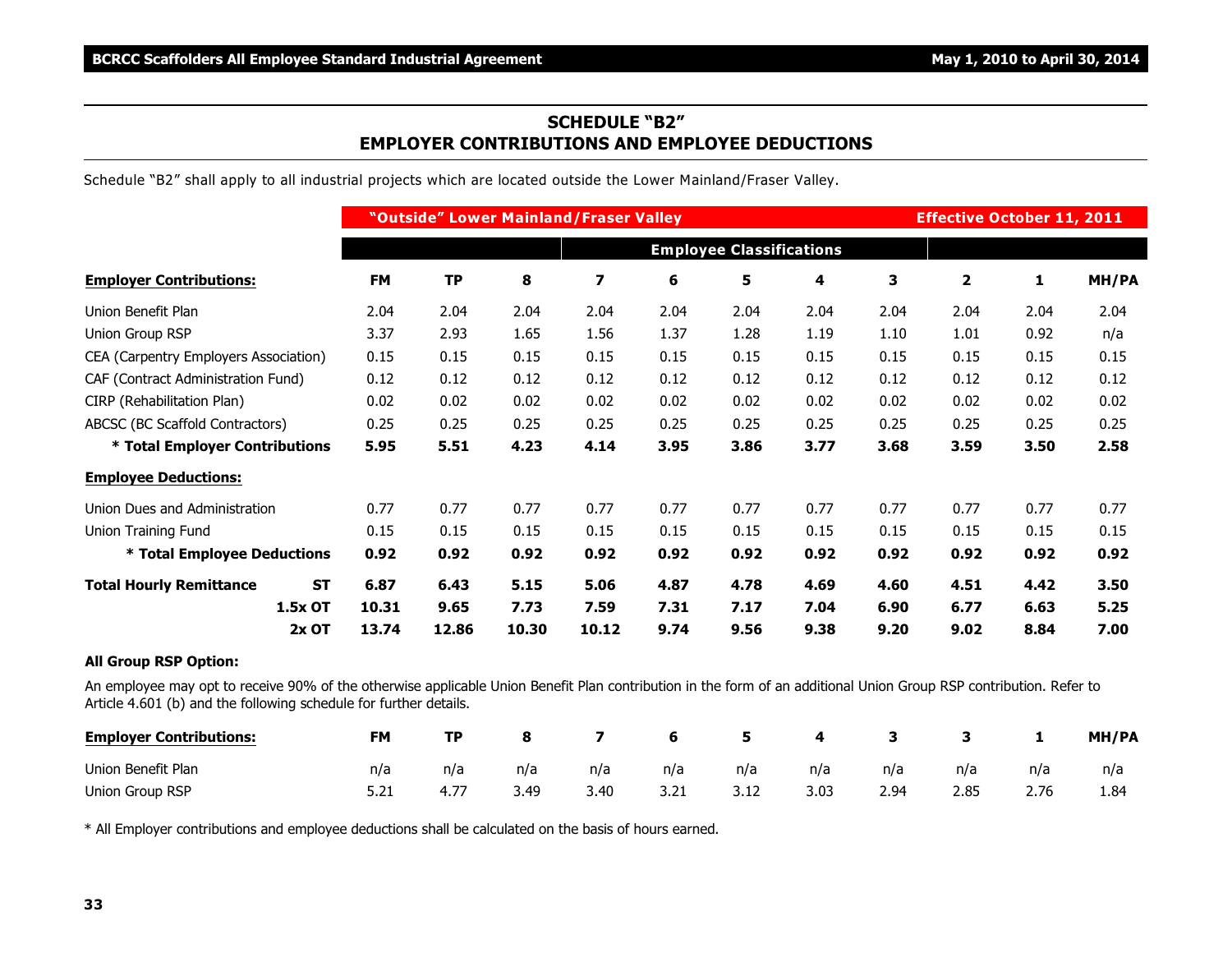### **APPENDIX "A" - DEFINITIONS AND ABBREVIATIONS PAGE #1 of 3**

The following definitions and abbreviations shall be applicable to the interpretation of this Agreement.

#### **1. ABCSC**

Association of BC Scaffold Contractors

#### **2. BCRCC**

British Columbia Regional Council of Carpenters

#### **3. BCYT**

British Columbia and Yukon Territory Building and Construction Trades Council

#### **4. CEA**

Carpentry Employers Association of BC

#### **5. CLR**

Construction Labour Relations Association of B.C.

#### **6. CSA**

Canadian Standards Association

#### **7. Employee**

Any individual who is a member of the Union, and/or such other person, employed by the Employer under the terms of this Agreement.

#### **8. Employer**

- **(a)** Any individual, business, partnership, company, corporation, or other similar entity, signatory to this Agreement.
- **(b)** Where the term Employer is used within this Agreement, and the context of such usage makes it appropriate and logical to regard this term as a reference to a person, as opposed to a legal entity, then such usage shall be considered to refer to an authorized representative of the Employer.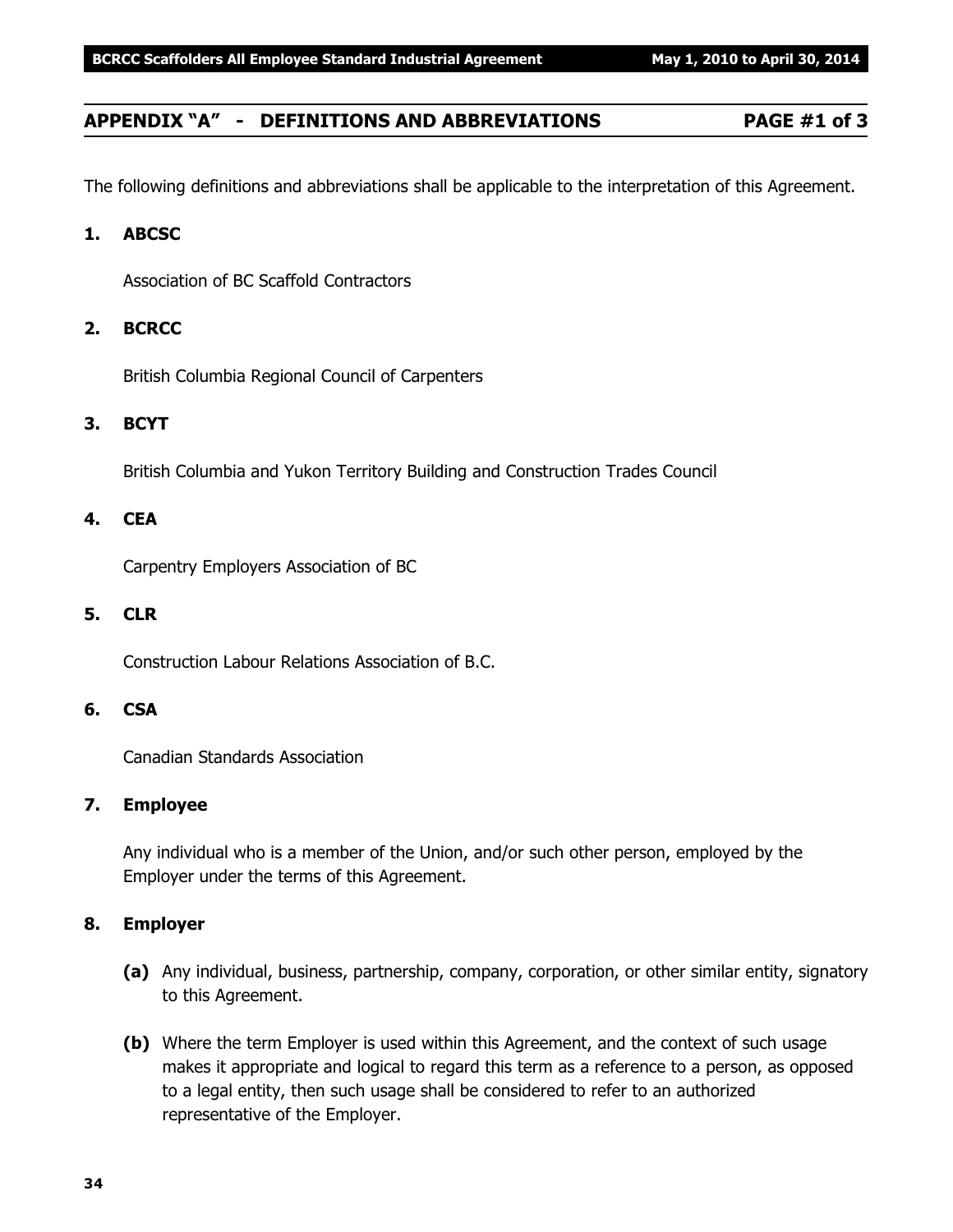#### **APPENDIX "A" - DEFINITIONS AND ABBREVIATIONS PAGE #2 of 3**

#### **9. Gender**

Wherever the words "man", "men", "he" or "his" are utilized in this Agreement they shall be considered to apply equally to both genders (i.e. male and female).

#### **10. Hours Earned**

- **(a)** 1 straight time hour = 1 hour earned
- **(b)** 1 time and one-half overtime hour  $= 1\frac{1}{2}$  hours earned
- **(c)** 1 double time overtime hour = 2 hours earned

#### **11. Hours Worked**

- **(a)** 1 straight time hour = 1 hour worked
- **(b)** 1 time and one-half overtime hour  $= 1$  hour worked
- **(c)** 1 double time overtime hour = 1 hour worked

#### **12. Industrial Construction**

- **(a)** Shall include production plants such as pulp mills; chemical plants; refineries, including the transmission facilities; metre pumping; compressor stations; munitions plants; mines; power generating plants; bulk loading terminals; dams; breweries; and any/all other projects which are mutually agreed to by the parties.
- **(b)** On industrial construction projects, any employee required to work underground shall receive a premium of ten percent (10%) over and above the otherwise applicable minimum hourly wage rate. The foregoing shall not apply to work performed within open ditches or basements of buildings.

#### **13. LRB**

British Columbia Labour Relations Board

#### **14. Local**

An affiliated Local of the Union.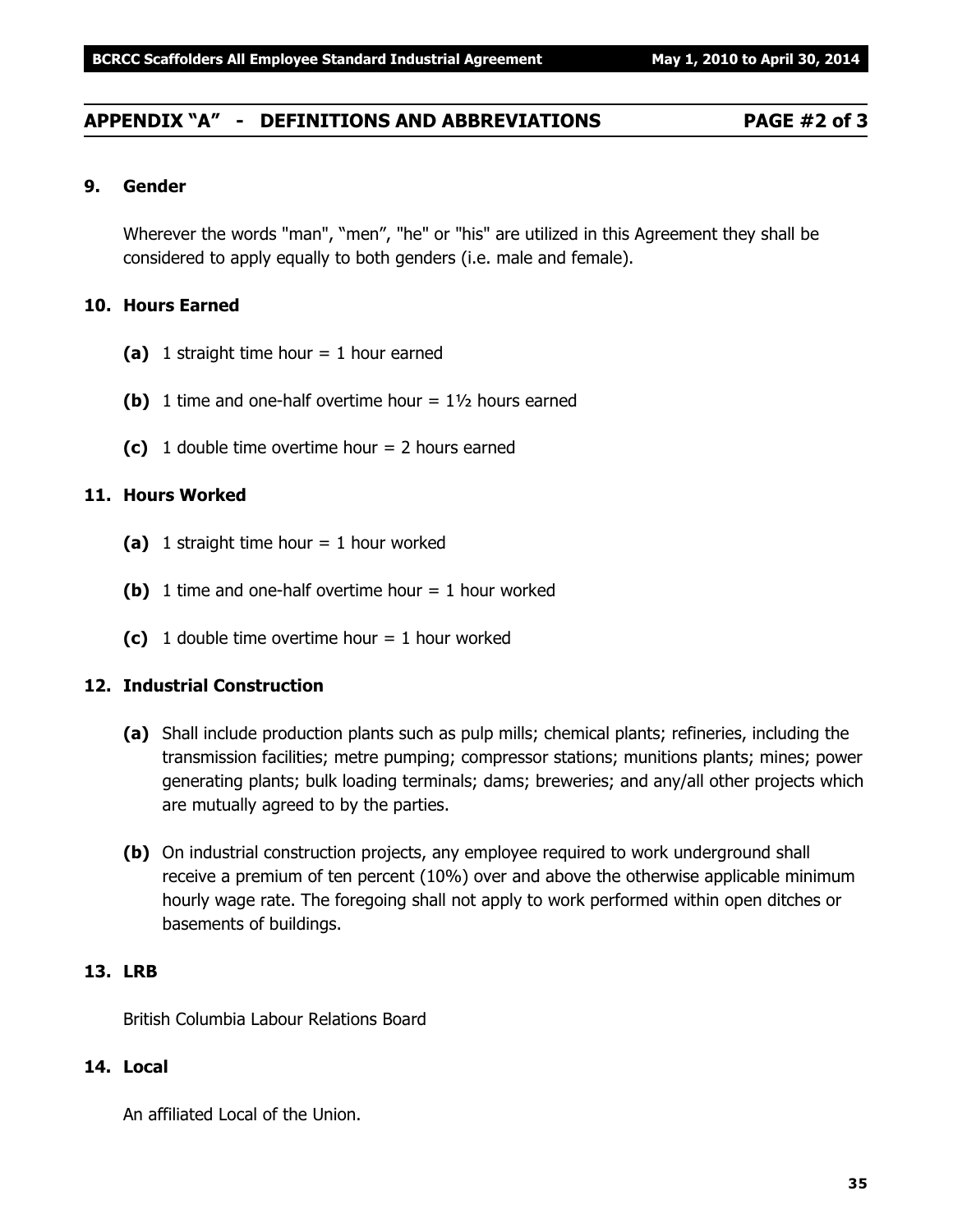## **APPENDIX "A" - DEFINITIONS AND ABBREVIATIONS PAGE #3 of 3**

#### **15. Local Resident Employee**

An employee who resides within one hundred (100) road kilometres of the project or, where ferry travel is involved, within seventy-five (75) minutes travel time, including ferry travel and road kilometres.

#### **16. Lower Mainland/Fraser Valley**

Inclusive of West Vancouver to the west, Chilliwack to the east, and all cities, towns, municipalities, villages, communities, etc. in between.

#### **17. Union**

- **(a)** British Columbia Regional Council of Carpenters (BCRCC), acting on behalf of its affiliated Locals.
- **(b)** Where the term Union is used within this Agreement, and the context of such usage makes it appropriate and logical to regard this term as a reference to a person, as opposed to a legal entity, then such usage shall be considered to refer to an authorized representative of the Union.

#### **18. WSBC**

WorkSafe BC (the Workers' Compensation Board of BC)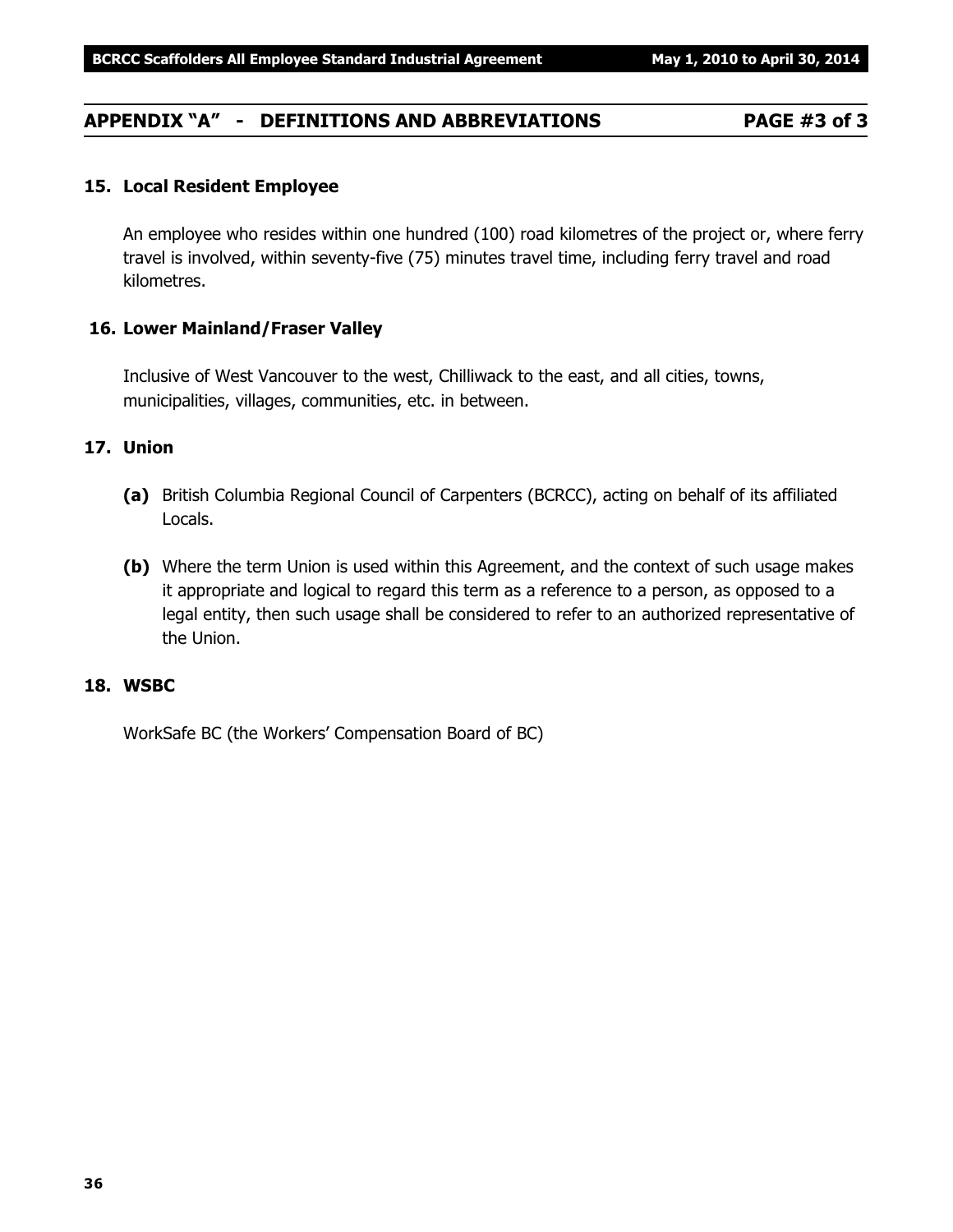## **APPENDIX "B" - SCHEDULE OF STATUTORY HOLIDAYS PAGE #1 of 2**

The following schedule of statutory holidays shall be applicable to the interpretation of this Agreement.

#### **1. 2011**

| New Years' Day                                      | Saturday, Jan. 1st            | Monday, Jan. $3rd$            |
|-----------------------------------------------------|-------------------------------|-------------------------------|
| * Heritage Day (3 <sup>rd</sup> Monday in February) | Monday, Feb. 21 <sup>st</sup> | Monday, Feb 21st              |
| Good Friday                                         | Friday, Apr. 22 <sup>nd</sup> | Friday, Apr. 22nd             |
| Easter Monday                                       | Monday, Apr. 25 <sup>th</sup> | Monday, Apr. 25 <sup>th</sup> |
| Victoria Day                                        | Monday, May 23rd              | Monday, May 23rd              |
| Canada Day                                          | Friday, July 1st              | Friday, July 1st              |
| Friday before BC Day                                | Friday, July 29th             | Friday, July 29th             |
| <b>BC</b> Day                                       | Monday, Aug. 1st              | Monday, Aug. 1st              |
| * Friday before Labour Day                          | Friday, Sept. 2 <sup>nd</sup> | Friday, Sept. 2 <sup>nd</sup> |
| Labour Day                                          | Monday, Sept. 5th             | Monday, Sept. 5th             |
| Thanksgiving                                        | Monday, Oct. 10th             | Monday, Oct. 10th             |
| Remembrance Day                                     | Friday, Nov. 11 <sup>th</sup> | Friday, Nov. 11 <sup>th</sup> |
| Christmas Day                                       | Sunday, Dec. 25th             | Tuesday, Dec. 27th            |
| Boxing Day                                          | Monday, Dec. 26th             | Monday, Dec. 26th             |

\* Heritage Day and the Friday preceding Labour Day may be floated on a commercial and/or institutional project and the day therefore worked at straight time rates, with an alternate day scheduled to be taken off as mutually agreed between the Employer and the employee.

#### **2. 2012**

| <b>Actual Date</b>            | <b>Observed Date</b>             |
|-------------------------------|----------------------------------|
| Sunday, Jan. 1st              | Monday, Jan. 2 <sup>nd</sup>     |
| Monday, Feb. 20th             | Monday, Feb 20th                 |
| Friday, Apr. 6 <sup>th</sup>  | Friday, Apr. 6 <sup>th</sup>     |
| Monday, Apr. 9th              | Monday, Apr. 9th                 |
| Monday, May 21st              | Monday, May 21st                 |
| Sunday, July 1 <sup>st</sup>  | Monday, July 2 <sup>nd</sup>     |
| Friday, Aug. 3rd              | Friday, Aug. 3rd                 |
| Monday, Aug. 6th              | Monday, Aug. 6th                 |
| Friday, Aug. 31 <sup>st</sup> | Friday, Aug. 31 <sup>st</sup>    |
| Monday, Sept. 3rd             | Monday, Sept. 3rd                |
| Monday, Oct. 8th              | Monday, Oct. 8 <sup>th</sup>     |
| Sunday, Nov. 11 <sup>th</sup> | Monday, Nov. 12th                |
| Tuesday, Dec. 25th            | Tuesday, Dec. 25 <sup>th</sup>   |
| Wednesday, Dec. 26th          | Wednesday, Dec. 26 <sup>th</sup> |
|                               |                                  |

\* Heritage Day and the Friday preceding Labour Day may be floated on a commercial and/or institutional project and the day therefore worked at straight time rates, with an alternate day scheduled to be taken off as mutually agreed between the Employer and the employee.